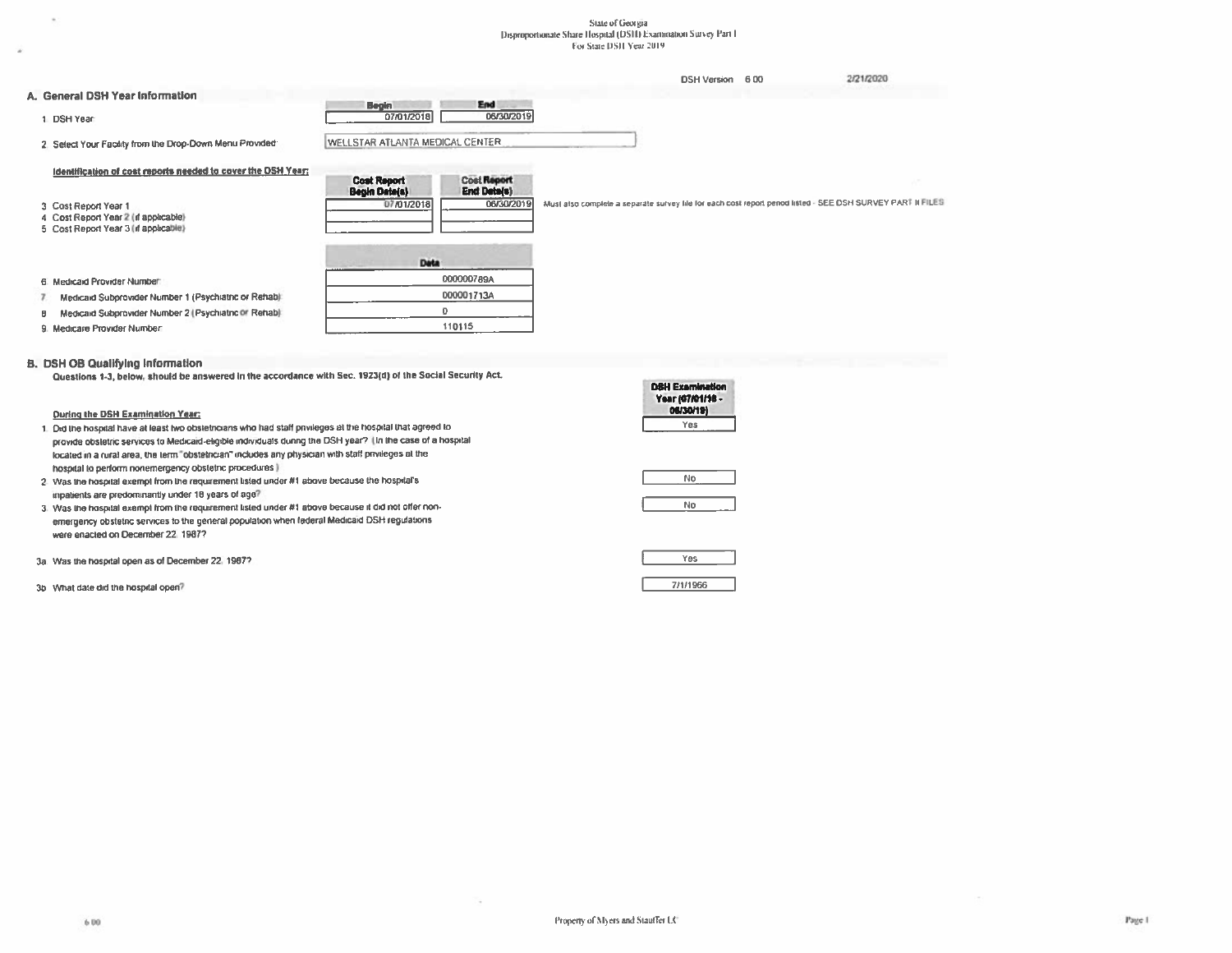# State of Georgia<br>Disproportionate Share Hospital (DSH) Examination Survey Part 1<br>For State DSH Year 2019

| C. Disclosure of Other Medicald Payments Received:                                               |                                                                                                                                                                         |                                                                                                                                                                                                                                                                                                                                                                                                                                                                                                                                                                                                                                                                                                                                                                                                                                                                    |                                                                       |
|--------------------------------------------------------------------------------------------------|-------------------------------------------------------------------------------------------------------------------------------------------------------------------------|--------------------------------------------------------------------------------------------------------------------------------------------------------------------------------------------------------------------------------------------------------------------------------------------------------------------------------------------------------------------------------------------------------------------------------------------------------------------------------------------------------------------------------------------------------------------------------------------------------------------------------------------------------------------------------------------------------------------------------------------------------------------------------------------------------------------------------------------------------------------|-----------------------------------------------------------------------|
|                                                                                                  |                                                                                                                                                                         |                                                                                                                                                                                                                                                                                                                                                                                                                                                                                                                                                                                                                                                                                                                                                                                                                                                                    |                                                                       |
|                                                                                                  | 1 Medicald Supplemental Payments for Hospital Services DSH Year 07/01/2018 - 06/30/2019                                                                                 |                                                                                                                                                                                                                                                                                                                                                                                                                                                                                                                                                                                                                                                                                                                                                                                                                                                                    | s<br>11.837.141                                                       |
|                                                                                                  |                                                                                                                                                                         | (Should include UPL and non-claim specific payments paid based on the state fiscal year. However, DSH payments should NOT be included)                                                                                                                                                                                                                                                                                                                                                                                                                                                                                                                                                                                                                                                                                                                             |                                                                       |
|                                                                                                  |                                                                                                                                                                         |                                                                                                                                                                                                                                                                                                                                                                                                                                                                                                                                                                                                                                                                                                                                                                                                                                                                    |                                                                       |
|                                                                                                  | 2. Medicald Managed Care Supplemental Payments for hospital services for DSH Year 07/01/2018 - 06/30/2019                                                               |                                                                                                                                                                                                                                                                                                                                                                                                                                                                                                                                                                                                                                                                                                                                                                                                                                                                    |                                                                       |
|                                                                                                  |                                                                                                                                                                         | (Should include all non-claim specific payments for hospital services such as lump sum payments for full Medicaid pricing (FMP), supplementals, quality payments, bonus                                                                                                                                                                                                                                                                                                                                                                                                                                                                                                                                                                                                                                                                                            |                                                                       |
|                                                                                                  | payments, capitation payments received by the hospital (not by the MCO), or other incentive payments.                                                                   |                                                                                                                                                                                                                                                                                                                                                                                                                                                                                                                                                                                                                                                                                                                                                                                                                                                                    |                                                                       |
|                                                                                                  |                                                                                                                                                                         | NOTE. Hospital portion of supplemental payments reported on DSH Survey Part II, Section E, Question 14 should be reported here if paid on a SFY basis.                                                                                                                                                                                                                                                                                                                                                                                                                                                                                                                                                                                                                                                                                                             |                                                                       |
|                                                                                                  |                                                                                                                                                                         |                                                                                                                                                                                                                                                                                                                                                                                                                                                                                                                                                                                                                                                                                                                                                                                                                                                                    |                                                                       |
|                                                                                                  | 3. Total Medicald and Medicald Managed Care Non-Claims Payments for Hospital Services07/01/2018 - 06/30/2019                                                            |                                                                                                                                                                                                                                                                                                                                                                                                                                                                                                                                                                                                                                                                                                                                                                                                                                                                    | <b>S</b><br>11.837.141                                                |
|                                                                                                  |                                                                                                                                                                         |                                                                                                                                                                                                                                                                                                                                                                                                                                                                                                                                                                                                                                                                                                                                                                                                                                                                    |                                                                       |
| <b>Certification:</b>                                                                            |                                                                                                                                                                         |                                                                                                                                                                                                                                                                                                                                                                                                                                                                                                                                                                                                                                                                                                                                                                                                                                                                    |                                                                       |
|                                                                                                  |                                                                                                                                                                         |                                                                                                                                                                                                                                                                                                                                                                                                                                                                                                                                                                                                                                                                                                                                                                                                                                                                    | Answer                                                                |
|                                                                                                  | 1. Was your hospital allowed to retain 100% of the DSH payment it received for this DSH year?                                                                           |                                                                                                                                                                                                                                                                                                                                                                                                                                                                                                                                                                                                                                                                                                                                                                                                                                                                    | Yes                                                                   |
|                                                                                                  | Matching the federal share with an IGT/CPE is not a basis for answering this question "no". If your                                                                     |                                                                                                                                                                                                                                                                                                                                                                                                                                                                                                                                                                                                                                                                                                                                                                                                                                                                    |                                                                       |
|                                                                                                  | hospital was not allowed to retain 100% of its DSH payments, please explain what circumstances were<br>present that prevented the hospital from retaining its payments. |                                                                                                                                                                                                                                                                                                                                                                                                                                                                                                                                                                                                                                                                                                                                                                                                                                                                    |                                                                       |
|                                                                                                  |                                                                                                                                                                         |                                                                                                                                                                                                                                                                                                                                                                                                                                                                                                                                                                                                                                                                                                                                                                                                                                                                    |                                                                       |
| Explanation for "No" answers:                                                                    |                                                                                                                                                                         |                                                                                                                                                                                                                                                                                                                                                                                                                                                                                                                                                                                                                                                                                                                                                                                                                                                                    |                                                                       |
|                                                                                                  | Other Protested Item. "New Hampshire Hospital Association v. Azar. We protest the inclusion of Commercial and Medicare                                                  |                                                                                                                                                                                                                                                                                                                                                                                                                                                                                                                                                                                                                                                                                                                                                                                                                                                                    |                                                                       |
|                                                                                                  |                                                                                                                                                                         | payments for Dual Eligibles loward the Hospitals timit for Medicald DSH and the payment calculation reduction of Uncompensated Care Costs                                                                                                                                                                                                                                                                                                                                                                                                                                                                                                                                                                                                                                                                                                                          |                                                                       |
|                                                                                                  |                                                                                                                                                                         |                                                                                                                                                                                                                                                                                                                                                                                                                                                                                                                                                                                                                                                                                                                                                                                                                                                                    |                                                                       |
| available for inspection when requested<br><b>Hospital CEO or CFO Signature</b><br>Jam Budzinski | The following certification is to be completed by the hospital's CEO or CFO:                                                                                            | Thereby certify that the information in Sections A, B, C, D, E, F, G, H, I, J, K and L of the DSH Survey files are true and accurate to the best of our ability, and supported by the financial and other<br>records of the hospital. All Medicard eligible patients, including those who have private insurance coverage, have been reported on the DSH survey regardless of whether the hospital received<br>payment on the claim Tunderstand that this information will be used to determine the Medicaid program's compliance with federal Disproportionate Share Hospital (DSH) eligibility and payments<br>provisions Detailed support exists for all amounts reported in the survey. Thus a record is will be retained for a penod of not less than 5 years following the due date of the survey, and will be made<br><b>EVP</b><br>Title<br>(470) 644-0012 | jim budzinski@wellstar org                                            |
| Hospital CEO ou CFO Printed Name                                                                 |                                                                                                                                                                         | Hospital CEO or CFO Telephone Number                                                                                                                                                                                                                                                                                                                                                                                                                                                                                                                                                                                                                                                                                                                                                                                                                               | Hospital CEO or CFO E-Mail                                            |
|                                                                                                  |                                                                                                                                                                         |                                                                                                                                                                                                                                                                                                                                                                                                                                                                                                                                                                                                                                                                                                                                                                                                                                                                    |                                                                       |
|                                                                                                  | Contact Information for individuals authorized to respond to inquiries related to this survey:                                                                          |                                                                                                                                                                                                                                                                                                                                                                                                                                                                                                                                                                                                                                                                                                                                                                                                                                                                    |                                                                       |
|                                                                                                  | <b>igapital Contact:</b>                                                                                                                                                |                                                                                                                                                                                                                                                                                                                                                                                                                                                                                                                                                                                                                                                                                                                                                                                                                                                                    | <b>Qutside Preparer:</b>                                              |
|                                                                                                  | Name Ebbie Erzuah                                                                                                                                                       |                                                                                                                                                                                                                                                                                                                                                                                                                                                                                                                                                                                                                                                                                                                                                                                                                                                                    | Name Tim Beatly<br><b>Title Senior Director</b>                       |
|                                                                                                  | Telephone Number (470) 956-4981                                                                                                                                         | Title Executive Director of Reimbursement                                                                                                                                                                                                                                                                                                                                                                                                                                                                                                                                                                                                                                                                                                                                                                                                                          | Firm Name Southeast Reimbursement Group                               |
|                                                                                                  | E-Mail Address ebenezer erzuah@wellstar org                                                                                                                             | Mailing Street Address 1800 Parkway Place, Suite 500, Manetta GA 30067                                                                                                                                                                                                                                                                                                                                                                                                                                                                                                                                                                                                                                                                                                                                                                                             | Telephone Number 770-928-3352<br>E-Mail Address tim beatty@srglic org |

 $\mu$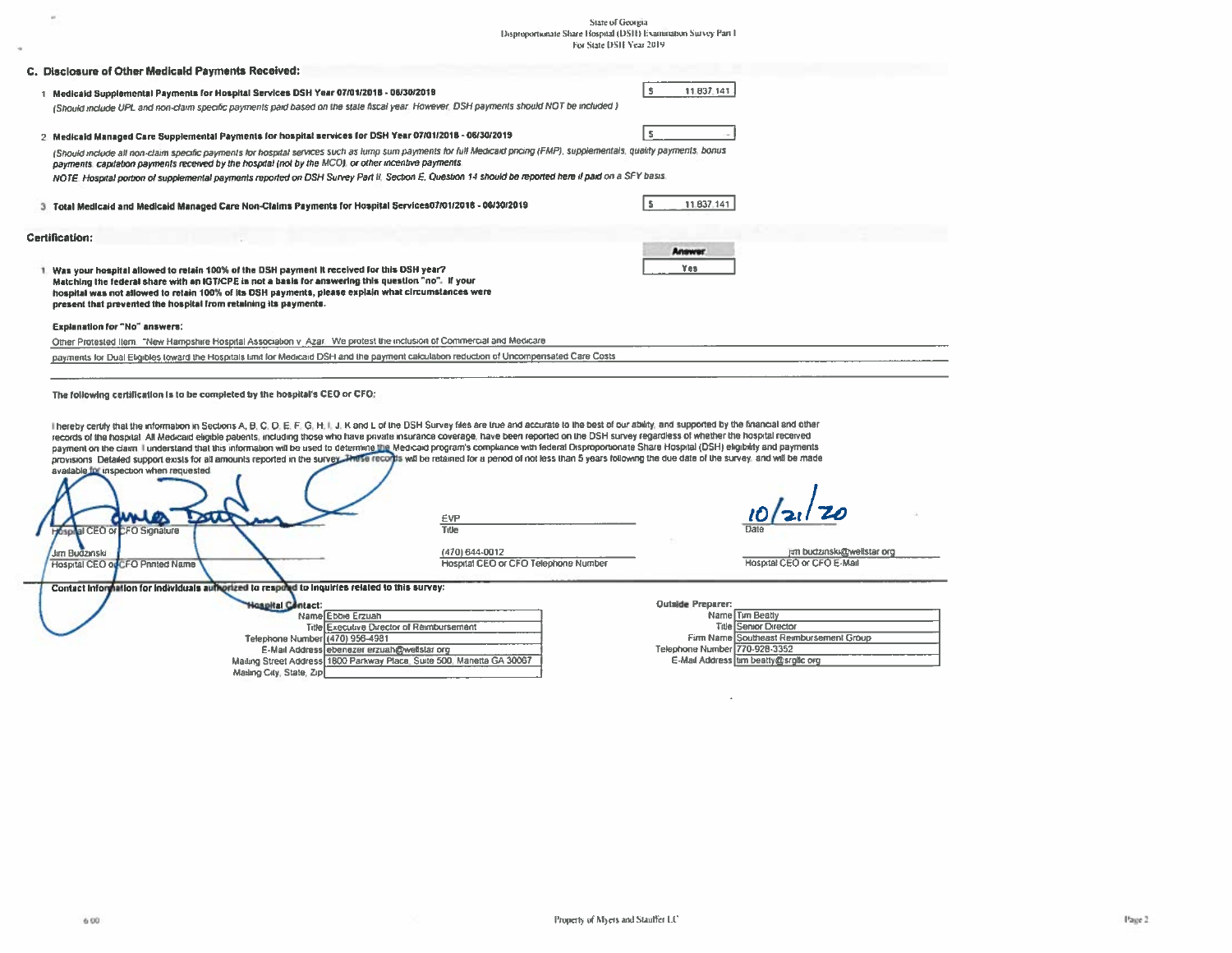DSH Version 8.00 3/31/2020

#### **If** roper Information

Inpatient Cutpatient Current Total

### **D. General Cost Report Year Information 7/1/2018 - 6/30/2019**

- 1. \$ Section 1011 Payment Related to Hospital Services Included in Exhibits B & B-1 (See Note 1)
- 2. \$ Section 1011 Payment Related to Inpatient Hospital Services NOT Included in Exhibits B & B-1 (See Note 1)
- 3. \$ Section 1011 Payment Related to Outpatient Hospital Services NOT Included in Exhibits B & B-1 (See Note 1)
- 4. Total Section 1011 Payments Related to Hospital Services (See Note 1) \$-
- 5. \$ Section 1011 Payment Related to Non-Hospital Services Included in Exhibits B & B-1 (See Note 1)
- 6. Section 1011 Payment Related to Non-Hospital Services NOT Included in Exhibits B & B-1 (See Note 1)

- 15. \$ Total Medicaid managed care non-claims payments (see question 13 above) received applicable to non-hospital services
- 16. Total Medicaid managed care non-claims payments (see question 13 above) received when the controller controller the controller controller see the controller see the controller see the controller see the controller see

DSH Pool Classification (Small Rural, Non-Small Rural, Urban): **Yes**

**Out-of-State Medicaid Provider Number. List all states where you had a Medicaid provider agreement during the cost report year:**

The following information is provided based on the information we received from the state. Please review this information for items 4 through 8 and select "Yes" or "No" to either agree or disagree with the accuracy of the information. If you disagree with one of these items, please provide the correct information along with supporting documentation when you submit your survey.

*(List additional states on a separate attachment)*

## **E. Disclosure of Medicaid / Uninsured Payments Received: (07/01/2018 - 06/30/2019)**

|                         | <b>State Name</b> | <b>Provider No.</b> |
|-------------------------|-------------------|---------------------|
| 9. State Name & Number  |                   |                     |
| 10. State Name & Number |                   |                     |
| 11. State Name & Number |                   |                     |
| 12. State Name & Number |                   |                     |
| 14. State Name & Number |                   |                     |
| 15. State Name & Number |                   |                     |

### 8. \$ - **Out-of-State DSH Payments (See Note 2)**

Note 1: Subtitle B - Miscellaneous Provision, Section 1011 of the Medicare Prescription Drug Improvement and Modernization Act of 2003 provides federal reimbursement for emergency health services furnished to undocumented funds during any cost report year covered by the survey, they must be reported here. If you can document that a portion of the payment received is related to non-hospital services (physician or ambulance services), report Payments Related to Non-Hospital Services." Otherwise report 100 percent of the funds you received in the section related to hospital services.

## 7. -\$ **Total Section 1011 Payments Related to Non-Hospital Services (See Note 1)**

| 1. Select Your Facility from the Drop-Down Menu Provided:                                         | <b>WELLSTAR ATLANTA MEDICAL CENTER</b> |            |                 |
|---------------------------------------------------------------------------------------------------|----------------------------------------|------------|-----------------|
|                                                                                                   | 7/1/2018<br>through<br>6/30/2019       |            |                 |
| 2. Select Cost Report Year Covered by this Survey (enter "X"):                                    |                                        |            |                 |
| 3. Status of Cost Report Used for this Survey (Should be audited if available):  1 - As Submitted |                                        |            |                 |
| 3a. Date CMS processed the HCRIS file into the HCRIS database:                                    | 12/13/2019                             |            |                 |
|                                                                                                   | <b>Data</b>                            | Correct?   | If Incorrect, P |
| 4. Hospital Name:                                                                                 | <b>WELLSTAR ATLANTA MEDICAL CENTER</b> | <b>Yes</b> |                 |
| 5. Medicaid Provider Number:                                                                      | 000000789A                             | <b>Yes</b> |                 |
| 6. Medicaid Subprovider Number 1 (Psychiatric or Rehab):                                          | 000001713A                             | <b>Yes</b> |                 |
| 7. Medicaid Subprovider Number 2 (Psychiatric or Rehab):                                          |                                        | <b>Yes</b> |                 |
| 8. Medicare Provider Number:                                                                      | 110115                                 | <b>Yes</b> |                 |
| Owner/Operator (Private State Govt., Non-State Govt., HIS/Tribal):                                | Private                                | <b>Yes</b> |                 |

- 9. \$ 499,458 \$ 1,004,704 \$ 1,504,162 Total Cash Basis Patient Payments from Uninsured (On Exhibit B)
- 10. \$ 1,338,760 \$ 5,115,537 \$ 6,454,297 Total Cash Basis Patient Payments from All Other Patients (On Exhibit B)
- 11. Total Cash Basis Patient Payments Reported on Exhibit B (Agrees to Column (N) on Exhibit B, less physician and non-hospital portion of payments) \$1,838,218 \$6,120,241 \$7,958,459
- 12. 27.17% 16.42% 18.90% Uninsured Cash Basis Patient Payments as a Percentage of Total Cash Basis Patient Payments:

Should include all non-claim-specific payments such as lump sum payments for full Medicaid pricing, supplementals, quality payments, bonus payments, capitation payments received by the hospital (not by the MCO), or other i

14. \$ - Total Medicaid managed care non-claims payments (see question 13 above) received applicable to hospital services

Urban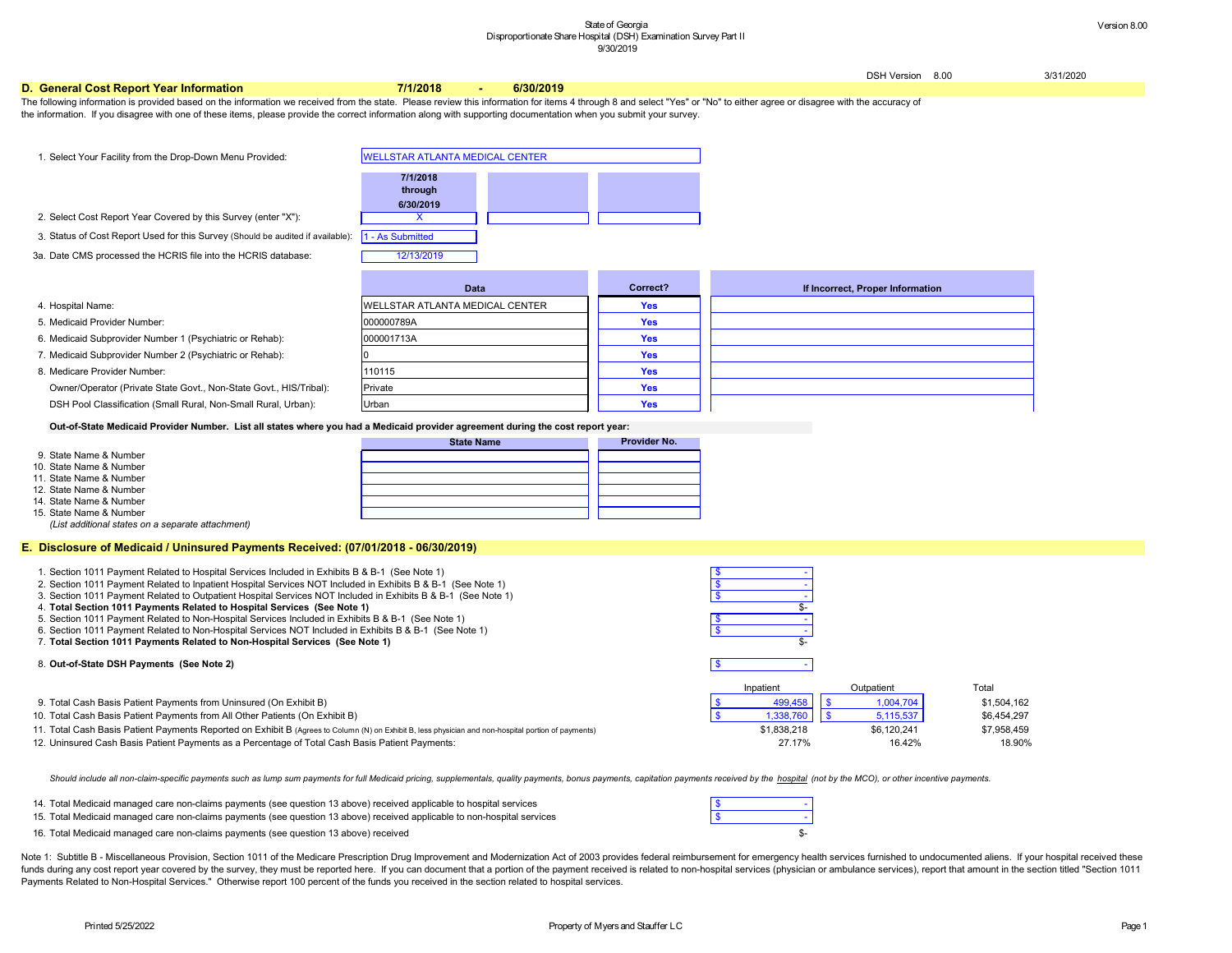Note 2: Report any DSH payments your hospital received from a state Medicaid program (other than your home state). In-state DSH payments will be reported directly from the Medicaid program and should not be included in thi





| F. MIUR / LIUR Qualifying Data from the Cost Report (07/01/2018 - 06/30/2019)                                                                                                                           |                     |      |                                         |      |                  |      |                                                                           |                         |                                     |            |               |                           |
|---------------------------------------------------------------------------------------------------------------------------------------------------------------------------------------------------------|---------------------|------|-----------------------------------------|------|------------------|------|---------------------------------------------------------------------------|-------------------------|-------------------------------------|------------|---------------|---------------------------|
| F-1. Total Hospital Days Used in Medicaid Inpatient Utilization Ratio (MIUR)                                                                                                                            |                     |      |                                         |      |                  |      |                                                                           |                         |                                     |            |               |                           |
| 1. Total Hospital Days Per Cost Report Excluding Swing-Bed (C/R, W/S S-3, Pt. I, Col. 8, Sum of Lns. 14, 16, 17, 18.00-18.03, 30, 31 less lines 5 & 6)                                                  |                     |      |                                         |      |                  |      | 107,044                                                                   |                         | (See Note in Section F-3, below)    |            |               |                           |
| F-2. Cash Subsidies for Patient Services Received from State or Local Governments and Charity Care Charges (Used in Low-Income Utilization Ratio (LIUR) Calculation):                                   |                     |      |                                         |      |                  |      |                                                                           |                         |                                     |            |               |                           |
| 2. Inpatient Hospital Subsidies<br>3. Outpatient Hospital Subsidies                                                                                                                                     |                     |      |                                         |      |                  |      | 619,165<br>237,792                                                        |                         |                                     |            |               |                           |
| 4. Unspecified I/P and O/P Hospital Subsidies                                                                                                                                                           |                     |      |                                         |      |                  |      |                                                                           |                         |                                     |            |               |                           |
| 5. Non-Hospital Subsidies                                                                                                                                                                               |                     |      |                                         |      |                  |      |                                                                           |                         |                                     |            |               |                           |
| 6. Total Hospital Subsidies                                                                                                                                                                             |                     |      |                                         |      |                  |      | 856,957                                                                   |                         |                                     |            |               |                           |
| 7. Inpatient Hospital Charity Care Charges                                                                                                                                                              |                     |      |                                         |      |                  |      | 109,208,555                                                               |                         |                                     |            |               |                           |
| 8. Outpatient Hospital Charity Care Charges                                                                                                                                                             |                     |      |                                         |      |                  |      | 168,489,462                                                               |                         |                                     |            |               |                           |
| 9. Non-Hospital Charity Care Charges                                                                                                                                                                    |                     |      |                                         |      |                  |      |                                                                           |                         |                                     |            |               |                           |
| 10. Total Charity Care Charges                                                                                                                                                                          |                     |      |                                         |      |                  |      | 277,698,017                                                               |                         |                                     |            |               |                           |
| F-3. Calculation of Net Hospital Revenue from Patient Services (Used for LIUR) (W/S G-2 and G-3 of Cost Report)                                                                                         |                     |      |                                         |      |                  |      |                                                                           |                         |                                     |            |               |                           |
| NOTE: All data in this section must be verified by the hospital. If data is                                                                                                                             |                     |      |                                         |      |                  |      |                                                                           |                         |                                     |            |               |                           |
| already present in this section, it was completed using CMS HCRIS cost                                                                                                                                  |                     |      |                                         |      |                  |      | Contractual Adjustments (formulas below can be overwritten if amounts are |                         |                                     |            |               |                           |
| report data. If the hospital has a more recent version of the cost report, the<br>data should be updated to the hospital's version of the cost report.                                                  |                     |      | <b>Total Patient Revenues (Charges)</b> |      |                  |      |                                                                           |                         | known)                              |            |               |                           |
| Formulas can be overwritten as needed with actual data<br>11. Hospital                                                                                                                                  | \$270,808,915.00    |      |                                         |      |                  |      | 220,502,546                                                               | l \$                    |                                     |            |               | 50,306,369                |
| 12. Subprovider I (Psych or Rehab)                                                                                                                                                                      | \$6,506,790.00      |      |                                         |      |                  |      | 5,298,067                                                                 | $\overline{\mathbf{S}}$ |                                     |            |               | 1,208,723                 |
| 13. Subprovider II (Psych or Rehab)                                                                                                                                                                     | \$15,768,195.00     |      |                                         |      |                  |      | 12,839,042                                                                |                         |                                     |            |               | 2,929,153                 |
| 14. Swing Bed - SNF<br>15. Swing Bed - NF                                                                                                                                                               |                     |      |                                         |      | \$0.00<br>\$0.00 |      |                                                                           |                         |                                     |            |               |                           |
| 16. Skilled Nursing Facility                                                                                                                                                                            |                     |      |                                         |      | \$0.00           |      |                                                                           |                         |                                     |            |               |                           |
| 17. Nursing Facility                                                                                                                                                                                    |                     |      |                                         |      | \$0.00           |      |                                                                           |                         |                                     |            |               |                           |
| 18. Other Long-Term Care                                                                                                                                                                                |                     |      |                                         |      | \$0.00           |      |                                                                           |                         |                                     |            |               |                           |
| 19. Ancillary Services<br>20. Outpatient Services                                                                                                                                                       | \$818,862,053.00    |      | \$502,889,603.00<br>\$346,223,815.00    |      |                  |      | 666,747,501                                                               | \$                      | 409,471,150<br>281,908,122          | $\sqrt{3}$ |               | 245,533,005<br>64,315,693 |
| 21. Home Health Agency                                                                                                                                                                                  |                     |      |                                         |      | \$0.00           |      |                                                                           |                         |                                     |            |               |                           |
| 22. Ambulance                                                                                                                                                                                           |                     |      |                                         |      |                  |      |                                                                           |                         |                                     |            |               |                           |
| 23. Outpatient Rehab Providers<br>24. ASC                                                                                                                                                               | \$0.00              |      | \$0.00                                  |      | \$0.00           |      |                                                                           |                         |                                     |            |               |                           |
| 25. Hospice                                                                                                                                                                                             |                     |      |                                         |      | \$0.00           |      |                                                                           |                         |                                     |            |               |                           |
| 26. Other                                                                                                                                                                                               | \$0.00              |      | \$0.00                                  |      | \$0.00           |      |                                                                           |                         |                                     |            |               |                           |
| 27. Total                                                                                                                                                                                               | \$<br>1,111,945,953 | - \$ | 849,113,418                             | - \$ |                  | - \$ | 905,387,156                                                               | - \$                    | 691,379,272                         | \$         |               | 364,292,943               |
| 29. Total Per Cost Report                                                                                                                                                                               |                     |      | Total Patient Revenues (G-3 Line 1)     |      | 1,961,059,371    |      |                                                                           |                         | Total Contractual Adj. (G-3 Line 2) |            | 1,576,116,403 |                           |
| 30. Increase worksheet G-3, Line 2 for Bad Debts NOT INCLUDED on worksheet G-3, Line 2 (impact is a decrease in net patient<br>revenue)                                                                 |                     |      |                                         |      |                  |      |                                                                           |                         |                                     |            |               |                           |
| 31. Increase worksheet G-3, Line 2 for Charity Care Write-Offs NOT INCLUDED on worksheet G-3, Line 2 (impact is a decrease in<br>net patient revenue)                                                   |                     |      |                                         |      |                  |      |                                                                           |                         |                                     |            |               |                           |
| 32. Increase worksheet G-3, Line 2 to reverse offset of Medicaid DSH Revenue INCLUDED on worksheet G-3, Line 2 (impact is a<br>decrease in net patient revenue)                                         |                     |      |                                         |      |                  |      |                                                                           |                         |                                     |            | 22,945,250    |                           |
| 34. Decrease worksheet G-3, Line 2 to remove Medicaid Provider Taxes INCLUDED on worksheet G-3, Line 2 (impact is an<br>increase in net patient revenue)                                                |                     |      |                                         |      |                  |      |                                                                           |                         |                                     |            | 2,295,225     |                           |
| 35. Blank Recon Line OR "Decrease worksheet G-3, Line 2 to remove Charity Care Charges related to insured patients INCLUDED<br>on worksheet G-3, Line 2 (impact is an increase in net patient revenue)" |                     |      |                                         |      |                  |      |                                                                           |                         |                                     |            |               |                           |
| 35. Adjusted Contractual Adjustments<br>36. Unreconciled Difference                                                                                                                                     |                     |      | Unreconciled Difference (Should be \$0) |      |                  |      | Unreconciled Difference (Should be \$0)                                   |                         |                                     |            | 1,596,766,428 |                           |

### **lote in Section F-3, below)**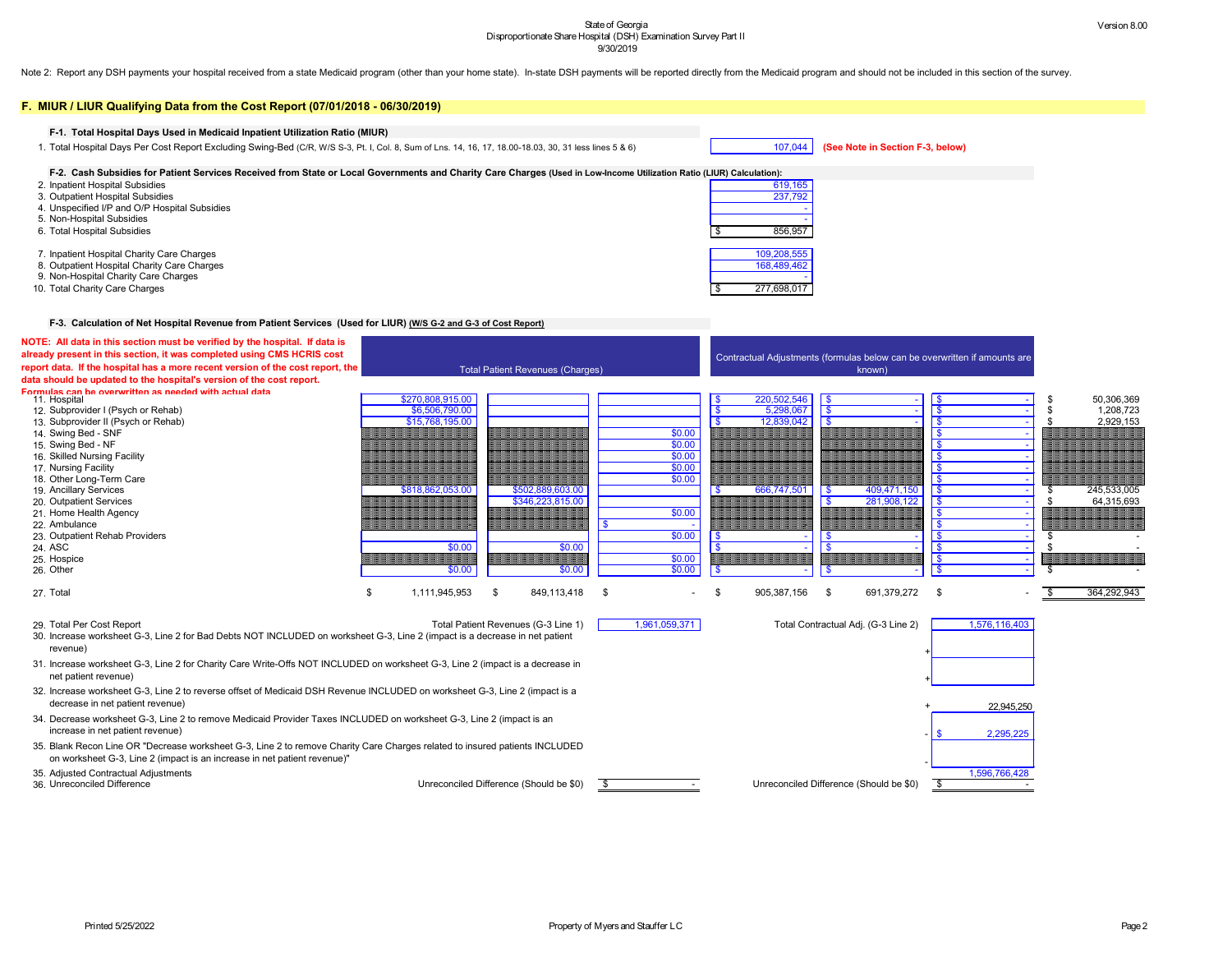## **G. Cost Report - Cost / Days / Charges**

## Cost Report Year (07/01/2018-06/30/2019)

|          | Line<br><b>Cost Center Description</b>                                                                                                                                                                                                                                                                                                                                        | <b>Total Allowable</b><br><b>Cost</b>                 | <b>Intern &amp; Resident</b><br><b>Costs Removed on</b><br><b>Cost Report *</b>              | <b>RCE and Therapy</b><br><b>Add-Back (If</b><br>Applicable)      |                                                                           | <b>Total Cost</b>                                      | I/P Days and I/P<br><b>Ancillary Charges</b>                                                                       | <b>I/P Routine</b><br><b>Charges and O/P</b><br><b>Ancillary Charges</b>                                                                                               | <b>Total Charges</b>                                            | <b>Medicaid Per Diem /</b><br><b>Cost or Other Ratios</b> |
|----------|-------------------------------------------------------------------------------------------------------------------------------------------------------------------------------------------------------------------------------------------------------------------------------------------------------------------------------------------------------------------------------|-------------------------------------------------------|----------------------------------------------------------------------------------------------|-------------------------------------------------------------------|---------------------------------------------------------------------------|--------------------------------------------------------|--------------------------------------------------------------------------------------------------------------------|------------------------------------------------------------------------------------------------------------------------------------------------------------------------|-----------------------------------------------------------------|-----------------------------------------------------------|
|          | NOTE: All data in this section must be verified by the<br>hospital. If data is already present in this section, it was<br>completed using CMS HCRIS cost report data. If the hospital<br>has a more recent version of the cost report, the data should<br>be updated to the hospital's version of the cost report.<br>Formulas can be overwritten as needed with actual data. | <b>Cost Report</b><br>Worksheet B,<br>Part I, Col. 26 | <b>Cost Report</b><br>Worksheet B,<br>Part I, Col. 25<br>(Intern & Resident<br>Offset ONLY)* | <b>Cost Report</b><br>Worksheet C,<br>Part I, Col.2 and<br>Col. 4 | Swing-Bed Carve<br>Out - Cost Report<br>Worksheet D-1,<br>Part I, Line 26 | Calculated                                             | Days - Cost Report<br>W/S D-1, Pt. I, Line<br>2 for Adults & Peds;<br>W/S D-1, Pt. 2,<br>Lines 42-47 for<br>others | <b>Inpatient Routine</b><br>Charges - Cost<br><b>Report Worksheet</b><br>C, Pt. I, Col. 6<br>(Informational only<br>unless used in<br>Section L charges<br>allocation) |                                                                 | <b>Calculated Per Diem</b>                                |
|          | <b>Routine Cost Centers (list below):</b>                                                                                                                                                                                                                                                                                                                                     |                                                       |                                                                                              |                                                                   |                                                                           |                                                        |                                                                                                                    |                                                                                                                                                                        |                                                                 |                                                           |
|          | 03000 ADULTS & PEDIATRICS                                                                                                                                                                                                                                                                                                                                                     | $88,277,980$ \$                                       | $6,038,067$ \$                                                                               | 2,565                                                             | $$0.00$ \$                                                                | 94,318,612                                             | 80,995                                                                                                             | \$164,535,857.00                                                                                                                                                       |                                                                 | 1,164.50<br>- SS                                          |
|          | 03100 INTENSIVE CARE UNIT                                                                                                                                                                                                                                                                                                                                                     | $40,025,072$ \$                                       | $1,206,675$ \$                                                                               | 10,419                                                            |                                                                           | 41,242,166<br>\$                                       | 18,562                                                                                                             | \$98,374,902.00                                                                                                                                                        |                                                                 | 2,221.86<br>\$                                            |
|          | 03200 CORONARY CARE UNIT                                                                                                                                                                                                                                                                                                                                                      |                                                       | -\$                                                                                          | $-1$ \$                                                           |                                                                           | \$                                                     |                                                                                                                    | \$0.00                                                                                                                                                                 |                                                                 |                                                           |
|          | 03300 BURN INTENSIVE CARE UNIT<br>03400 SURGICAL INTENSIVE CARE UNIT                                                                                                                                                                                                                                                                                                          |                                                       | \$<br>\$                                                                                     | <b>College</b><br><b>College</b>                                  |                                                                           |                                                        |                                                                                                                    | \$0.00<br>\$0.00                                                                                                                                                       |                                                                 | -\$<br>-\$                                                |
|          | 03500 OTHER SPECIAL CARE UNIT                                                                                                                                                                                                                                                                                                                                                 | 8,535,804                                             | l \$                                                                                         | - I S<br>$\sim$                                                   |                                                                           | 8,535,804                                              | 4,223                                                                                                              | \$14,466,071.00                                                                                                                                                        |                                                                 | 2,021.27<br>\$                                            |
|          | 04000 SUBPROVIDER                                                                                                                                                                                                                                                                                                                                                             |                                                       |                                                                                              |                                                                   |                                                                           |                                                        |                                                                                                                    |                                                                                                                                                                        |                                                                 |                                                           |
|          | 04100 SUBPROVIDER II                                                                                                                                                                                                                                                                                                                                                          |                                                       |                                                                                              |                                                                   |                                                                           | \$                                                     |                                                                                                                    |                                                                                                                                                                        |                                                                 | -\$                                                       |
|          | 04200 OTHER SUBPROVIDER                                                                                                                                                                                                                                                                                                                                                       |                                                       |                                                                                              |                                                                   |                                                                           |                                                        |                                                                                                                    | \$0.00                                                                                                                                                                 |                                                                 | -\$                                                       |
| 10       | 04300 NURSERY                                                                                                                                                                                                                                                                                                                                                                 | 1,586,706                                             | -96                                                                                          | $\overline{1}$                                                    |                                                                           | 1,586,706<br>\$                                        | 4,223                                                                                                              | \$2,291,871.00                                                                                                                                                         |                                                                 | 375.73<br>\$                                              |
| 11       |                                                                                                                                                                                                                                                                                                                                                                               |                                                       |                                                                                              |                                                                   |                                                                           |                                                        |                                                                                                                    |                                                                                                                                                                        |                                                                 |                                                           |
| 12       |                                                                                                                                                                                                                                                                                                                                                                               | $\sim$                                                | \$                                                                                           | $\sim$                                                            |                                                                           | \$                                                     |                                                                                                                    | \$0.00                                                                                                                                                                 |                                                                 | -\$                                                       |
| 13       |                                                                                                                                                                                                                                                                                                                                                                               |                                                       | \$                                                                                           | <b>College</b>                                                    |                                                                           | \$                                                     |                                                                                                                    | \$0.00                                                                                                                                                                 |                                                                 | -\$                                                       |
| 14       |                                                                                                                                                                                                                                                                                                                                                                               | $\sim$                                                | \$                                                                                           | <b>College</b>                                                    |                                                                           | \$                                                     |                                                                                                                    | \$0.00                                                                                                                                                                 |                                                                 | -\$                                                       |
| 15       |                                                                                                                                                                                                                                                                                                                                                                               | $\mathbf{\$}$<br>$\sim$                               | $\boldsymbol{\mathsf{s}}$                                                                    | - I \$<br><b>College</b>                                          |                                                                           | \$                                                     |                                                                                                                    | \$0.00                                                                                                                                                                 |                                                                 | \$<br>$\sim$                                              |
| 16       |                                                                                                                                                                                                                                                                                                                                                                               | $\boldsymbol{\mathsf{S}}$<br>$\sim$                   | $\boldsymbol{\mathsf{s}}$                                                                    | <b>College</b>                                                    |                                                                           | \$                                                     |                                                                                                                    | \$0.00                                                                                                                                                                 |                                                                 | $\boldsymbol{\mathsf{\$}}$<br>$\sim$                      |
| 17       |                                                                                                                                                                                                                                                                                                                                                                               |                                                       | <b>S</b>                                                                                     |                                                                   |                                                                           | $\mathfrak{S}$                                         |                                                                                                                    | \$0.00                                                                                                                                                                 |                                                                 | -\$                                                       |
| 18       | <b>Total Routine</b>                                                                                                                                                                                                                                                                                                                                                          | 138,425,562 \$<br>S                                   | 7,244,742 \$                                                                                 | 12,984 \$                                                         |                                                                           | - \$<br>145,683,288                                    | 108,003 \$                                                                                                         | 279,668,701                                                                                                                                                            |                                                                 |                                                           |
| 19       | <b>Weighted Average</b>                                                                                                                                                                                                                                                                                                                                                       |                                                       |                                                                                              |                                                                   |                                                                           |                                                        |                                                                                                                    |                                                                                                                                                                        |                                                                 | \$<br>1,348.88                                            |
|          |                                                                                                                                                                                                                                                                                                                                                                               |                                                       |                                                                                              |                                                                   |                                                                           |                                                        |                                                                                                                    |                                                                                                                                                                        |                                                                 |                                                           |
|          |                                                                                                                                                                                                                                                                                                                                                                               |                                                       | Hospital                                                                                     | Subprovider I                                                     | Subprovider II                                                            |                                                        | Inpatient Charges -                                                                                                | <b>Outpatient Charges -</b>                                                                                                                                            | Total Charges -                                                 |                                                           |
|          |                                                                                                                                                                                                                                                                                                                                                                               |                                                       | Observation Days .                                                                           | <b>Observation Days -</b>                                         | <b>Observation Days -</b>                                                 | Calculated (Per                                        | <b>Cost Report</b>                                                                                                 | <b>Cost Report</b>                                                                                                                                                     | Cost Report                                                     | <b>Medicaid Calculated</b>                                |
|          |                                                                                                                                                                                                                                                                                                                                                                               |                                                       | Cost Report W/S S- Cost Report W/S S-                                                        |                                                                   | Cost Report W/S S-                                                        | Diems Above                                            | Worksheet C, Pt. I,                                                                                                | Worksheet C, Pt. I,                                                                                                                                                    | Worksheet C, Pt. I.                                             | Cost-to-Charge Ratio                                      |
|          |                                                                                                                                                                                                                                                                                                                                                                               |                                                       | 3, Pt. I, Line 28, Col. 3, Pt. I, Line 28.01,                                                |                                                                   | 3, Pt. I, Line 28.02,                                                     | Multiplied by Days)                                    | Col. 6                                                                                                             | Col. 7                                                                                                                                                                 | Col. 8                                                          |                                                           |
|          | <b>Observation Data (Non-Distinct)</b>                                                                                                                                                                                                                                                                                                                                        |                                                       | 8                                                                                            | Col. 8                                                            | Col. 8                                                                    |                                                        |                                                                                                                    |                                                                                                                                                                        |                                                                 |                                                           |
| 20       | 09200 Observation (Non-Distinct)                                                                                                                                                                                                                                                                                                                                              |                                                       | 1,361                                                                                        |                                                                   |                                                                           | <b>S</b><br>1,584,885                                  | \$2,682,632.00                                                                                                     | $$6,439,102.00$ \\$                                                                                                                                                    | 9,121,734                                                       | 0.173748                                                  |
|          |                                                                                                                                                                                                                                                                                                                                                                               |                                                       |                                                                                              |                                                                   |                                                                           |                                                        |                                                                                                                    |                                                                                                                                                                        |                                                                 |                                                           |
|          |                                                                                                                                                                                                                                                                                                                                                                               |                                                       |                                                                                              |                                                                   |                                                                           |                                                        |                                                                                                                    |                                                                                                                                                                        |                                                                 |                                                           |
|          |                                                                                                                                                                                                                                                                                                                                                                               | <b>Cost Report</b><br>Worksheet B,<br>Part I, Col. 26 | <b>Cost Report</b><br>Worksheet B,<br>Part I, Col. 25<br>(Intern & Resident<br>Offset ONLY)* | <b>Cost Report</b><br>Worksheet C,<br>Part I, Col.2 and<br>Col. 4 |                                                                           | Calculated                                             | <b>Inpatient Charges -</b><br>Cost Report<br>Worksheet C, Pt. I,<br>Col. 6                                         | Outpatient Charges<br><b>Cost Report</b><br>Worksheet C, Pt. I,<br>Col. 7                                                                                              | Total Charges -<br>Cost Report<br>Worksheet C, Pt. I.<br>Col. 8 | <b>Medicaid Calculated</b><br>Cost-to-Charge Ratio        |
|          | Ancillary Cost Centers (from W/S C excluding Observation) (list below):                                                                                                                                                                                                                                                                                                       |                                                       |                                                                                              |                                                                   |                                                                           |                                                        |                                                                                                                    |                                                                                                                                                                        |                                                                 |                                                           |
| 21       | 5000 OPERATING ROOM                                                                                                                                                                                                                                                                                                                                                           | $$38,085,074.00$ \$                                   | 1,434,649                                                                                    | \$3,634.00                                                        |                                                                           | \$<br>39,523,357                                       | \$156,304,342.00                                                                                                   | $$91,412,224.00$ \\$                                                                                                                                                   | 247,716,566                                                     | 0.159551                                                  |
| 22       | 5200 DELIVERY ROOM & LABOR ROOM                                                                                                                                                                                                                                                                                                                                               | $$12,092,598.00$ \$                                   |                                                                                              | \$0.00                                                            |                                                                           | $\overline{\mathbf{e}}$<br>12,092,598                  | \$19,339,756.00                                                                                                    | $$38,707.00$ \\$                                                                                                                                                       | 19,378,463                                                      | 0.624023                                                  |
| 23       | 5400 RADIOLOGY-DIAGNOSTIC                                                                                                                                                                                                                                                                                                                                                     | $$22,272,899.00$ \ \$                                 | 127,368                                                                                      | \$0.00                                                            |                                                                           | $\overline{\mathbf{e}}$<br>22,400,267                  | \$143,373,785.00                                                                                                   | $$207,562,366.00$ \$                                                                                                                                                   | 350,936,151                                                     | 0.063830                                                  |
| 24       | 6000 LABORATORY                                                                                                                                                                                                                                                                                                                                                               | $$20,550,637.00$ \ \$                                 | 108,810                                                                                      | \$4,350.00                                                        |                                                                           | $\overline{\mathbf{3}}$<br>20,663,797                  | \$135,074,741.00                                                                                                   | \$90,661,021.00                                                                                                                                                        | 225,735,762<br><b>S</b>                                         | 0.091540                                                  |
| 25       | 6500 RESPIRATORY THERAPY                                                                                                                                                                                                                                                                                                                                                      | $$10,226,465.00$ \ \$                                 |                                                                                              | \$0.00                                                            |                                                                           | $\overline{\mathbf{3}}$<br>10,226,465                  | \$76,879,123.00                                                                                                    | $$3,443,093.00$ \$                                                                                                                                                     | 80,322,216                                                      | 0.127318                                                  |
| 26       | 6600 PHYSICAL THERAPY                                                                                                                                                                                                                                                                                                                                                         | $$4,796,399.00$ \ \$                                  |                                                                                              | \$0.00                                                            |                                                                           | $\sqrt[6]{\frac{1}{2}}$<br>4,796,399                   | \$22,130,720.00                                                                                                    | $$2,481,759.00$ \$                                                                                                                                                     | 24,612,479                                                      | 0.194877                                                  |
| 27       | 6900 ELECTROCARDIOLOGY                                                                                                                                                                                                                                                                                                                                                        | $$875,911.00$ \ \$                                    |                                                                                              | \$0.00                                                            |                                                                           | $\mathfrak s$<br>875,911                               | \$7,889,567.00                                                                                                     | $$13,493,304.00$ \$                                                                                                                                                    | 21,382,871                                                      | 0.040963                                                  |
| 28       | 6902 CARDIOVASCULAR LAB<br>7000 ELECTROENCEPHALOGRAPHY                                                                                                                                                                                                                                                                                                                        | $$7,447,255.00$ \ \$<br>$$926,920.00$ \ \$            |                                                                                              | \$40,526.00                                                       |                                                                           | $\mathfrak s$<br>7,487,781<br>$\mathfrak s$<br>926,920 | \$10,143,028.00<br>\$15,831,265.00                                                                                 | $$5,129,334.00$ \\$<br>$$5,837,463.00$ \\$                                                                                                                             | 15,272,362                                                      | 0.490283<br>0.042777                                      |
| 29<br>30 | 7100 MEDICAL SUPPLIES CHARGED TO PATIENT                                                                                                                                                                                                                                                                                                                                      | $$22,223,666.00$ \\$                                  |                                                                                              | \$0.00<br>\$0.00                                                  |                                                                           | \$<br>22,223,666                                       | \$43,953,578.00                                                                                                    | $$11,353,988.00$ \\$                                                                                                                                                   | 21,668,728<br>55,307,566                                        | 0.401820                                                  |
| 31       | 7200 IMPL. DEV. CHARGED TO PATIENTS                                                                                                                                                                                                                                                                                                                                           | $$18,877,751.00$ \\$                                  |                                                                                              | \$0.00                                                            |                                                                           | $\overline{\mathbf{e}}$<br>18,877,751                  | \$42,796,198.00                                                                                                    | $$11,235,584.00$ \$                                                                                                                                                    | 54,031,782                                                      | 0.349382                                                  |
|          |                                                                                                                                                                                                                                                                                                                                                                               |                                                       |                                                                                              |                                                                   |                                                                           |                                                        |                                                                                                                    |                                                                                                                                                                        |                                                                 |                                                           |

## WELLSTAR ATLANTA MEDICAL CENTER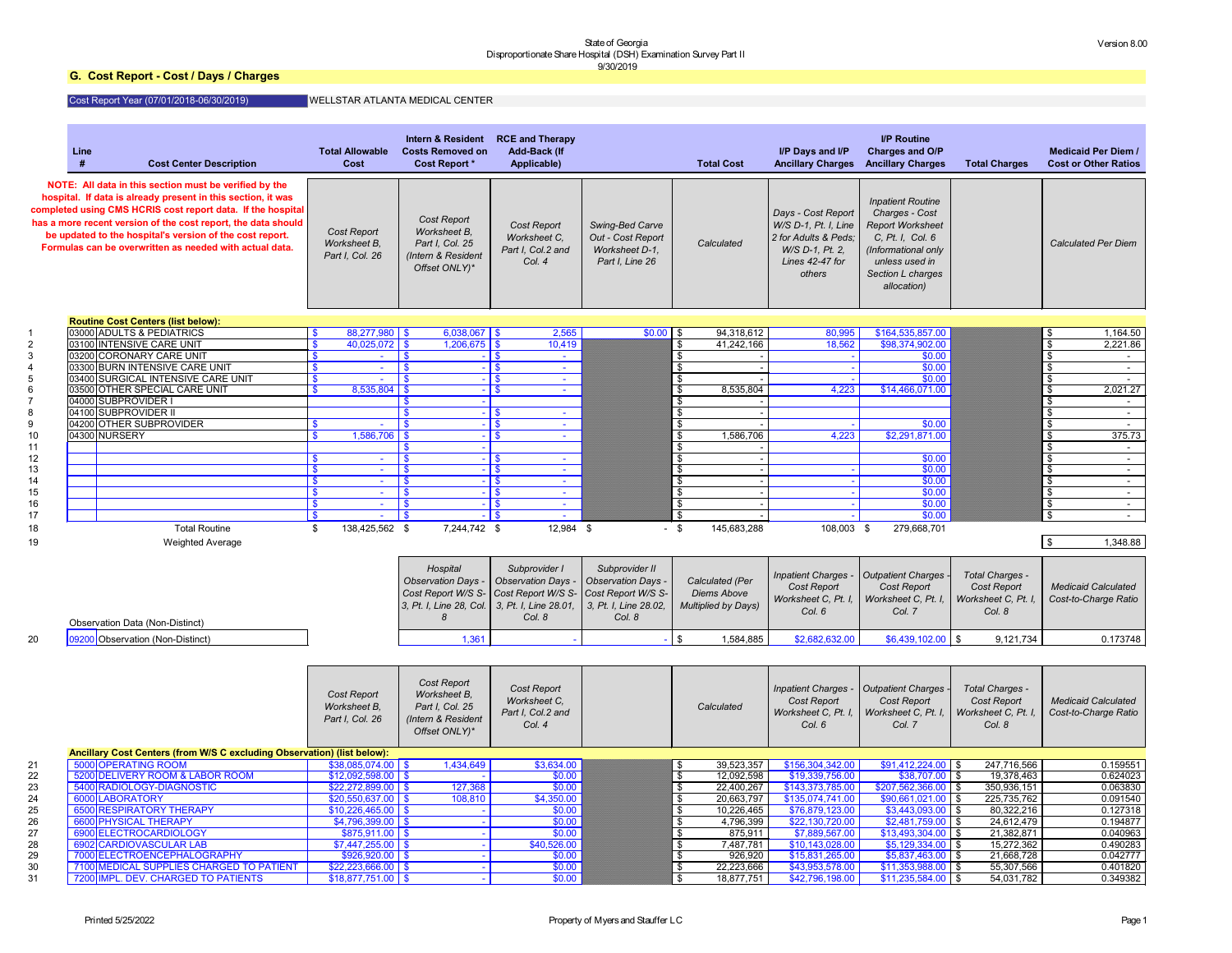## **G. Cost Report - Cost / Days / Charges**

### Cost Report Year (07/01/2018-06/30/2019) WELLSTAR ATLANTA MEDICAL CENTER

| Line<br>-#<br><b>Cost Center Description</b> | <b>Total Allowable</b><br><b>Cost</b> | Intern & Resident RCE and Therapy<br><b>Costs Removed on</b><br><b>Cost Report *</b> | <b>Add-Back (If</b><br>Applicable) |                               | <b>Total Cost</b> | I/P Days and I/P<br><b>Ancillary Charges</b> | <b>I/P Routine</b><br>Charges and O/P<br><b>Ancillary Charges</b> | <b>Total Charges</b> | <b>Medicaid Per Diem /</b><br><b>Cost or Other Ratios</b> |
|----------------------------------------------|---------------------------------------|--------------------------------------------------------------------------------------|------------------------------------|-------------------------------|-------------------|----------------------------------------------|-------------------------------------------------------------------|----------------------|-----------------------------------------------------------|
| 7300 DRUGS CHARGED TO PATIENTS               | $$28,845,064.00$ \$                   |                                                                                      | \$0.00                             | \$                            | 28,845,064        | \$125,732,190.00                             | $$47,815,901.00$ \$                                               | 173,548,091          | 0.166208                                                  |
| 7400 RENAL DIALYSIS                          | $$2,059,685.00$ \$                    |                                                                                      | \$0.00                             | \$                            | 2,059,685         | \$25,556,034.00                              | $$0.00$ \$                                                        | 25,556,034           | 0.080595                                                  |
| 7601 PSYCH ANCILLARY                         | $$336,738.00$ \ \$                    |                                                                                      | \$0.00                             | \$                            | 336,738           | \$1,815,330.00                               | $$2,698,542.00$ \$                                                | 4,513,872            | 0.074601                                                  |
| 7626 WOUND CARE                              | $$940,220.00$ \ \$                    |                                                                                      | \$0.00                             | \$                            | 940,220           | \$9,027.00                                   | $$549,633.00$ \$                                                  | 558,660              | 1.682991                                                  |
| 7699 LITHOTRIPSY                             | $$644,007.00$ \\$                     |                                                                                      | \$0.00                             | \$                            | 644,007           | \$406,586.00                                 | $$2,175,660.00$ \$                                                | 2,582,246            | 0.249398                                                  |
| 9001 OP IMAGING AND SPECIALTY CARE           | $$2,302,931.00$ \\$                   |                                                                                      | \$0.00                             | \$                            | 2,302,931         | \$12,414,503.00                              | $$38,672,010.00$ \$                                               | 51,086,513           | 0.045079                                                  |
| 9003 CLINICS                                 | $$1,192,413.00$ \\$                   | 2,759,512                                                                            | \$0.00                             | \$                            | 3,951,925         | \$1,059,541.00                               | $$2,046,476.00$ \$                                                | 3,106,017            | 1.272345                                                  |
| 9100 EMERGENCY                               | $$32,878,897.00$ \\$                  | 469,035                                                                              | \$0.00                             |                               | 33, 347, 932      | \$78,488,923.00                              | $$217,559,618.00$ \$                                              | 296,048,541          | 0.112643                                                  |
|                                              | $$0.00$ \ \$                          |                                                                                      | \$0.00                             | \$                            |                   | \$0.00                                       | $$0.00$ \$                                                        |                      | $\sim$                                                    |
|                                              | $$0.00$ \$                            |                                                                                      | \$0.00                             | \$                            |                   | \$0.00                                       | $$0.00$ \$                                                        |                      | $\sim$                                                    |
|                                              | $$0.00$ \ \$                          |                                                                                      | \$0.00                             | \$                            |                   | \$0.00                                       | $$0.00$ \$                                                        |                      | $\sim$                                                    |
|                                              | $$0.00$ \ \$                          |                                                                                      | \$0.00                             | \$                            |                   | \$0.00                                       | $$0.00$ \$                                                        |                      | $\sim$                                                    |
|                                              | $$0.00$ \ \$                          |                                                                                      | \$0.00                             | \$                            |                   | \$0.00                                       | $$0.00$ \$                                                        |                      |                                                           |
|                                              | $$0.00$ \ \$                          |                                                                                      | \$0.00                             | \$                            |                   | \$0.00                                       | $$0.00$ \$                                                        |                      | $\sim$                                                    |
|                                              |                                       |                                                                                      |                                    |                               |                   |                                              | $$0.00$ \$                                                        |                      | $\sim$                                                    |
|                                              | $$0.00$ \ \$                          |                                                                                      | \$0.00                             | \$                            |                   | \$0.00                                       |                                                                   |                      | $\sim$                                                    |
|                                              | $$0.00$ \ \$                          |                                                                                      | \$0.00                             | \$                            |                   | \$0.00                                       | $$0.00$ \$                                                        |                      | $\sim$                                                    |
|                                              | $$0.00$ \ \$                          |                                                                                      | \$0.00                             | \$                            |                   | \$0.00                                       | $$0.00$ \$                                                        |                      | $\sim$                                                    |
|                                              | $$0.00$ \ \$                          |                                                                                      | \$0.00                             | \$                            |                   | \$0.00                                       | $$0.00$ \$                                                        |                      | $\sim$                                                    |
|                                              | $$0.00$ \ \$                          |                                                                                      | \$0.00                             | \$                            |                   | \$0.00                                       | $$0.00$ \$                                                        |                      | $\blacksquare$                                            |
|                                              | $$0.00$ \ \$                          |                                                                                      | \$0.00                             | \$                            |                   | \$0.00                                       | $$0.00$ \$                                                        |                      | $\sim$                                                    |
|                                              | $$0.00$ \ \$                          |                                                                                      | \$0.00                             | \$                            |                   | \$0.00                                       | $$0.00$ \$                                                        |                      | $\sim$                                                    |
|                                              | $$0.00$ \ \$                          |                                                                                      | \$0.00                             | \$                            |                   | \$0.00                                       | $$0.00$ \$                                                        |                      | $\sim$                                                    |
|                                              | $$0.00$ \ \$                          |                                                                                      | \$0.00                             | \$                            |                   | \$0.00                                       | $$0.00$ \$                                                        |                      | $\sim$                                                    |
|                                              | $$0.00$ \ \$                          |                                                                                      | \$0.00                             | \$                            |                   | \$0.00                                       | $$0.00$ \$                                                        |                      | $\sim$                                                    |
|                                              | $$0.00$ \ \$                          |                                                                                      | \$0.00                             | \$                            |                   | \$0.00                                       | $$0.00$ \$                                                        |                      | $\sim$                                                    |
|                                              | $$0.00$ \ \$                          |                                                                                      | \$0.00                             | \$                            |                   | \$0.00                                       | $$0.00$ \$                                                        |                      | $\sim$                                                    |
|                                              | $$0.00$ \ \$                          |                                                                                      | \$0.00                             | $\boldsymbol{\mathsf{s}}$     |                   | \$0.00                                       | $$0.00$ \$                                                        |                      | $\sim$                                                    |
|                                              | $$0.00$ \ \$                          |                                                                                      | \$0.00                             | $\boldsymbol{\mathsf{s}}$     |                   | \$0.00                                       | $$0.00$ \$                                                        |                      | $\sim$                                                    |
|                                              | $$0.00$ \ \$                          |                                                                                      | \$0.00                             | $\boldsymbol{\mathsf{S}}$     |                   | \$0.00                                       | $$0.00$ \$                                                        |                      | $\sim$                                                    |
|                                              | $$0.00$ \ \$                          |                                                                                      | \$0.00                             | $\boldsymbol{\mathsf{s}}$     |                   | \$0.00                                       | $$0.00$ \$                                                        |                      | $\sim$                                                    |
|                                              | $$0.00$ \ \$                          |                                                                                      | \$0.00                             | \$                            |                   | \$0.00                                       | $$0.00$ \$                                                        |                      | $\sim$                                                    |
|                                              | $$0.00$ \$                            |                                                                                      | \$0.00                             | \$                            |                   | \$0.00                                       | $$0.00$ \$                                                        |                      | $\sim$                                                    |
|                                              | $$0.00$ \ \$                          |                                                                                      | \$0.00                             | \$                            |                   | \$0.00                                       | $$0.00$ \$                                                        |                      | $\sim$                                                    |
|                                              | $$0.00$ \$                            |                                                                                      | \$0.00                             |                               |                   | \$0.00                                       | $$0.00$ \$                                                        |                      |                                                           |
|                                              | $$0.00$ \ \$                          |                                                                                      | \$0.00                             | ÞΡ<br>$\overline{\mathbf{3}}$ |                   | \$0.00                                       | $$0.00$ \$                                                        |                      | $\sim$                                                    |
|                                              | $$0.00$ \ \$                          |                                                                                      | \$0.00                             | $\boldsymbol{\mathsf{S}}$     |                   | \$0.00                                       | $$0.00$ \$                                                        |                      | $\sim$ $-$                                                |
|                                              |                                       |                                                                                      |                                    |                               |                   |                                              |                                                                   |                      | $\sim$ $-$                                                |
|                                              | $$0.00$ \$                            |                                                                                      | \$0.00                             | $\overline{\mathbf{e}}$       |                   | \$0.00                                       | $$0.00$ \$                                                        |                      | $\sim$ $-$                                                |
|                                              | $$0.00$ \$                            |                                                                                      | \$0.00                             | $\overline{\mathbf{e}}$       |                   | \$0.00                                       | $$0.00$ \$                                                        |                      | $\sim$ $-$                                                |
|                                              | $$0.00$ \ \$                          |                                                                                      | \$0.00                             | $\overline{\mathbf{e}}$       |                   | \$0.00                                       | $$0.00$ \$                                                        |                      | $\sim$ 100 $\mu$                                          |
|                                              | $$0.00$ \ \$                          |                                                                                      | \$0.00                             | $\boldsymbol{\mathsf{S}}$     |                   | \$0.00                                       | $$0.00$ \$                                                        |                      | $\sim$ $-$                                                |
|                                              | $$0.00$ \ \$                          |                                                                                      | \$0.00                             | $\boldsymbol{\mathsf{S}}$     |                   | \$0.00                                       | $$0.00$ \$                                                        |                      | $\sim$                                                    |
|                                              | $$0.00$ \$                            |                                                                                      | \$0.00                             | $\overline{\mathbf{e}}$       |                   | \$0.00                                       | $$0.00$ \$                                                        |                      | $\sim$ $-$                                                |
|                                              | $$0.00$ \$                            |                                                                                      | \$0.00                             | $\overline{\mathbf{e}}$       |                   | \$0.00                                       | $$0.00$ \$                                                        |                      | $\sim$ 100 $\mu$                                          |
|                                              | $$0.00$ \ \$                          |                                                                                      | \$0.00                             | $\overline{\mathbf{e}}$       |                   | \$0.00                                       | $$0.00$ \$                                                        |                      | $\sim$ 100 $\mu$                                          |
|                                              | $$0.00$ \ \$                          |                                                                                      | \$0.00                             | $\boldsymbol{\mathsf{S}}$     |                   | \$0.00                                       | $$0.00$ \$                                                        |                      | $\sim$                                                    |
|                                              | $$0.00$ \ \$                          |                                                                                      | \$0.00                             | $\boldsymbol{\mathsf{s}}$     |                   | \$0.00                                       | $$0.00$ \$                                                        |                      | $\sim$ $-$                                                |
|                                              | $$0.00$ \$                            |                                                                                      | \$0.00                             | $\overline{\mathbf{e}}$       |                   | \$0.00                                       | $$0.00$ \$                                                        |                      | $\sim$ $-$                                                |
|                                              | $$0.00$ \$                            |                                                                                      | \$0.00                             | $\overline{\mathbf{e}}$       |                   | \$0.00                                       | $$0.00$ \$                                                        |                      | $\sim$ 100 $\mu$                                          |
|                                              | $$0.00$ \ \$                          |                                                                                      | \$0.00                             | $\boldsymbol{\mathsf{S}}$     |                   | \$0.00                                       | $$0.00$ \$                                                        |                      | $\sim$                                                    |
|                                              | $$0.00$ \ \$                          |                                                                                      | \$0.00                             | $\boldsymbol{\mathsf{s}}$     |                   | \$0.00                                       | $$0.00$ \$                                                        |                      | $\sim$ $-$                                                |
|                                              | $$0.00$ \$                            |                                                                                      | \$0.00                             | $\boldsymbol{\mathsf{S}}$     |                   | \$0.00                                       | $$0.00$ \$                                                        |                      | $\sim$ $-$                                                |
|                                              | $$0.00$ \$                            |                                                                                      | \$0.00                             | $\overline{\mathbf{e}}$       |                   | \$0.00                                       | $$0.00$ \$                                                        |                      | $\sim$ $-$                                                |
|                                              | $$0.00$ \$                            |                                                                                      | \$0.00                             | $\overline{\mathbf{e}}$       |                   | \$0.00                                       | $$0.00$ \$                                                        |                      | $\sim$ 100 $\mu$                                          |
|                                              | $$0.00$ \ \$                          |                                                                                      | \$0.00                             | $\boldsymbol{\mathsf{S}}$     |                   | \$0.00                                       | $$0.00$ \$                                                        |                      | $\sim$ $-$                                                |
|                                              | $$0.00$ \ \$                          |                                                                                      | \$0.00                             | $\boldsymbol{\mathsf{s}}$     |                   | \$0.00                                       | $$0.00$ \$                                                        |                      | $\sim$ $-$                                                |
|                                              | $$0.00$ \$                            |                                                                                      | \$0.00                             | $\boldsymbol{\mathsf{S}}$     |                   | \$0.00                                       | $$0.00$ \$                                                        |                      | $\sim$ $-$                                                |
|                                              | $$0.00$ \$                            |                                                                                      | \$0.00                             | $\overline{\mathbf{e}}$       |                   | \$0.00                                       | $$0.00$ \$                                                        |                      | $\sim$ 100 $\mu$                                          |
|                                              | $$0.00$ \ \$                          |                                                                                      | \$0.00                             | $\overline{\mathbf{e}}$       |                   | \$0.00                                       | $$0.00$ \$                                                        |                      | $\sim$ 100 $\mu$                                          |
|                                              | $$0.00$ \ \$                          |                                                                                      | \$0.00                             | $\boldsymbol{\mathsf{s}}$     |                   | \$0.00                                       | $$0.00$ \$                                                        |                      | $\sim$ $-$                                                |
|                                              | $$0.00$ \ \$                          |                                                                                      | \$0.00                             | $\boldsymbol{\mathsf{s}}$     |                   | \$0.00                                       | $$0.00$ \$                                                        |                      | $\sim$ $-$                                                |
|                                              | $$0.00$ \$                            |                                                                                      | \$0.00                             | $\boldsymbol{\mathsf{S}}$     |                   | \$0.00                                       | $$0.00$ \$                                                        |                      | $\sim$ $-$                                                |
|                                              | $$0.00$ \$                            |                                                                                      | \$0.00                             | $\overline{\mathbf{e}}$       |                   | \$0.00                                       | $$0.00$ \$                                                        |                      | $\sim$ $-$                                                |
|                                              | $$0.00$ \$                            |                                                                                      | \$0.00                             | $\overline{\$}$               |                   | \$0.00                                       | $$0.00$ \$                                                        |                      | $\sim$ $-$                                                |
|                                              |                                       |                                                                                      |                                    |                               |                   |                                              |                                                                   |                      |                                                           |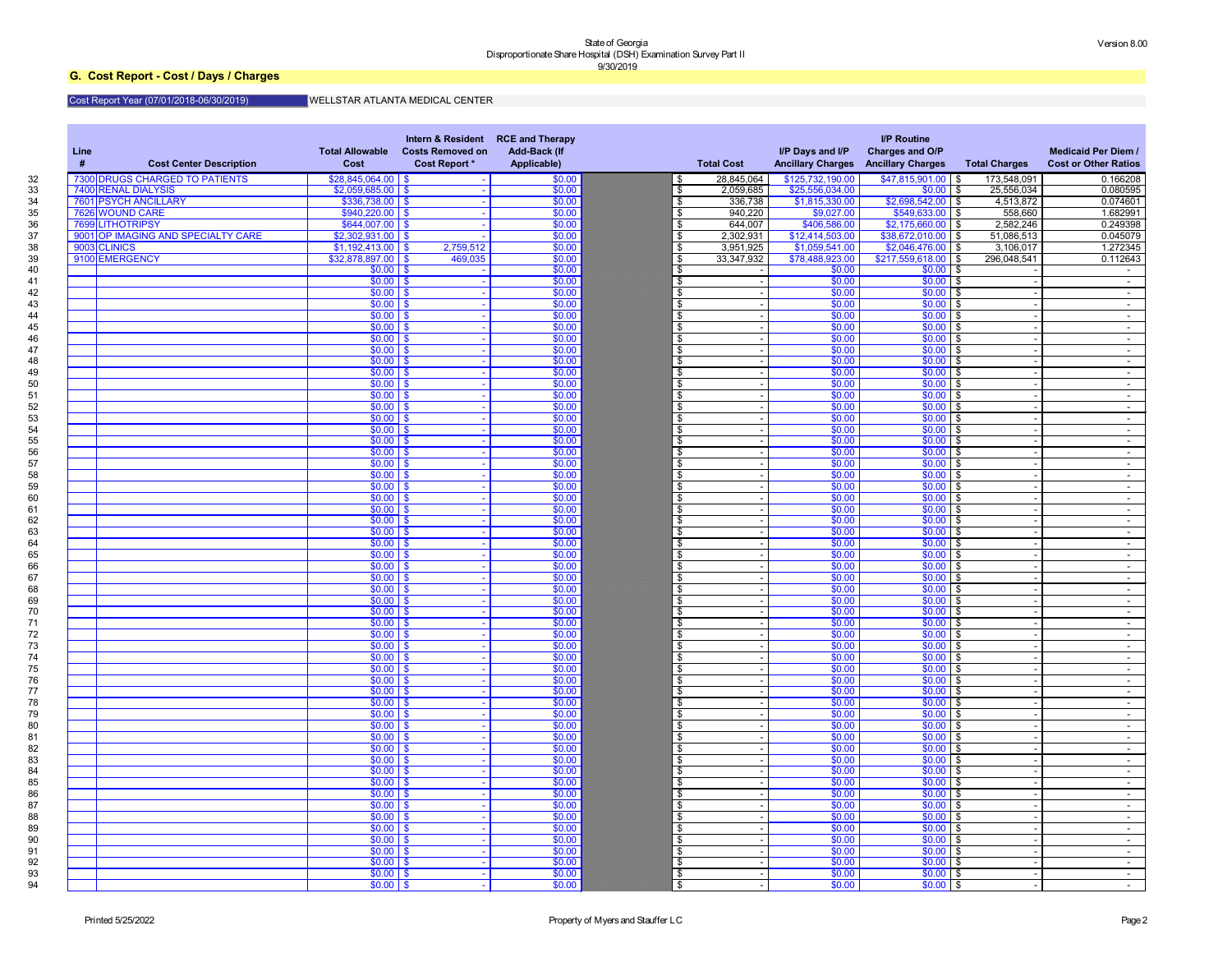## **G. Cost Report - Cost / Days / Charges**

## Cost Report Year (07/01/2018-06/30/2019)

## WELLSTAR ATLANTA MEDICAL CENTER

| Line<br># | <b>Cost Center Description</b>                                                                                                                                                  | <b>Total Allowable</b><br><b>Cost</b> | Intern & Resident<br><b>Costs Removed on</b><br><b>Cost Report *</b> | <b>RCE and Therapy</b><br><b>Add-Back (If</b><br>Applicable) | <b>Total Cost</b>    | I/P Days and I/P | <b>I/P Routine</b><br>Charges and O/P<br><b>Ancillary Charges Ancillary Charges</b> | <b>Total Charges</b> | <b>Medicaid Per Diem /</b><br><b>Cost or Other Ratios</b> |
|-----------|---------------------------------------------------------------------------------------------------------------------------------------------------------------------------------|---------------------------------------|----------------------------------------------------------------------|--------------------------------------------------------------|----------------------|------------------|-------------------------------------------------------------------------------------|----------------------|-----------------------------------------------------------|
|           |                                                                                                                                                                                 | $$0.00$ \ \$                          |                                                                      | \$0.00                                                       | - 56                 | \$0.00           | $$0.00$ \ \$                                                                        |                      |                                                           |
|           |                                                                                                                                                                                 | $$0.00$ \$                            |                                                                      | \$0.00                                                       | \$                   | \$0.00           | $$0.00$ \$                                                                          |                      | $\sim$ $-$                                                |
|           |                                                                                                                                                                                 | $$0.00$ \$                            |                                                                      | \$0.00                                                       | \$                   | \$0.00           | $$0.00$ \$                                                                          |                      | $\sim$ $-$                                                |
|           |                                                                                                                                                                                 | $$0.00$ \$                            |                                                                      | \$0.00                                                       | \$                   | \$0.00           | $$0.00$ \$                                                                          |                      | $\sim$ 10 $\pm$                                           |
|           |                                                                                                                                                                                 | $$0.00$ \$                            |                                                                      | \$0.00                                                       | \$                   | \$0.00           | \$0.00<br>l \$                                                                      |                      | $\sim$ 10 $\pm$                                           |
|           |                                                                                                                                                                                 | $$0.00$ \$<br>$$0.00$ \$              |                                                                      | \$0.00<br>\$0.00                                             | \$<br>\$             | \$0.00<br>\$0.00 | \$0.00<br>l \$<br>$$0.00$ \$                                                        |                      | $\sim$ $-$                                                |
|           |                                                                                                                                                                                 | $$0.00$ \$                            |                                                                      | \$0.00                                                       | \$                   | \$0.00           | $$0.00$ \$                                                                          |                      | $\sim$ $-$                                                |
|           |                                                                                                                                                                                 | $$0.00$ \$                            |                                                                      | \$0.00                                                       | \$                   | \$0.00           | $$0.00$ \$                                                                          |                      | $\sim$ $-$<br>$\sim$ $-$                                  |
|           |                                                                                                                                                                                 | $$0.00$ \$                            |                                                                      | \$0.00                                                       | \$                   | \$0.00           | \$0.00<br>l \$                                                                      |                      | $\sim$ 10 $\pm$                                           |
|           |                                                                                                                                                                                 | $$0.00$ \$                            |                                                                      | \$0.00                                                       | \$                   | \$0.00           | \$0.00<br>l \$                                                                      |                      | $\sim$ $-$                                                |
|           |                                                                                                                                                                                 | $$0.00$ \$                            |                                                                      | \$0.00                                                       | \$                   | \$0.00           | $$0.00$ \$                                                                          |                      | $\sim$ $-$                                                |
|           |                                                                                                                                                                                 | $$0.00$ \$                            |                                                                      | \$0.00                                                       | \$                   | \$0.00           | $$0.00$ \$                                                                          |                      | $\sim$ $-$                                                |
|           |                                                                                                                                                                                 | $$0.00$ \$                            |                                                                      | \$0.00                                                       | \$                   | \$0.00           | $$0.00$ \$                                                                          |                      | $\sim$ $-$                                                |
|           |                                                                                                                                                                                 | $$0.00$ \$                            |                                                                      | \$0.00                                                       | \$                   | \$0.00           | \$0.00<br>l \$                                                                      |                      | $\sim$ 10 $\pm$                                           |
|           |                                                                                                                                                                                 | $$0.00$ \$                            |                                                                      | \$0.00                                                       | \$                   | \$0.00           | \$0.00<br>l \$                                                                      |                      | $\sim$ $-$                                                |
|           |                                                                                                                                                                                 | $$0.00$ \$                            |                                                                      | \$0.00                                                       | \$                   | \$0.00           | \$0.00<br>l \$                                                                      |                      | $\sim$ $-$                                                |
|           |                                                                                                                                                                                 | $$0.00$ \$                            |                                                                      | \$0.00                                                       | \$                   | \$0.00           | $$0.00$ \$                                                                          |                      | $\sim$ $-$                                                |
|           |                                                                                                                                                                                 | $$0.00$ \$                            |                                                                      | \$0.00                                                       | \$                   | \$0.00           | $$0.00$ \$                                                                          |                      | $\sim$ $-$                                                |
|           |                                                                                                                                                                                 | $$0.00$ \$                            |                                                                      | \$0.00                                                       | \$                   | \$0.00           | \$0.00<br>l \$                                                                      |                      | $\sim$ 10 $\pm$                                           |
|           |                                                                                                                                                                                 | $$0.00$ \$                            |                                                                      | \$0.00                                                       | \$                   | \$0.00           | \$0.00<br>l \$                                                                      |                      | $\sim$ 10 $\pm$                                           |
|           |                                                                                                                                                                                 | $$0.00$ \$                            |                                                                      | \$0.00                                                       | \$                   | \$0.00           | \$0.00<br>l \$                                                                      |                      | $\sim$ $-$                                                |
|           |                                                                                                                                                                                 | $$0.00$ \$                            |                                                                      | \$0.00                                                       | \$                   | \$0.00           | $$0.00$ \$                                                                          |                      | $\sim$ $-$                                                |
|           |                                                                                                                                                                                 | $$0.00$ \$                            |                                                                      | \$0.00                                                       | \$                   | \$0.00           | $$0.00$ \$                                                                          |                      | $\sim$ $-$                                                |
|           |                                                                                                                                                                                 | $$0.00$ \$                            |                                                                      | \$0.00                                                       | \$                   | \$0.00           | \$0.00                                                                              | l \$                 | $\sim$ $-$                                                |
|           |                                                                                                                                                                                 | $$0.00$ \$                            |                                                                      | \$0.00                                                       | \$                   | \$0.00           | \$0.00<br>l \$                                                                      |                      | $\sim$                                                    |
|           |                                                                                                                                                                                 | $$0.00$ \$                            |                                                                      | \$0.00                                                       | \$                   | \$0.00           | \$0.00<br>l \$                                                                      |                      | $\sim$                                                    |
|           |                                                                                                                                                                                 | $$0.00$ \$                            |                                                                      | \$0.00                                                       | \$                   | \$0.00           | $$0.00$ \$                                                                          |                      | $\sim$ $-$                                                |
|           |                                                                                                                                                                                 | $$0.00$ \$<br>$$0.00$ \ \$            |                                                                      | \$0.00<br>\$0.00                                             | -\$<br>-\$           | \$0.00<br>\$0.00 | $$0.00$ \$<br>$$0.00$ \$                                                            |                      | $\sim$                                                    |
|           |                                                                                                                                                                                 | $$0.00$ \ \$                          |                                                                      | \$0.00                                                       | \$                   | \$0.00           | \$0.00                                                                              |                      | $\sim$<br>$\sim$ $-$                                      |
|           | <b>Total Ancillary</b>                                                                                                                                                          | 227,575,530 \$<br>\$                  | 4,899,374 \$                                                         | 48,510                                                       | 232,523,414 \$<br>\$ | 921,880,869      | 760,605,785<br>- \$                                                                 | \$<br>1,682,486,654  |                                                           |
|           | <b>Weighted Average</b>                                                                                                                                                         |                                       |                                                                      |                                                              |                      |                  |                                                                                     |                      | 0.139144                                                  |
|           | <b>Sub Totals</b>                                                                                                                                                               | 366,001,092 \$<br>\$.                 | 12,144,116 \$                                                        | 61,494                                                       | \$<br>378,206,702 \$ | 1,201,549,570 \$ | 760,605,785 \$                                                                      | 1,962,155,355        |                                                           |
|           | NF, SNF, and Swing Bed Cost for Medicaid (Sum of applicable Cost Report Worksheet D-3, Title 19, Column 3, Line 200 and Worksheet<br>D, Part V, Title 19, Column 5-7, Line 200) |                                       |                                                                      |                                                              | \$0.00               |                  |                                                                                     |                      |                                                           |
|           | NF, SNF, and Swing Bed Cost for Medicare (Sum of applicable Cost Report Worksheet D-3, Title 18, Column 3, Line 200 and<br>Worksheet D, Part V, Title 18, Column 5-7, Line 200) |                                       |                                                                      |                                                              | \$0.00               |                  |                                                                                     |                      |                                                           |
|           | NF, SNF, and Swing Bed Cost for Other Payers (Hospital must calculate. Submit support for calculation of cost.)                                                                 |                                       |                                                                      |                                                              |                      |                  |                                                                                     |                      |                                                           |
|           | Other Cost Adjustments (support must be submitted)                                                                                                                              |                                       |                                                                      |                                                              |                      |                  |                                                                                     |                      |                                                           |
|           | <b>Grand Total</b>                                                                                                                                                              |                                       |                                                                      |                                                              | 378,206,702          |                  |                                                                                     |                      |                                                           |
|           | Total Intern/Resident Cost as a Percent of Other Allowable Cost                                                                                                                 |                                       |                                                                      |                                                              | 3.32%                |                  |                                                                                     |                      |                                                           |

\* Note A - Final cost-to-charge ratios should include teaching cost. Only enter Intern & Resident costs if it was removed in Column 25 of Worksheet B, Pt. I of the cost report you are using.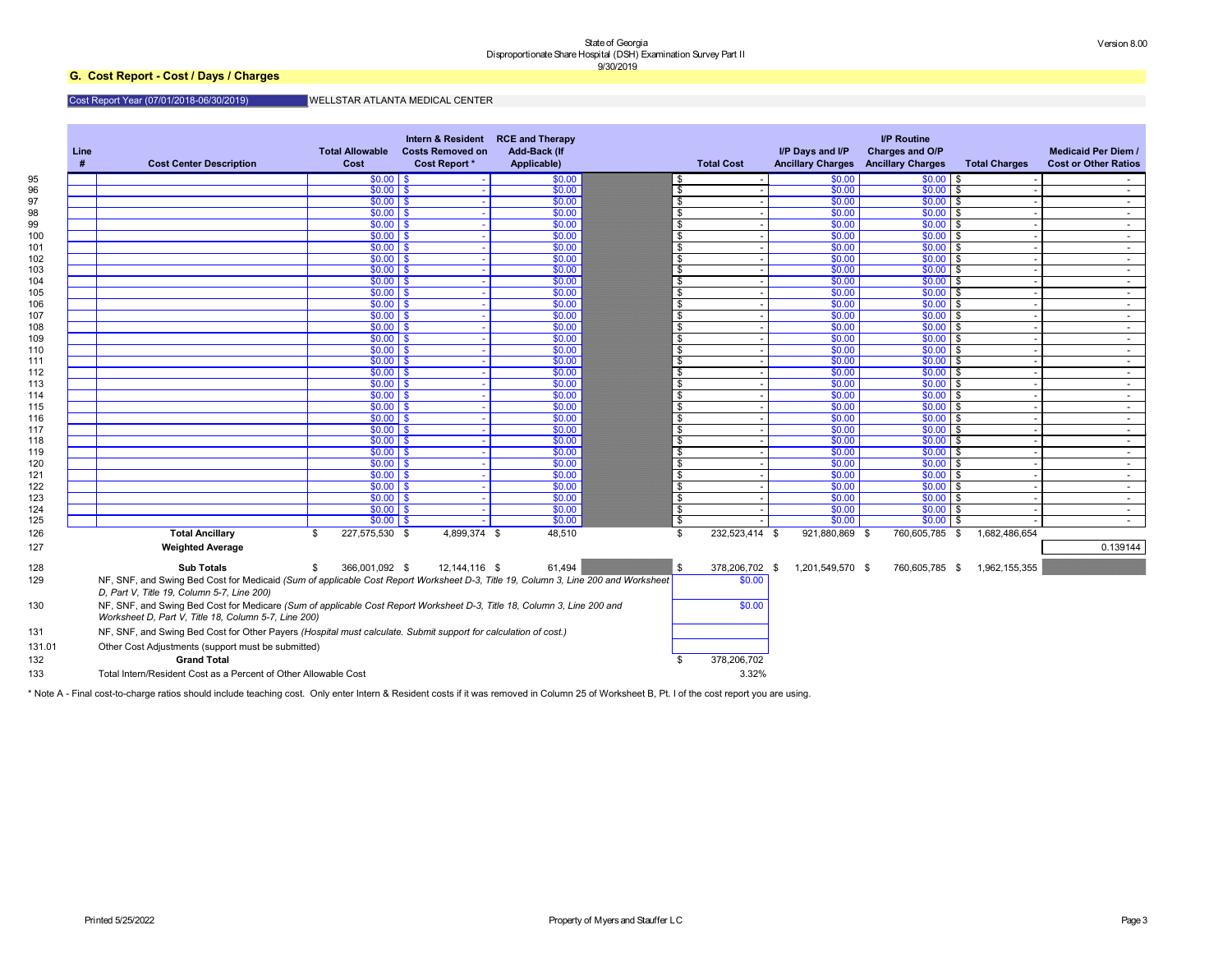## **H. In-State Medicaid and All Uninsured Inpatient and Outpatient Hospital Data:**

Cost Report Year (07/01/2018-06/30/2019) WELLSTAR ATLANTA MEDICAL CENTER

|       |                |                                                                                            |                                                                                      |                                                                                               |                                       | In-State Medicaid FFS Primary       |                                     | In-State Medicaid Managed Care Primary | In-State Medicare FFS Cross-Overs (with<br><b>Medicaid Secondary)</b> |                                     | Included Elsewhere)                 | In-State Other Medicaid Eligibles (Not | <b>Uninsured</b>                                |                                                 | Total In-S                                  |
|-------|----------------|--------------------------------------------------------------------------------------------|--------------------------------------------------------------------------------------|-----------------------------------------------------------------------------------------------|---------------------------------------|-------------------------------------|-------------------------------------|----------------------------------------|-----------------------------------------------------------------------|-------------------------------------|-------------------------------------|----------------------------------------|-------------------------------------------------|-------------------------------------------------|---------------------------------------------|
|       | Line #         | <b>Cost Center Description</b>                                                             | <b>Medicaid Per</b><br><b>Diem Cost for</b><br><b>Routine Cost</b><br><b>Centers</b> | <b>Medicaid Cost to</b><br><b>Charge Ratio for</b><br><b>Ancillary Cost</b><br><b>Centers</b> | Inpatient                             | <b>Outpatient</b>                   | Inpatient                           | <b>Outpatient</b>                      | Inpatient                                                             | <b>Outpatient</b>                   | Inpatient                           | Outpatient                             | Inpatient<br>(See Exhibit A)                    | <b>Outpatient</b><br>(See Exhibit A)            | Inpatient                                   |
|       |                |                                                                                            | <b>From Section G</b>                                                                | From Section G                                                                                | From PS&R<br>Summary (Note A)         | From PS&R<br>Summary (Note A)       | From PS&R<br>Summary (Note A)       | From PS&R<br>Summary (Note A)          | From PS&R<br>Summary (Note A)                                         | From PS&R<br>Summary (Note A)       | From PS&R<br>Summary (Note A)       | From PS&R<br>Summary (Note A)          | From Hospital's Own<br><b>Internal Analysis</b> | From Hospital's Own<br><b>Internal Analysis</b> |                                             |
|       |                | <b>Routine Cost Centers (from Section G):</b>                                              |                                                                                      |                                                                                               | <b>Days</b>                           |                                     | <b>Days</b>                         |                                        | Days                                                                  |                                     | <b>Days</b>                         |                                        | Days                                            |                                                 | Days                                        |
|       | 03000<br>03100 | <b>ADULTS &amp; PEDIATRICS</b><br><b>INTENSIVE CARE UNIT</b>                               | 1,164.50<br>2,221.86                                                                 |                                                                                               | 9,986<br>8,613                        |                                     | 5,414<br>572                        |                                        | 7,498<br>2,170                                                        |                                     | 9,062<br>2,122                      |                                        | 10,359<br>2,112                                 |                                                 | 31,960<br>13,477                            |
|       | 03200          | <b>CORONARY CARE UNIT</b>                                                                  | $\sim$                                                                               |                                                                                               |                                       |                                     |                                     |                                        |                                                                       |                                     |                                     |                                        |                                                 |                                                 | $\sim 100$ m $^{-1}$                        |
|       | 03300<br>03400 | <b>BURN INTENSIVE CARE UNIT</b><br><b>SURGICAL INTENSIVE CARE UNIT</b>                     |                                                                                      |                                                                                               |                                       |                                     |                                     |                                        |                                                                       |                                     |                                     |                                        |                                                 |                                                 | $\sim$ 100 $\mu$<br>$\sim$ 100 $\sim$       |
|       | 03500          | <b>OTHER SPECIAL CARE UNIT</b>                                                             | 2,021.27                                                                             |                                                                                               | 119                                   |                                     | 2,424                               |                                        |                                                                       |                                     | 377                                 |                                        | 127                                             |                                                 | 2,920                                       |
|       | 04000<br>04100 | <b>SUBPROVIDER I</b><br><b>SUBPROVIDER II</b>                                              | $\sim$<br>$\sim$                                                                     |                                                                                               |                                       |                                     |                                     |                                        |                                                                       |                                     |                                     |                                        |                                                 |                                                 | <b>Contract Contract</b><br><b>Contract</b> |
|       | 04200          | <b>OTHER SUBPROVIDER</b>                                                                   | $\sim$                                                                               |                                                                                               |                                       |                                     |                                     |                                        |                                                                       |                                     |                                     |                                        |                                                 |                                                 | $\sim$ 100 $\mu$                            |
|       | 04300          | <b>NURSERY</b>                                                                             | 375.73                                                                               |                                                                                               | 1,398                                 |                                     | 2,053                               |                                        |                                                                       |                                     | 185                                 |                                        | 157                                             |                                                 | 3,636                                       |
| 12    |                |                                                                                            | $\sim$ 100 $\mu$                                                                     |                                                                                               |                                       |                                     |                                     |                                        |                                                                       |                                     |                                     |                                        |                                                 |                                                 | $\sim$ 100 $\mu$<br>$\sim$ $\sim$           |
|       |                |                                                                                            | $\sim$ $-$                                                                           |                                                                                               |                                       |                                     |                                     |                                        |                                                                       |                                     |                                     |                                        |                                                 |                                                 | $\sim 100$ m $^{-1}$                        |
| 15    |                |                                                                                            | $\sim$ $-$<br>$\sim$                                                                 |                                                                                               |                                       |                                     |                                     |                                        |                                                                       |                                     |                                     |                                        |                                                 |                                                 | $\sim$ 100 $\mu$<br>$\sim$ 100 $\mu$        |
|       |                |                                                                                            | $\sim$ 100 $\mu$<br>\$                                                               |                                                                                               |                                       |                                     |                                     |                                        |                                                                       |                                     |                                     |                                        |                                                 |                                                 | $\sim$ 100 $\mu$                            |
| 18    |                |                                                                                            | $\sim$                                                                               | <b>Total Days</b>                                                                             | 20,116                                |                                     | 10,463                              |                                        | 9,668                                                                 |                                     | 11,746                              |                                        | 12,755                                          |                                                 | $\sim 100$ m $^{-1}$<br>51,993              |
| 19    |                | Total Days per PS&R or Exhibit Detail<br>Unreconciled Days (Explain Variance)              |                                                                                      |                                                                                               | 20,116                                |                                     | 10,463                              |                                        | 9,668                                                                 |                                     | 11,746                              |                                        | 12,755                                          |                                                 |                                             |
|       |                |                                                                                            |                                                                                      |                                                                                               | <b>Routine Charges</b>                |                                     | <b>Routine Charges</b>              |                                        | <b>Routine Charges</b>                                                |                                     | <b>Routine Charges</b>              |                                        | <b>Routine Charges</b>                          |                                                 | <b>Routine Charges</b>                      |
|       |                | Routine Charges                                                                            |                                                                                      |                                                                                               | $\vert$ \$<br>47,338,817              |                                     | $\sqrt{ }$<br>21,703,219            |                                        | $\sqrt{S}$<br>26,457,799                                              |                                     | 30,389,246                          |                                        | 31,624,654                                      |                                                 | $\sqrt{5}$<br>125,889,081                   |
| 21.01 |                | Calculated Routine Charge Per Diem                                                         |                                                                                      |                                                                                               | 2,353.29                              |                                     | 2,074.28                            |                                        | 2,736.64                                                              |                                     | 2,587.20                            |                                        | 2,479.39                                        |                                                 | 2,421.27                                    |
|       | 09200          | <b>Ancillary Cost Centers (from W/S C) (from Section G):</b><br>Observation (Non-Distinct) |                                                                                      | 0.173748                                                                                      | <b>Ancillary Charges</b><br>1,532,279 | <b>Ancillary Charges</b><br>903,299 | <b>Ancillary Charges</b><br>191,678 | <b>Ancillary Charges</b><br>394,474    | <b>Ancillary Charges</b><br>245,172                                   | <b>Ancillary Charges</b><br>455,735 | <b>Ancillary Charges</b><br>443,928 | <b>Ancillary Charges</b><br>808,745    | <b>Ancillary Charges</b><br>283,596             | <b>Ancillary Charges</b><br>1,306,332           | <b>Ancillary Charges</b><br>2,413,057       |
|       |                | 5000 OPERATING ROOM                                                                        |                                                                                      | 0.159551                                                                                      | 18,814,232                            | 6,051,268                           | 12,555,004                          | 15,134,950                             | 10,491,994                                                            | 5,162,573                           | 13,952,614                          | 7,439,565                              | 21,524,428                                      | 6,621,524                                       | 55,813,844                                  |
|       |                | 5200 DELIVERY ROOM & LABOR ROOM<br>5400 RADIOLOGY-DIAGNOSTIC                               |                                                                                      | 0.624023<br>0.063830                                                                          | 2,904,177<br>19,245,163               | 15,165<br>12,840,843                | 8,717,332<br>6,015,076              | 27,334<br>24,783,172                   | 19,052<br>10,402,055                                                  | 2,033<br>8,700,291                  | 1,645,340<br>12,530,965             | 9,213<br>15,614,977                    | 780,391<br>25,386,869                           | 7,898<br>62,554,129                             | 13,285,901<br>48,193,259                    |
|       |                | 6000 LABORATORY                                                                            |                                                                                      | 0.091540                                                                                      | 23,917,794                            | 8,053,267                           | 9,163,839                           | 12,903,286                             | 13,535,229                                                            | 3,189,864                           | 14,737,093                          | 5,387,575                              | 18,034,716                                      | 30,316,450                                      | 61,353,955                                  |
|       |                | 6500 RESPIRATORY THERAPY<br>6600 PHYSICAL THERAPY                                          |                                                                                      | 0.127318<br>0.194877                                                                          | 15,849,421<br>3,773,725               | 471,927<br>62,150                   | 4,704,137<br>1,258,397              | 237,326<br>232,902                     | 8,127,523<br>1,652,842                                                | 177,568<br>116,467                  | 8,630,865<br>2,528,486              | 358,624<br>330,544                     | 5,435,201<br>1,833,442                          | 838,776<br>379,062                              | 37,311,946<br>9,213,450                     |
|       |                | 6900 ELECTROCARDIOLOGY                                                                     |                                                                                      | 0.040963                                                                                      | 959,106                               | 1,088,725                           | 209,070                             | 1,096,192                              | 697,111                                                               | 582,615                             | 760,458                             | 988,145                                | 930,371                                         | 4,008,709                                       | 2,625,745                                   |
|       |                | 6902 CARDIOVASCULAR LAB                                                                    |                                                                                      | 0.490283                                                                                      | 3,014,858                             | 468,527                             | 910,044                             | 237,272                                | 2,301,580                                                             | 509,556                             | 2,260,468                           | 891,329                                | 3,723,591                                       | 722,576                                         | 8,486,950                                   |
|       |                | 7000 ELECTROENCEPHALOGRAPHY<br>7100 MEDICAL SUPPLIES CHARGED TO PATIENT                    |                                                                                      | 0.042777<br>0.401820                                                                          | 370,355<br>7,384,620                  | 401,610<br>3,008,670                | 92,973<br>3,382,384                 | 227,750<br>1,248,395                   | 166,245<br>3,228,910                                                  | 99,001<br>588,919                   | 193,963<br>4,131,902                | 389,719<br>812,183                     | 168,278<br>5,286,869                            | 65,490<br>1,352,486                             | 823,536<br>18,127,816                       |
|       |                | 7200 IMPL. DEV. CHARGED TO PATIENTS                                                        |                                                                                      | 0.349382                                                                                      | 4,769,934                             | 731,171                             | 1,092,846                           | 773,592                                | 2,130,492                                                             | 566,756                             | 2,844,586                           | 969,127                                | 5,173,347                                       | 888,051                                         | 10,837,858                                  |
|       |                | 7300 DRUGS CHARGED TO PATIENTS<br>7400 RENAL DIALYSIS                                      |                                                                                      | 0.166208<br>0.080595                                                                          | 19,920,661<br>3,511,149               | 1,168,034<br><b>Contract</b>        | 7,058,248<br>275,597                | 5,962,681<br>$\sim$                    | 11,134,285<br>6,171,353                                               | 1,897,007<br><b>Contract</b>        | 13,465,400<br>2,851,531             | 3,300,587                              | 16,953,942<br>311,735                           | 15,249,003<br><b>Contract</b>                   | 51,578,594<br>12,809,630                    |
|       |                | 7601 PSYCH ANCILLARY                                                                       |                                                                                      | 0.074601                                                                                      | 697,574                               | 70,160                              | 43,166                              | 56,020                                 | 134,598                                                               | 58,680                              | 91,422                              | 75,780                                 | 92,526                                          | 593,402                                         | 966,760                                     |
|       |                | 7626 WOUND CARE<br>7699 LITHOTRIPSY                                                        |                                                                                      | 1.682991<br>0.249398                                                                          | 80,272<br>138,249                     | 177,735                             |                                     | 116,442                                | $\sim$<br>$\sim$                                                      | 200,323                             | <b>Contract</b>                     | 12,036<br>228,189                      | <b>Contract</b>                                 | 6,018                                           | 80,272<br>138,249                           |
|       |                | 9001 OP IMAGING AND SPECIALTY CARE                                                         |                                                                                      | 0.045079                                                                                      | 12,364                                | 12,790                              |                                     | 453,501                                | <b>Contract</b>                                                       | 361,310                             | $\sim$ $-$                          | 746,018                                |                                                 | 692,605                                         | 12,364                                      |
|       |                | 9003 CLINICS<br>9100 EMERGENCY                                                             |                                                                                      | 1.272345<br>0.112643                                                                          | 6,426,215                             | 16,800,283                          | 333,982<br>3,993,792                | 406,213<br>31,058,971                  | 3,491<br>4,599,258                                                    | 72,916                              | 74,632<br>4,985,515                 | 129,227<br>11,868,043                  | 25,422<br>16,237,307                            | 615,502                                         | 412,105                                     |
| 42    |                |                                                                                            |                                                                                      |                                                                                               |                                       |                                     |                                     |                                        |                                                                       | 7,460,260                           |                                     |                                        |                                                 | 83,042,863                                      | 20,004,780                                  |
| 43    |                |                                                                                            |                                                                                      |                                                                                               |                                       |                                     |                                     |                                        |                                                                       |                                     |                                     |                                        |                                                 |                                                 |                                             |
| 45    |                |                                                                                            |                                                                                      | $\sim$                                                                                        |                                       |                                     |                                     |                                        |                                                                       |                                     |                                     |                                        |                                                 |                                                 |                                             |
| 46    |                |                                                                                            |                                                                                      | $\sim$                                                                                        |                                       |                                     |                                     |                                        |                                                                       |                                     |                                     |                                        |                                                 |                                                 |                                             |
| 48    |                |                                                                                            |                                                                                      | $\sim$                                                                                        |                                       |                                     |                                     |                                        |                                                                       |                                     |                                     |                                        |                                                 |                                                 |                                             |
| 49    |                |                                                                                            |                                                                                      | $\sim$                                                                                        |                                       |                                     |                                     |                                        |                                                                       |                                     |                                     |                                        |                                                 |                                                 |                                             |
|       |                |                                                                                            |                                                                                      |                                                                                               |                                       |                                     |                                     |                                        |                                                                       |                                     |                                     |                                        |                                                 |                                                 |                                             |
|       |                |                                                                                            |                                                                                      | $\sim$<br>$\sim$                                                                              |                                       |                                     |                                     |                                        |                                                                       |                                     |                                     |                                        |                                                 |                                                 |                                             |
|       |                |                                                                                            |                                                                                      | $\sim$                                                                                        |                                       |                                     |                                     |                                        |                                                                       |                                     |                                     |                                        |                                                 |                                                 |                                             |
|       |                |                                                                                            |                                                                                      |                                                                                               |                                       |                                     |                                     |                                        |                                                                       |                                     |                                     |                                        |                                                 |                                                 |                                             |
|       |                |                                                                                            |                                                                                      |                                                                                               |                                       |                                     |                                     |                                        |                                                                       |                                     |                                     |                                        |                                                 |                                                 |                                             |
|       |                |                                                                                            |                                                                                      |                                                                                               |                                       |                                     |                                     |                                        |                                                                       |                                     |                                     |                                        |                                                 |                                                 |                                             |
|       |                |                                                                                            |                                                                                      |                                                                                               |                                       |                                     |                                     |                                        |                                                                       |                                     |                                     |                                        |                                                 |                                                 |                                             |
| цc    |                |                                                                                            |                                                                                      |                                                                                               |                                       |                                     |                                     |                                        |                                                                       |                                     |                                     |                                        |                                                 |                                                 |                                             |
| 60    |                |                                                                                            |                                                                                      |                                                                                               |                                       |                                     |                                     |                                        |                                                                       |                                     |                                     |                                        |                                                 |                                                 |                                             |

|       |                |                                                                                 | <b>Medicaid Per</b>                                           | <b>Medicaid Cost to</b>                                            |                               | In-State Medicaid FFS Primary |                               | In-State Medicaid Managed Care Primary |                               | In-State Medicare FFS Cross-Overs (with<br>Medicaid Secondary) |                               | In-State Other Medicaid Eligibles (Not<br>Included Elsewhere) |                                                 | <b>Uninsured</b>                                | <b>Total In-State Medicaid</b> |                          | <b>Survey</b>                             |
|-------|----------------|---------------------------------------------------------------------------------|---------------------------------------------------------------|--------------------------------------------------------------------|-------------------------------|-------------------------------|-------------------------------|----------------------------------------|-------------------------------|----------------------------------------------------------------|-------------------------------|---------------------------------------------------------------|-------------------------------------------------|-------------------------------------------------|--------------------------------|--------------------------|-------------------------------------------|
|       | Line #         | <b>Cost Center Description</b>                                                  | <b>Diem Cost for</b><br><b>Routine Cost</b><br><b>Centers</b> | <b>Charge Ratio for</b><br><b>Ancillary Cost</b><br><b>Centers</b> | Inpatient                     | <b>Outpatient</b>             | Inpatient                     | <b>Outpatient</b>                      | Inpatient                     | <b>Outpatient</b>                                              | Inpatient                     | <b>Outpatient</b>                                             | Inpatient<br>(See Exhibit A)                    | <b>Outpatient</b><br>(See Exhibit A)            | Inpatient                      | <b>Outpatient</b>        | to Cost<br><b>Report</b><br><b>Totals</b> |
|       |                |                                                                                 | <b>From Section G</b>                                         | From Section G                                                     | From PS&R<br>Summary (Note A) | From PS&R<br>Summary (Note A) | From PS&R<br>Summary (Note A) | From PS&R<br>Summary (Note A)          | From PS&R<br>Summary (Note A) | From PS&R<br>Summary (Note A)                                  | From PS&R<br>Summary (Note A) | From PS&R<br>Summary (Note A)                                 | From Hospital's Own<br><b>Internal Analysis</b> | From Hospital's Own<br><b>Internal Analysis</b> |                                |                          |                                           |
|       |                | <b>Routine Cost Centers (from Section G):</b>                                   |                                                               |                                                                    | Days                          |                               | Days                          |                                        | Days                          |                                                                | Days                          |                                                               | Days                                            |                                                 | Days                           |                          |                                           |
|       |                | 03000 ADULTS & PEDIATRICS<br>03100  INTENSIVE CARE UNIT                         | 1,164.50<br>2,221.86                                          |                                                                    | 9,986<br>8,613                |                               | 5,414<br>572                  |                                        | 7,498<br>2,170                |                                                                | 9,062<br>2,122                |                                                               | 10,359<br>2,112                                 |                                                 | 31,960<br>13,477               |                          | 53.68%<br>84.24%                          |
|       | 03200          | <b>CORONARY CARE UNIT</b>                                                       | $\sim$                                                        |                                                                    |                               |                               |                               |                                        |                               |                                                                |                               |                                                               |                                                 |                                                 | $\sim$                         |                          |                                           |
|       | 03300<br>03400 | <b>BURN INTENSIVE CARE UNIT</b><br>SURGICAL INTENSIVE CARE UNIT                 | $\sim$                                                        |                                                                    |                               |                               |                               |                                        |                               |                                                                |                               |                                                               |                                                 |                                                 | $\sim$                         |                          |                                           |
|       | 03500          | <b>OTHER SPECIAL CARE UNIT</b>                                                  | $\sim$ $-$<br>2,021.27                                        |                                                                    | 119                           |                               | 2,424                         |                                        |                               |                                                                | 377                           |                                                               | 127                                             |                                                 | $\sim$ $ \sim$<br>2,920        |                          | 72.34%                                    |
|       | 04000          | SUBPROVIDER I                                                                   | $\sim$ $-$                                                    |                                                                    |                               |                               |                               |                                        |                               |                                                                |                               |                                                               |                                                 |                                                 | $\sim$ $ \sim$                 |                          |                                           |
|       | 04200          | 04100 SUBPROVIDER II<br><b>OTHER SUBPROVIDER</b>                                | $\sim$<br>$\sim$ $-$                                          |                                                                    |                               |                               |                               |                                        |                               |                                                                |                               |                                                               |                                                 |                                                 | $\sim$<br>$\sim$ $ \sim$       |                          |                                           |
|       |                | 04300 NURSERY                                                                   | 375.73                                                        |                                                                    | 1,398                         |                               | 2,053                         |                                        |                               |                                                                | 185                           |                                                               | 157                                             |                                                 | 3,636                          |                          | 89.94%                                    |
|       |                |                                                                                 | $\sim$<br>$\sim$                                              |                                                                    |                               |                               |                               |                                        |                               |                                                                |                               |                                                               |                                                 |                                                 | $\sim$<br>$\sim$               |                          |                                           |
|       |                |                                                                                 | $\sim$                                                        |                                                                    |                               |                               |                               |                                        |                               |                                                                |                               |                                                               |                                                 |                                                 | $\sim$                         |                          |                                           |
|       |                |                                                                                 | $\sim$                                                        |                                                                    |                               |                               |                               |                                        |                               |                                                                |                               |                                                               |                                                 |                                                 | $\sim$ $-$                     |                          |                                           |
|       |                |                                                                                 | $\sim$<br>$\sim$                                              |                                                                    |                               |                               |                               |                                        |                               |                                                                |                               |                                                               |                                                 |                                                 | $\sim$<br>$\sim$               |                          |                                           |
|       |                |                                                                                 |                                                               |                                                                    |                               |                               |                               |                                        |                               |                                                                |                               |                                                               |                                                 |                                                 | $\sim$                         |                          |                                           |
|       |                |                                                                                 |                                                               | <b>Total Days</b>                                                  | 20,116                        |                               | 10,463                        |                                        | 9,668                         |                                                                | 11,746                        |                                                               | 12,755                                          |                                                 | 51,993                         |                          | 60.40%                                    |
|       |                | Total Days per PS&R or Exhibit Detail                                           |                                                               |                                                                    | 20,116                        |                               | 10,463                        |                                        | 9,668                         |                                                                | 11,746                        |                                                               | 12,755                                          |                                                 |                                |                          |                                           |
|       |                | Unreconciled Days (Explain Variance)                                            |                                                               |                                                                    |                               |                               |                               |                                        |                               |                                                                |                               |                                                               |                                                 |                                                 |                                |                          |                                           |
|       |                |                                                                                 |                                                               |                                                                    | <b>Routine Charges</b>        |                               | <b>Routine Charges</b>        |                                        | <b>Routine Charges</b>        |                                                                | <b>Routine Charges</b>        |                                                               | <b>Routine Charges</b>                          |                                                 | <b>Routine Charges</b>         |                          |                                           |
|       |                | Routine Charges                                                                 |                                                               |                                                                    | 47,338,817                    |                               | 21,703,219                    |                                        | 26,457,799                    |                                                                | 30,389,246                    |                                                               | 31,624,654                                      |                                                 | 125,889,081                    |                          | 56.74%                                    |
| 21.01 |                | Calculated Routine Charge Per Diem                                              |                                                               |                                                                    | 2,353.29                      |                               | 2,074.28                      |                                        | 2,736.64                      |                                                                | 2,587.20                      |                                                               | 2,479.39                                        |                                                 | 2,421.27                       |                          |                                           |
|       |                | Ancillary Cost Centers (from W/S C) (from Section G):                           |                                                               |                                                                    | <b>Ancillary Charges</b>      | <b>Ancillary Charges</b>      | <b>Ancillary Charges</b>      | <b>Ancillary Charges</b>               | <b>Ancillary Charges</b>      | <b>Ancillary Charges</b>                                       | <b>Ancillary Charges</b>      | <b>Ancillary Charges</b>                                      | <b>Ancillary Charges</b>                        | <b>Ancillary Charges</b>                        | <b>Ancillary Charges</b>       | <b>Ancillary Charges</b> |                                           |
|       | 09200          | Observation (Non-Distinct)<br>5000 OPERATING ROOM                               |                                                               | 0.173748<br>0.159551                                               | 1,532,279<br>18,814,232       | 903,299<br>6,051,268          | 191,678<br>12,555,004         | 394,474<br>15,134,950                  | 245,172<br>10,491,994         | 455,735<br>5,162,573                                           | 443,928<br>13,952,614         | 808,745<br>7,439,565                                          | 283,596<br>21,524,428                           | 1,306,332<br>6,621,524                          | 2,413,057<br>55,813,844        | 2,562,253<br>33,788,356  | 72.46%<br>47.75%                          |
|       |                | 5200 DELIVERY ROOM & LABOR ROOM                                                 |                                                               | 0.624023                                                           | 2,904,177                     | 15,165                        | 8,717,332                     | 27,334                                 | 19,052                        | 2,033                                                          | 1,645,340                     | 9,213                                                         | 780,391                                         | 7,898                                           | 13,285,901                     | 53,745                   | 73.09%                                    |
|       |                | 5400 RADIOLOGY-DIAGNOSTIC<br>6000 LABORATORY                                    |                                                               | 0.063830<br>0.091540                                               | 19,245,163<br>23,917,794      | 12,840,843<br>8,053,267       | 6,015,076<br>9,163,839        | 24,783,172<br>12,903,286               | 10,402,055<br>13,535,229      | 8,700,29<br>3,189,864                                          | 12,530,965<br>14,737,093      | 15,614,977<br>5,387,575                                       | 25,386,869<br>18,034,716                        | 62,554,129<br>30,316,450                        | 48,193,259<br>61,353,955       | 61,939,283<br>29,533,992 | 56.79%<br>62.09%                          |
|       |                | 6500 RESPIRATORY THERAPY                                                        |                                                               | 0.127318                                                           | 15,849,421                    | 471,927                       | 4,704,137                     | 237,326                                | 8,127,523                     | 177,568                                                        | 8,630,865                     | 358,624                                                       | 5,435,201                                       | 838,776                                         | 37,311,946                     | 1,245,445                | 56.09%                                    |
|       |                | 6600 PHYSICAL THERAPY<br>6900 ELECTROCARDIOLOGY                                 |                                                               | 0.194877                                                           | 3,773,725<br>959,106          | 62,150                        | 1,258,397                     | 232,902<br>1,096,192                   | 1,652,842                     | 116,467<br>582,615                                             | 2,528,486                     | 330,544<br>988,145                                            | 1,833,442                                       | 379,062                                         | 9,213,450                      | 742,063                  | 49.63%                                    |
|       |                | 6902 CARDIOVASCULAR LAB                                                         |                                                               | 0.040963<br>0.490283                                               | 3,014,858                     | 1,088,725<br>468,527          | 209,070<br>910,044            | 237,272                                | 697,111<br>2,301,580          | 509,556                                                        | 760,458<br>2,260,468          | 891,329                                                       | 930,371<br>3,723,591                            | 4,008,709<br>722,576                            | 2,625,745<br>8,486,950         | 3,755,677<br>2,106,684   | 53.26%<br>98.88%                          |
|       |                | 7000 ELECTROENCEPHALOGRAPHY                                                     |                                                               | 0.042777                                                           | 370,355                       | 401,610                       | 92,973                        | 227,750                                | 166,245                       | 99,001                                                         | 193,963                       | 389,719                                                       | 168,278                                         | 65,490                                          | 823,536                        | 1,118,080                | 10.04%                                    |
|       |                | 7100 MEDICAL SUPPLIES CHARGED TO PATIENT<br>7200 IMPL. DEV. CHARGED TO PATIENTS |                                                               | 0.401820<br>0.349382                                               | 7,384,620<br>4,769,934        | 3,008,670<br>731,171          | 3,382,384<br>1,092,846        | 1,248,395<br>773,592                   | 3,228,910<br>2,130,492        | 588,919<br>566,756                                             | 4,131,902<br>2,844,586        | 812,183<br>969,127                                            | 5,286,869<br>5,173,347                          | 1,352,486<br>888,051                            | 18,127,816<br>10,837,858       | 5,658,167<br>3,040,646   | 55.24%<br>37.06%                          |
|       |                | 7300 DRUGS CHARGED TO PATIENTS                                                  |                                                               | 0.166208                                                           | 19,920,661                    | 1,168,034                     | 7,058,248                     | 5,962,681                              | 11,134,28                     | 1,897,007                                                      | 13,465,400                    | 3,300,587                                                     | 16,953,942                                      | 15,249,003                                      | 51,578,594                     | 12,328,309               | 55.76%                                    |
|       |                | 7400 RENAL DIALYSIS<br>7601 PSYCH ANCILLARY                                     |                                                               | 0.080595<br>0.074601                                               | 3,511,149<br>697,574          | $\sim$<br>70,160              | 275,597<br>43,166             | $\sim$ $-$<br>56,020                   | 6,171,353<br>134,598          | 58,680                                                         | 2,851,531                     | <b>Contract</b><br>75,780                                     | 311,735<br>92,526                               | 593,402                                         | 12,809,630<br>966,760          | 260,640                  | 51.78%                                    |
|       |                | 7626 WOUND CARE                                                                 |                                                               | 1.682991                                                           | 80,272                        | 177,735                       |                               | <b>Contract</b>                        | <b>Contract Contract</b>      |                                                                | 91,422                        | 12,036                                                        | <b>Contract</b>                                 | 6,018                                           | 80,272                         | 189,771                  | 42.90%<br>49.41%                          |
|       |                | 7699 LITHOTRIPSY                                                                |                                                               | 0.249398                                                           | 138,249                       | <b>Contract</b>               |                               | 116,442                                |                               | 200,323                                                        | $\sim$                        | 228,189                                                       | $\sim$ $-$                                      | $\sim$                                          | 138,249                        | 544,954                  | 26.46%                                    |
|       |                | 9001 OP IMAGING AND SPECIALTY CARE<br>9003 CLINICS                              |                                                               | 0.045079<br>1.272345                                               | 12,364                        | 12,790                        | 333,982                       | 453,501<br>406,213                     | 3,491                         | 361,310<br>72,916                                              | 74,632                        | 746,018<br>129,227                                            | 25,422                                          | 692,605<br>615,502                              | 12,364<br>412,105              | 1,573,619<br>608,356     | 4.46%<br>53.73%                           |
|       |                | 9100 EMERGENCY                                                                  |                                                               | 0.112643                                                           | 6,426,215                     | 16,800,283                    | 3,993,792                     | 31,058,971                             | 4,599,258                     | 7,460,260                                                      | 4,985,515                     | 11,868,043                                                    | 16,237,307                                      | 83,042,863                                      | 20,004,780                     | 67,187,557               | 63.49%                                    |
|       |                |                                                                                 |                                                               | $\sim$ $-$                                                         |                               |                               |                               |                                        |                               |                                                                |                               |                                                               |                                                 |                                                 |                                |                          |                                           |
|       |                |                                                                                 |                                                               | $\sim$ $ \sim$                                                     |                               |                               |                               |                                        |                               |                                                                |                               |                                                               |                                                 |                                                 |                                |                          |                                           |
|       |                |                                                                                 |                                                               |                                                                    |                               |                               |                               |                                        |                               |                                                                |                               |                                                               |                                                 |                                                 |                                |                          |                                           |
|       |                |                                                                                 |                                                               |                                                                    |                               |                               |                               |                                        |                               |                                                                |                               |                                                               |                                                 |                                                 |                                |                          |                                           |
|       |                |                                                                                 |                                                               | $\sim$ $ \sim$                                                     |                               |                               |                               |                                        |                               |                                                                |                               |                                                               |                                                 |                                                 |                                |                          |                                           |
|       |                |                                                                                 |                                                               | $\sim$ $-$                                                         |                               |                               |                               |                                        |                               |                                                                |                               |                                                               |                                                 |                                                 |                                |                          |                                           |
|       |                |                                                                                 |                                                               | $\sim$ $-$                                                         |                               |                               |                               |                                        |                               |                                                                |                               |                                                               |                                                 |                                                 |                                |                          |                                           |
|       |                |                                                                                 |                                                               |                                                                    |                               |                               |                               |                                        |                               |                                                                |                               |                                                               |                                                 |                                                 |                                |                          |                                           |
|       |                |                                                                                 |                                                               | $\sim$ $-$                                                         |                               |                               |                               |                                        |                               |                                                                |                               |                                                               |                                                 |                                                 |                                |                          |                                           |
|       |                |                                                                                 |                                                               |                                                                    |                               |                               |                               |                                        |                               |                                                                |                               |                                                               |                                                 |                                                 |                                |                          |                                           |
| 56    |                |                                                                                 |                                                               |                                                                    |                               |                               |                               |                                        |                               |                                                                |                               |                                                               |                                                 |                                                 |                                |                          |                                           |
| 57    |                |                                                                                 |                                                               |                                                                    |                               |                               |                               |                                        |                               |                                                                |                               |                                                               |                                                 |                                                 |                                |                          |                                           |
|       |                |                                                                                 |                                                               |                                                                    |                               |                               |                               |                                        |                               |                                                                |                               |                                                               |                                                 |                                                 |                                |                          |                                           |
|       |                |                                                                                 |                                                               |                                                                    |                               |                               |                               |                                        |                               |                                                                |                               |                                                               |                                                 |                                                 |                                |                          |                                           |
|       |                |                                                                                 |                                                               |                                                                    |                               |                               |                               |                                        |                               |                                                                |                               |                                                               |                                                 |                                                 |                                |                          |                                           |





| 72.46%             |
|--------------------|
| 47.75%             |
| 73.09%             |
| 56.79%             |
| 62.09%             |
| 56.09%             |
| 49.63%             |
| 53.26%             |
| 98.88%             |
| 10.04%             |
| 55.24%             |
| 37.06%             |
| 55.76%             |
| 51.78%             |
| 42.90%             |
| 49.41%             |
| 26.46%             |
| 4.46%              |
| .73%<br>53         |
| $A \Omega V$<br>คว |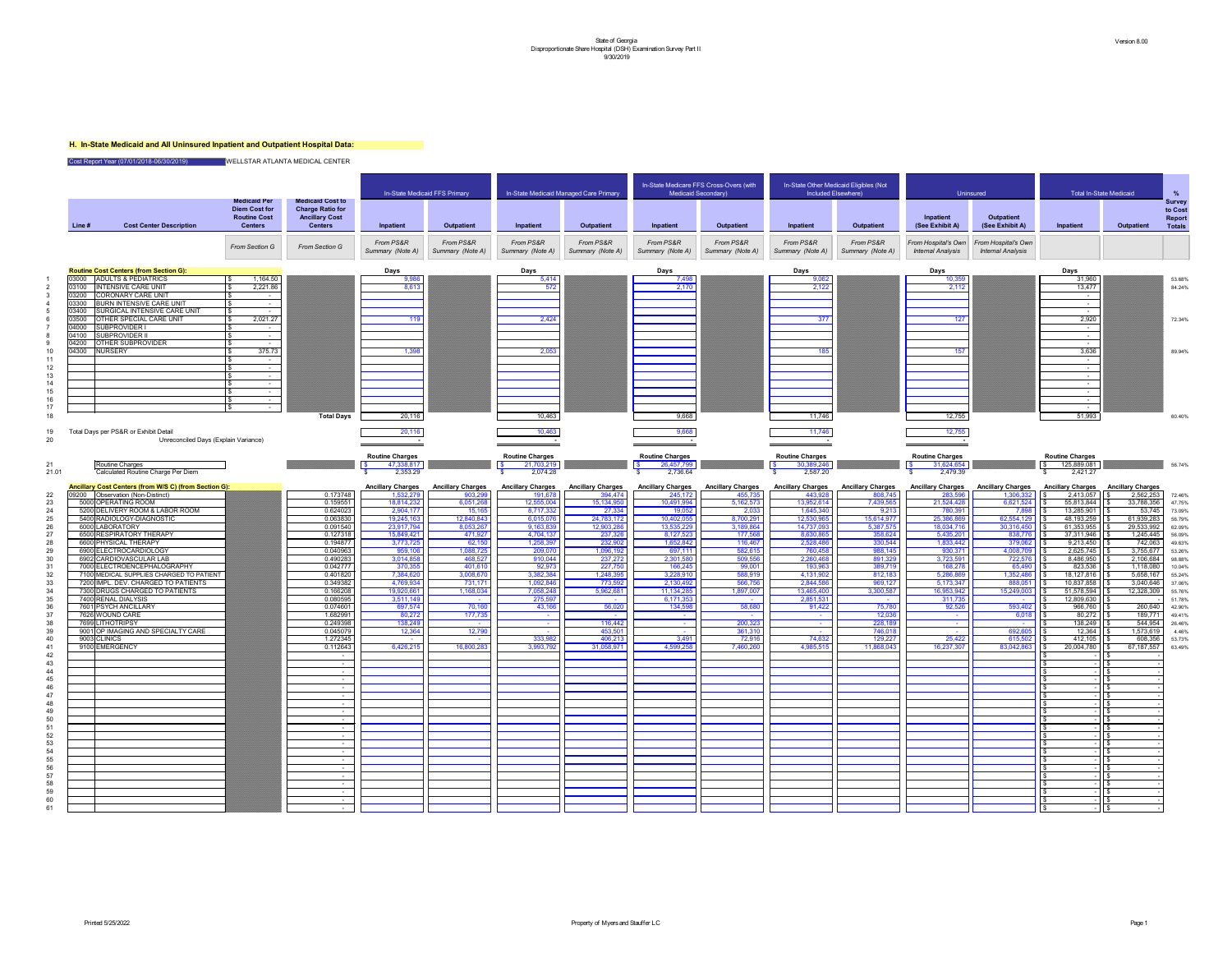## **H. In-State Medicaid and All Uninsured Inpatient and Outpatient Hospital Data:**



Cost Report Year (07/01/2018-06/30/2019) WELLSTAR ATLANTA MEDICAL CENTER

|                |  |                       |                               |          |                                                          |       | In-State Medicare FFS Cross-Overs (with |            | In-State Other Medicaid Eligibles (Not |                   |           |             |                         |
|----------------|--|-----------------------|-------------------------------|----------|----------------------------------------------------------|-------|-----------------------------------------|------------|----------------------------------------|-------------------|-----------|-------------|-------------------------|
|                |  |                       | In-State Medicaid FFS Primary |          | In-State Medicaid Managed Care Primary                   |       | Medicaid Secondary)                     |            | Included Elsewhere)                    |                   | Uninsured |             | Total In-State Medicaid |
| 62             |  |                       |                               |          |                                                          |       |                                         |            |                                        |                   |           |             | $\sqrt{3}$              |
| 63             |  | $\sim 10^{-10}$       |                               |          |                                                          |       |                                         |            |                                        |                   |           |             |                         |
| 64             |  | $\sim 100$ m $^{-1}$  |                               |          |                                                          |       |                                         |            |                                        |                   |           |             |                         |
| 65             |  | $\sim 100$            |                               |          |                                                          |       |                                         |            |                                        |                   |           |             |                         |
| 66             |  | $\sim 100$ m $^{-1}$  |                               |          |                                                          |       |                                         |            |                                        |                   |           |             |                         |
| 67             |  | $\sim$ $-$            |                               |          |                                                          |       |                                         |            |                                        |                   |           |             |                         |
| 68             |  | $\sim$ $ \sim$        |                               |          |                                                          |       |                                         |            |                                        |                   |           |             |                         |
| 69             |  | $\sim$ $ \sim$        |                               |          |                                                          |       |                                         |            |                                        |                   |           |             |                         |
| 70             |  | $\sim 10^{-10}$       |                               |          |                                                          |       |                                         |            |                                        |                   |           |             |                         |
| 71             |  | $\sim 10^{-10}$       |                               |          |                                                          |       |                                         |            |                                        |                   |           |             |                         |
| 72             |  | $\sim 10^{-11}$       |                               |          |                                                          |       |                                         |            |                                        |                   |           |             |                         |
| 73             |  | $\sim 10^{-1}$        |                               |          |                                                          |       |                                         |            |                                        |                   |           |             |                         |
| 74             |  | $\sim 100$            |                               |          |                                                          |       |                                         |            |                                        |                   |           |             |                         |
| 75             |  | $\sim 100$            |                               |          |                                                          |       |                                         |            |                                        |                   |           |             |                         |
| 76             |  | $\sim 10^{-10}$       |                               |          |                                                          |       |                                         |            |                                        |                   |           |             |                         |
| $\overline{z}$ |  | $\sim 10^{-10}$       |                               |          |                                                          |       |                                         |            |                                        |                   |           |             |                         |
| 78             |  | $\sim 100$            |                               |          |                                                          |       |                                         |            |                                        |                   |           |             |                         |
| 79             |  | $\sim$ $-$            |                               |          |                                                          |       |                                         |            |                                        |                   |           |             |                         |
| 80             |  | $\sim 100$            |                               |          |                                                          |       |                                         |            |                                        |                   |           |             |                         |
| 81             |  | $\sim 10^{-10}$       |                               |          |                                                          |       |                                         |            |                                        |                   |           |             |                         |
| 82             |  | $\sim$ $ \sim$        |                               |          |                                                          |       |                                         |            |                                        |                   |           |             |                         |
| 83             |  | $\sim 10^{-11}$       |                               |          |                                                          |       |                                         |            |                                        |                   |           |             |                         |
| 84             |  | $\sim$ $ \sim$        |                               |          |                                                          |       |                                         |            |                                        |                   |           |             |                         |
| 85.            |  | $\sim 100$ m $^{-1}$  |                               |          |                                                          |       |                                         |            |                                        |                   |           |             |                         |
| 86.            |  | $\sim 100$            |                               |          |                                                          |       |                                         |            |                                        |                   |           |             |                         |
| 97             |  | $\sim$ $-$            |                               |          |                                                          |       |                                         |            |                                        |                   |           |             |                         |
| $\circ$        |  | $\sim 100$            |                               |          |                                                          |       |                                         |            |                                        |                   |           |             |                         |
| 89             |  | $\sim 100$            |                               |          |                                                          |       |                                         |            |                                        |                   |           |             |                         |
| 90             |  | $\sim 100$            |                               |          |                                                          |       |                                         |            |                                        |                   |           |             |                         |
| Q1             |  |                       |                               |          |                                                          |       |                                         |            |                                        |                   |           |             |                         |
| 92             |  | $\sim$ $ \sim$        |                               |          |                                                          |       |                                         |            |                                        |                   |           |             |                         |
| 93             |  | $\sim 10^{-10}$       |                               |          |                                                          |       |                                         |            |                                        |                   |           |             |                         |
| Q⊿             |  | $\sim 10^{-10}$       |                               |          |                                                          |       |                                         |            |                                        |                   |           |             |                         |
|                |  | $\sim 10^{-11}$       |                               |          |                                                          |       |                                         |            |                                        |                   |           |             |                         |
|                |  |                       |                               |          |                                                          |       |                                         |            |                                        |                   |           |             |                         |
| 96<br>Q7.      |  | $\sim$ 100 $\sim$     |                               |          |                                                          |       |                                         |            |                                        |                   |           |             |                         |
|                |  | $\sim$ 100 $\sim$     |                               |          |                                                          |       |                                         |            |                                        |                   |           |             |                         |
| 98             |  | $\sim 100$ m $^{-1}$  |                               |          |                                                          |       |                                         |            |                                        |                   |           |             |                         |
| 99             |  | $\sim 10^{-10}$       |                               |          |                                                          |       |                                         |            |                                        |                   |           |             |                         |
| 100            |  | <b>Contract</b>       |                               |          |                                                          |       |                                         |            |                                        |                   |           |             |                         |
| 101            |  | $\sim$ $ \sim$        |                               |          |                                                          |       |                                         |            |                                        |                   |           |             |                         |
| 102            |  | $\sim 1000$ m $^{-1}$ |                               |          |                                                          |       |                                         |            |                                        |                   |           |             |                         |
| 103            |  | $\sim 100$ m $^{-1}$  |                               |          |                                                          |       |                                         |            |                                        |                   |           |             |                         |
| 104            |  | $\sim 10^{-10}$       |                               |          |                                                          |       |                                         |            |                                        |                   |           |             |                         |
| 105            |  | $\sim 100$            |                               |          |                                                          |       |                                         |            |                                        |                   |           |             |                         |
| 106            |  | <b>Common</b>         |                               |          |                                                          |       |                                         |            |                                        |                   |           |             |                         |
| 107            |  | $\sim 1000$ m $^{-1}$ |                               |          |                                                          |       |                                         |            |                                        |                   |           |             |                         |
| 108            |  | $\sim 100$ m $^{-1}$  |                               |          |                                                          |       |                                         |            |                                        |                   |           |             |                         |
| 109            |  | $\sim 100$ m $^{-1}$  |                               |          |                                                          |       |                                         |            |                                        |                   |           |             |                         |
| 110            |  | $\sim 100$ m $^{-1}$  |                               |          |                                                          |       |                                         |            |                                        |                   |           |             |                         |
| 111            |  | $\sim 100$ m $^{-1}$  |                               |          |                                                          |       |                                         |            |                                        |                   |           |             |                         |
| 112            |  | $\sim$ $ \sim$        |                               |          |                                                          |       |                                         |            |                                        |                   |           |             |                         |
| 113            |  | $\sim$ $ \sim$        |                               |          |                                                          |       |                                         |            |                                        |                   |           |             |                         |
| 114            |  | $\sim 100$ m $^{-1}$  |                               |          |                                                          |       |                                         |            |                                        |                   |           |             |                         |
| 115            |  | $\sim$ $ \sim$        |                               |          |                                                          |       |                                         |            |                                        |                   |           |             |                         |
| 116            |  | $\sim 100$ m $^{-1}$  |                               |          |                                                          |       |                                         |            |                                        |                   |           |             |                         |
| 117            |  | $\sim$ 100 $\sim$     |                               |          |                                                          |       |                                         |            |                                        |                   |           |             |                         |
| 118            |  | $\sim 100$ m $^{-1}$  |                               |          |                                                          |       |                                         |            |                                        |                   |           |             |                         |
| 119            |  | $\sim 100$ m $^{-1}$  |                               |          |                                                          |       |                                         |            |                                        |                   |           |             |                         |
| 120            |  | $\sim 100$ m $^{-1}$  |                               |          |                                                          |       |                                         |            |                                        |                   |           |             |                         |
| 121            |  | $\sim 100$ m $^{-1}$  |                               |          |                                                          |       |                                         |            |                                        |                   |           |             |                         |
| 122            |  | $\sim$ 100 $\mu$      |                               |          |                                                          |       |                                         |            |                                        |                   |           |             |                         |
| 123            |  | $\sim 100$ m $^{-1}$  |                               |          |                                                          |       |                                         |            |                                        |                   |           |             |                         |
| 124            |  | $\sim 10^{-10}$       |                               |          |                                                          |       |                                         |            |                                        |                   |           |             |                         |
| 125            |  | $\sim 1000$ m $^{-1}$ |                               |          |                                                          |       |                                         |            |                                        |                   |           |             |                         |
| 126            |  | $\sim 100$ m $^{-1}$  |                               |          |                                                          |       |                                         |            |                                        |                   |           |             |                         |
| 127            |  | $\sim$ $ \sim$        |                               |          |                                                          |       |                                         |            |                                        |                   |           |             |                         |
|                |  |                       | $100.000110$ $^{\circ}$       | EQQQEQQA | $\overline{0.007}$ $\overline{0.007}$ $\overline{0.007}$ | OCQFA | 75044400                                | 00.004.074 | $00400400$ $0$                         | <b>EQ OFO COC</b> | 400400034 | 200.360.076 |                         |

|                                          |                              | In-State Medicaid FFS Primary |            | In-State Medicaid Managed Care Primary |               |                 |            | Included Elsewhere)      | Uninsured                 |                           |
|------------------------------------------|------------------------------|-------------------------------|------------|----------------------------------------|---------------|-----------------|------------|--------------------------|---------------------------|---------------------------|
| $\sim 10^{-11}$                          |                              |                               |            |                                        |               |                 |            |                          |                           |                           |
| $\sim$ $-$                               |                              |                               |            |                                        |               |                 |            |                          |                           |                           |
| $\sim$ $-$                               |                              |                               |            |                                        |               |                 |            |                          |                           |                           |
| $\sim$ $-$                               |                              |                               |            |                                        |               |                 |            |                          |                           |                           |
| $\sim$ $ \sim$<br>$\sim$ $-$             |                              |                               |            |                                        |               |                 |            |                          |                           |                           |
| $\sim$ $-$                               |                              |                               |            |                                        |               |                 |            |                          |                           |                           |
| $\sim$ $-$                               |                              |                               |            |                                        |               |                 |            |                          |                           |                           |
| $\sim$ $-$                               |                              |                               |            |                                        |               |                 |            |                          |                           |                           |
| $\sim$ 100 $\mu$                         |                              |                               |            |                                        |               |                 |            |                          |                           |                           |
| $\sim$ $-$                               |                              |                               |            |                                        |               |                 |            |                          |                           |                           |
| $\sim$ $-$                               |                              |                               |            |                                        |               |                 |            |                          |                           |                           |
| $\sim$ $-$                               |                              |                               |            |                                        |               |                 |            |                          |                           |                           |
| $\sim$ $-$                               |                              |                               |            |                                        |               |                 |            |                          |                           |                           |
| $\sim$ $-$<br>$\sim$ $-$                 |                              |                               |            |                                        |               |                 |            |                          |                           |                           |
| $\sim 10^{-1}$                           |                              |                               |            |                                        |               |                 |            |                          |                           |                           |
| $\sim$ $-$                               |                              |                               |            |                                        |               |                 |            |                          |                           |                           |
| $\sim$ $-$                               |                              |                               |            |                                        |               |                 |            |                          |                           |                           |
| $\sim$ $-$                               |                              |                               |            |                                        |               |                 |            |                          |                           |                           |
| $\sim$ $-$                               |                              |                               |            |                                        |               |                 |            |                          |                           |                           |
| $\sim$ $-$                               |                              |                               |            |                                        |               |                 |            |                          |                           |                           |
| $\sim$ $-$                               |                              |                               |            |                                        |               |                 |            |                          |                           |                           |
| $\sim$ $ \sim$                           |                              |                               |            |                                        |               |                 |            |                          |                           |                           |
| $\sim$ $-$<br>$\sim 100$                 |                              |                               |            |                                        |               |                 |            |                          |                           |                           |
| $\sim$ $-$                               |                              |                               |            |                                        |               |                 |            |                          |                           |                           |
| $\sim$ $-$                               |                              |                               |            |                                        |               |                 |            |                          |                           |                           |
| $\sim$ $-$                               |                              |                               |            |                                        |               |                 |            |                          |                           |                           |
| $\sim$ $-$                               |                              |                               |            |                                        |               |                 |            |                          |                           |                           |
| $\sim$ $-$                               |                              |                               |            |                                        |               |                 |            |                          |                           |                           |
| $\sim$ $-$                               |                              |                               |            |                                        |               |                 |            |                          |                           |                           |
| $\sim$ 10 $\pm$                          |                              |                               |            |                                        |               |                 |            |                          |                           |                           |
| $\sim$ $-$<br>$\sim 100$                 |                              |                               |            |                                        |               |                 |            |                          |                           |                           |
| $\sim$ $ \sim$                           |                              |                               |            |                                        |               |                 |            |                          |                           |                           |
| $\sim 10^{-11}$                          |                              |                               |            |                                        |               |                 |            |                          |                           |                           |
| $\sim$ $ \sim$                           |                              |                               |            |                                        |               |                 |            |                          |                           |                           |
| $\sim 10^{-10}$                          |                              |                               |            |                                        |               |                 |            |                          |                           |                           |
| $\sim$ $ \sim$                           |                              |                               |            |                                        |               |                 |            |                          |                           |                           |
| $\sim$ $ \sim$                           |                              |                               |            |                                        |               |                 |            |                          |                           |                           |
| $\sim$ $ \sim$                           |                              |                               |            |                                        |               |                 |            |                          |                           |                           |
| $\sim 10^{-1}$                           |                              |                               |            |                                        |               |                 |            |                          |                           |                           |
| $\sim 100$ m $^{-1}$<br>$\sim$ 100 $\mu$ |                              |                               |            |                                        |               |                 |            |                          |                           |                           |
| $\sim$ $ \sim$                           |                              |                               |            |                                        |               |                 |            |                          |                           |                           |
| $\sim$ $-$                               |                              |                               |            |                                        |               |                 |            |                          |                           |                           |
| $\sim$ $ \sim$                           |                              |                               |            |                                        |               |                 |            |                          |                           |                           |
| $\sim$ $-$                               |                              |                               |            |                                        |               |                 |            |                          |                           |                           |
| $\sim 10^{-10}$                          |                              |                               |            |                                        |               |                 |            |                          |                           |                           |
| $\sim$ $ \sim$                           |                              |                               |            |                                        |               |                 |            |                          |                           |                           |
| $\sim$ $-$                               |                              |                               |            |                                        |               |                 |            |                          |                           |                           |
| $\sim$ $ \sim$<br>$\sim$ $ \sim$         |                              |                               |            |                                        |               |                 |            |                          |                           |                           |
| $\sim$ $ \sim$                           |                              |                               |            |                                        |               |                 |            |                          |                           |                           |
| $\sim 10^{-10}$                          |                              |                               |            |                                        |               |                 |            |                          |                           |                           |
| $\sim 100$                               |                              |                               |            |                                        |               |                 |            |                          |                           |                           |
| $\sim 100$ km s $^{-1}$                  |                              |                               |            |                                        |               |                 |            |                          |                           |                           |
| $\sim 10^{-10}$                          |                              |                               |            |                                        |               |                 |            |                          |                           |                           |
| $\sim 100$ m $^{-1}$                     |                              |                               |            |                                        |               |                 |            |                          |                           |                           |
|                                          |                              |                               |            |                                        |               |                 |            |                          |                           |                           |
| $\sim$ $-$<br>$\sim 10^{-10}$            |                              |                               |            |                                        |               |                 |            |                          |                           |                           |
| $\sim 10^{-10}$                          |                              |                               |            |                                        |               |                 |            |                          |                           |                           |
| $\sim 1000$ m $^{-1}$                    |                              |                               |            |                                        |               |                 |            |                          |                           |                           |
| $\sim 10^{-11}$                          |                              |                               |            |                                        |               |                 |            |                          |                           |                           |
|                                          | 133,322,148<br>$\mathbf{\$}$ | $52,325,624$ \$<br>$\sqrt{3}$ | 59,997,565 | $95,350,473$ \$<br>$\frac{1}{2}$       | 75,041,190 \$ | $30,201,874$ \$ | 86,129,168 | 50,359,626<br>$\sqrt{3}$ | 122,182,031<br>$\sqrt{S}$ | 209,260,876<br>$\sqrt{3}$ |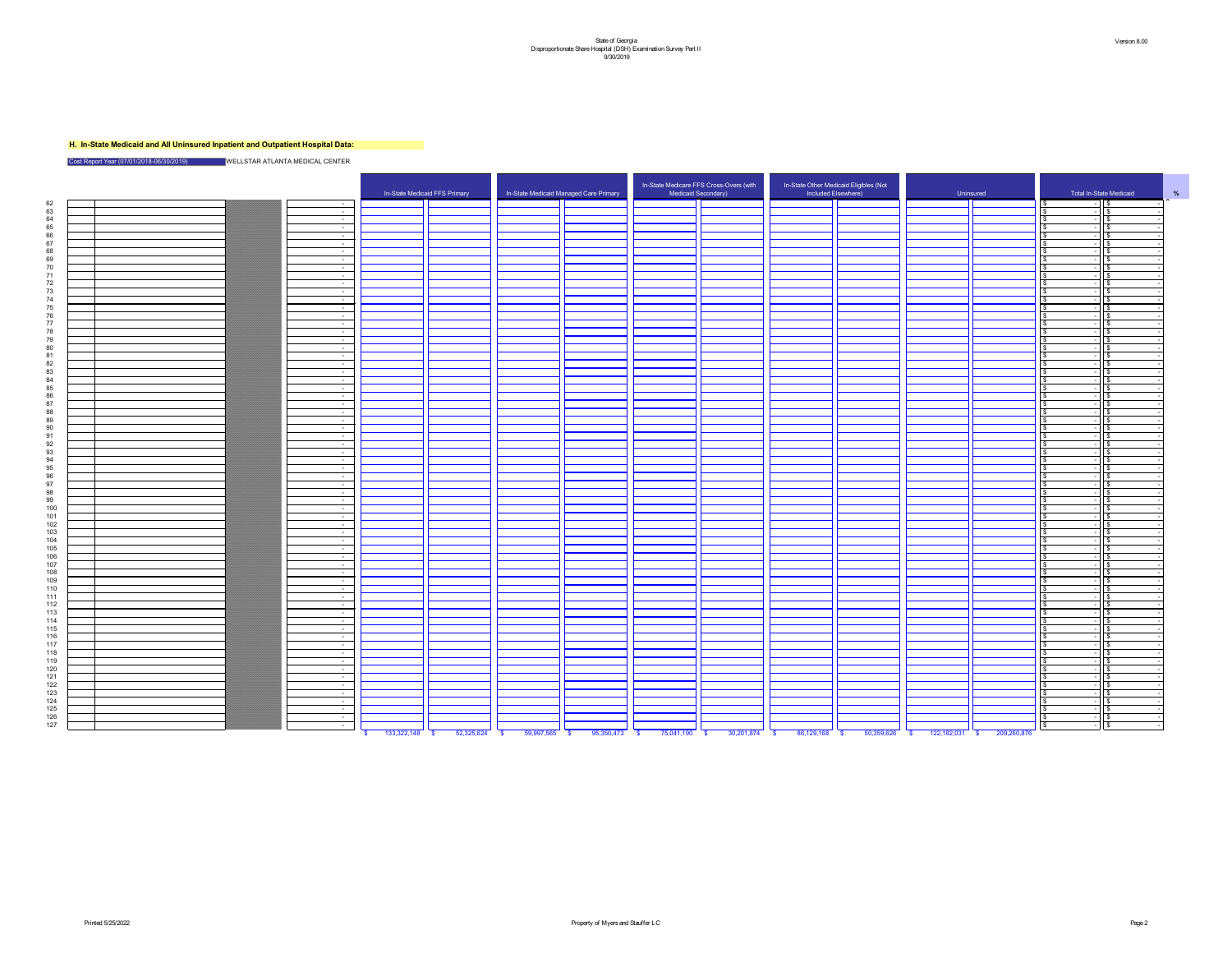## **H. In-State Medicaid and All Uninsured Inpatient and Outpatient Hospital Data:**

147 Total Medicare Days from W/S S-3 of the Cost Report Excluding Swing-Bed (C/R, W/S S-3, Pt. I, Col. 6, Sum of Lns. 2, 3, 4, 14, 16, 17, 18 less lines 5 & 6) 34,854 148 **Percent of cross-over days to total Medicare days from the cost report** 28%

Note A - These amounts must agree to your inpatient and outpatient Medicaid paid claims summary. For Managed Care, Cross-Over data, and other eligibles, use the hospital's logs if PS&R summaries are not available (submit l Note B - Medicaid cost settlement payments refer to payments made by Medicaid during a cost report settlement that are not reflected on the claims paid summary (RA summary or PS&R). Note C - Other Medicaid Payments such as Outliers and Non-Claim Specific payments. DSH payments should NOT be included. UPL payments made on a state fiscal year basis should be reported in Section C of the survey. Note D - Should include other Medicare cross-over payments not included in the paid claims data reported above. This includes payments paid based on the Medicare cost report settlement (e.g., Medicare Graduate Medical Educ Note E - Medicaid Managed Care payments should include all Medicaid Managed Care payments related to the services provided, including, but not limited to, incentive payments, bonus payments, capitation and sub-capitation p

Cost Report Year (07/01/2018-06/30/2019) WELLSTAR ATLANTA MEDICAL CENTER **Totals / Payments** |\$ 180,660,965 ||\$ 52,325,624 ||\$ 81,700,784 ||\$ 101,498,989 ||\$ 30,201,874 ||\$ 116,518,414 ||\$ 50,359,626 ||\$ 153,806,685 ||\$ 209,260,876 130 - - - - - - - - - - Unreconciled Charges (Explain Variance) 136 Total Allowed Amount from Medicaid PS&R or RA Detail (All Payments) 31,561,956 | | \$ 4,244,974 | | \$ 14,184,056 | | \$ 8,606,135 143 \$ 499,458 \$ 1,004,704 Payment from Hospital Uninsured During Cost Report Year (Cash Basis) 144 Section 1011 Payment Related to Inpatient Hospital Services NOT Included in Exhibits B & B-1 (from Section E) Medicare Cross-Over Bad Debt Payments



**NOTE: Outpatient uninsured payment rate is outside normal ranges, please verify this is correct.**

**NOTE: Inpatient uninsured payment rate is outside normal ranges, please verify this is correct.**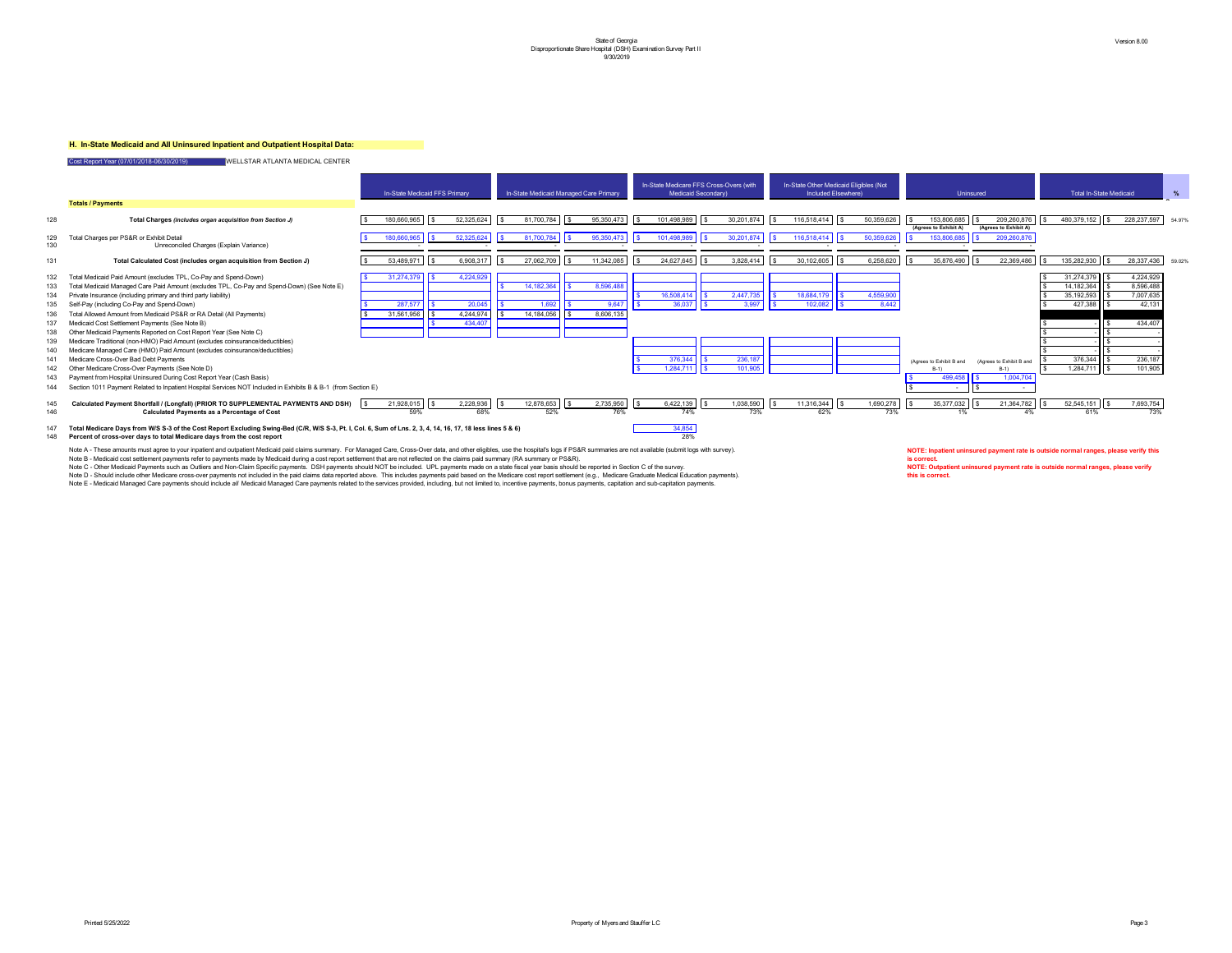## **I. Out-of-State Medicaid Data:**

## Cost Report Year (07/01/2018-06/30/2019) WELLSTAR ATLANTA MEDICAL CENTER

|                                        |        |                                                                                 |                                                                                      |                                                                                               |                                   | Out-of-State Medicaid FFS Primary |                                   | Out-of-State Medicaid Managed Care<br>Primary |                               | Out-of-State Medicare FFS Cross-Overs<br>(with Medicaid Secondary) |                               | Out-of-State Other Medicaid Eligibles (Not<br>Included Elsewhere) | <b>Total Out-Of-State Medicaid</b>  |                          |
|----------------------------------------|--------|---------------------------------------------------------------------------------|--------------------------------------------------------------------------------------|-----------------------------------------------------------------------------------------------|-----------------------------------|-----------------------------------|-----------------------------------|-----------------------------------------------|-------------------------------|--------------------------------------------------------------------|-------------------------------|-------------------------------------------------------------------|-------------------------------------|--------------------------|
|                                        | Line # | <b>Cost Center Description</b>                                                  | <b>Medicaid Per</b><br><b>Diem Cost for</b><br><b>Routine Cost</b><br><b>Centers</b> | <b>Medicaid Cost to</b><br><b>Charge Ratio for</b><br><b>Ancillary Cost</b><br><b>Centers</b> | Inpatient                         | <b>Outpatient</b>                 | Inpatient                         | <b>Outpatient</b>                             | Inpatient                     | <b>Outpatient</b>                                                  | Inpatient                     | Outpatient                                                        | Inpatient                           | <b>Outpatient</b>        |
|                                        |        |                                                                                 | From Section G                                                                       | From Section G                                                                                | From PS&R<br>Summary (Note A)     | From PS&R<br>Summary (Note A)     | From PS&R<br>Summary (Note A)     | From PS&R<br>Summary (Note A)                 | From PS&R<br>Summary (Note A) | From PS&R<br>Summary (Note A)                                      | From PS&R<br>Summary (Note A) | From PS&R<br>Summary (Note A)                                     |                                     |                          |
|                                        |        | <b>Routine Cost Centers (list below):</b>                                       |                                                                                      |                                                                                               | Days                              |                                   | <b>Days</b>                       |                                               | <b>Days</b>                   |                                                                    | <b>Days</b>                   |                                                                   | <b>Days</b>                         |                          |
|                                        |        | 03000 ADULTS & PEDIATRICS                                                       | 1,164.50                                                                             |                                                                                               | 103                               |                                   | $\frac{1}{324}$                   |                                               |                               |                                                                    |                               |                                                                   | 427                                 |                          |
|                                        |        | 03100 INTENSIVE CARE UNIT                                                       | 2,221.86                                                                             |                                                                                               |                                   |                                   | 29                                |                                               |                               |                                                                    |                               |                                                                   | 47                                  |                          |
|                                        |        | 03200 CORONARY CARE UNIT                                                        |                                                                                      |                                                                                               |                                   |                                   |                                   |                                               |                               |                                                                    |                               |                                                                   | $\sim$                              |                          |
|                                        |        | 03300 BURN INTENSIVE CARE UNIT                                                  |                                                                                      |                                                                                               |                                   |                                   |                                   |                                               |                               |                                                                    |                               |                                                                   | $\sim$                              |                          |
|                                        |        | 03400 SURGICAL INTENSIVE CARE UNIT<br>03500 OTHER SPECIAL CARE UNIT             | \$<br>2,021.27                                                                       |                                                                                               |                                   |                                   |                                   |                                               |                               |                                                                    |                               |                                                                   | $\sim$                              |                          |
|                                        |        | 04000 SUBPROVIDER I                                                             |                                                                                      |                                                                                               |                                   |                                   |                                   |                                               |                               |                                                                    |                               |                                                                   |                                     |                          |
|                                        |        | 04100 SUBPROVIDER II                                                            |                                                                                      |                                                                                               |                                   |                                   |                                   |                                               |                               |                                                                    |                               |                                                                   | $\sim$                              |                          |
|                                        |        | 04200 OTHER SUBPROVIDER                                                         | $\sim$                                                                               |                                                                                               |                                   |                                   |                                   |                                               |                               |                                                                    |                               |                                                                   |                                     |                          |
|                                        |        | 04300 NURSERY                                                                   | 375.73                                                                               |                                                                                               |                                   |                                   |                                   |                                               |                               |                                                                    |                               |                                                                   |                                     |                          |
|                                        |        |                                                                                 |                                                                                      |                                                                                               |                                   |                                   |                                   |                                               |                               |                                                                    |                               |                                                                   |                                     |                          |
| 12<br>13                               |        |                                                                                 | $\sim$                                                                               |                                                                                               |                                   |                                   |                                   |                                               |                               |                                                                    |                               |                                                                   | $\sim$                              |                          |
| 14                                     |        |                                                                                 |                                                                                      |                                                                                               |                                   |                                   |                                   |                                               |                               |                                                                    |                               |                                                                   |                                     |                          |
| 15                                     |        |                                                                                 |                                                                                      |                                                                                               |                                   |                                   |                                   |                                               |                               |                                                                    |                               |                                                                   | $\sim$                              |                          |
| 16                                     |        |                                                                                 |                                                                                      |                                                                                               |                                   |                                   |                                   |                                               |                               |                                                                    |                               |                                                                   | $\sim$                              |                          |
| 17                                     |        |                                                                                 |                                                                                      |                                                                                               |                                   |                                   |                                   |                                               |                               |                                                                    |                               |                                                                   | $\sim$                              |                          |
| 18                                     |        |                                                                                 |                                                                                      | <b>Total Days</b>                                                                             | 123                               |                                   | 364                               |                                               |                               |                                                                    |                               |                                                                   | 487                                 |                          |
|                                        |        |                                                                                 |                                                                                      |                                                                                               |                                   |                                   |                                   |                                               |                               |                                                                    |                               |                                                                   |                                     |                          |
|                                        |        | Routine Charges                                                                 |                                                                                      |                                                                                               | <b>Routine Charges</b><br>285,219 |                                   | <b>Routine Charges</b><br>888,062 |                                               | <b>Routine Charges</b>        |                                                                    | <b>Routine Charges</b>        |                                                                   | <b>Routine Charges</b><br>1,173,281 |                          |
|                                        |        | Calculated Routine Charge Per Diem                                              |                                                                                      |                                                                                               | 2,318.85                          |                                   | 2,439.73                          |                                               |                               |                                                                    |                               |                                                                   | 2,409.20<br>\$                      |                          |
|                                        |        | Ancillary Cost Centers (from W/S C) (list below):                               |                                                                                      |                                                                                               | <b>Ancillary Charges</b>          | <b>Ancillary Charges</b>          | <b>Ancillary Charges</b>          | <b>Ancillary Charges</b>                      | <b>Ancillary Charges</b>      | <b>Ancillary Charges</b>                                           | <b>Ancillary Charges</b>      | <b>Ancillary Charges</b>                                          | <b>Ancillary Charges</b>            | <b>Ancillary Charges</b> |
| 21.01                                  |        | 09200 Observation (Non-Distinct)                                                |                                                                                      | 0.173748                                                                                      | 2,384                             | 4,074                             | 5,929                             | 31,648                                        |                               |                                                                    |                               |                                                                   | $8,313$ \$                          | 35,722                   |
| 23                                     |        | 5000 OPERATING ROOM                                                             |                                                                                      | 0.159551                                                                                      | 72,688                            | 35,743                            | 370,038                           | 58,263                                        |                               |                                                                    |                               |                                                                   | 442,726                             | 94,006                   |
|                                        |        | 5200 DELIVERY ROOM & LABOR ROOM                                                 |                                                                                      | 0.624023                                                                                      | 15,197                            | 1,271                             | 20,101                            | $\sim$                                        |                               |                                                                    |                               |                                                                   | 35,298                              | 1,271                    |
|                                        |        | 5400 RADIOLOGY-DIAGNOSTIC<br>6000 LABORATORY                                    |                                                                                      | 0.063830<br>0.091540                                                                          | 154,568<br>122,219                | 173,777<br>85,201                 | 414,575<br>472,261                | 493,453<br>233,258                            |                               |                                                                    |                               |                                                                   | 569,143<br>594,480                  | 667,230                  |
|                                        |        | 6500 RESPIRATORY THERAPY                                                        |                                                                                      | 0.127318                                                                                      | 65,292                            | 5,273                             | 142,447                           | 9,315                                         |                               |                                                                    |                               |                                                                   | 207,739                             | 318,459<br>14,588        |
|                                        |        | 6600 PHYSICAL THERAPY                                                           |                                                                                      | 0.194877                                                                                      | 8,887                             | 902                               | 33,295                            | 3,769                                         |                               |                                                                    |                               |                                                                   | 42,182                              | 4,671                    |
|                                        |        | 6900 ELECTROCARDIOLOGY                                                          |                                                                                      | 0.040963                                                                                      | 10,165                            | 6,955                             | 22,982                            | 27,820                                        |                               |                                                                    |                               |                                                                   | 33,147                              | 34,775                   |
|                                        |        | 6902 CARDIOVASCULAR LAB                                                         |                                                                                      | 0.490283                                                                                      | 6,966                             | $\sim$                            | 47,532                            | 6,966                                         |                               |                                                                    |                               |                                                                   | 54,498                              | 6,966                    |
|                                        |        | 7000 ELECTROENCEPHALOGRAPHY                                                     |                                                                                      | 0.042777                                                                                      |                                   | $\sim$                            |                                   | $\sim$                                        |                               |                                                                    |                               |                                                                   |                                     |                          |
|                                        |        | 7100 MEDICAL SUPPLIES CHARGED TO PATIENT<br>7200 IMPL. DEV. CHARGED TO PATIENTS |                                                                                      | 0.401820<br>0.349382                                                                          | 25,425<br>$\sim$                  | 14,023<br>15,387                  | 80,688<br>49,252                  | 7,368<br>19,594                               |                               |                                                                    |                               |                                                                   | 106,113<br>49,252                   | 21,391<br>34,981         |
|                                        |        | 7300 DRUGS CHARGED TO PATIENTS                                                  |                                                                                      | 0.166208                                                                                      | 98,976                            | 42,874                            | 386,321                           | 137,238                                       |                               |                                                                    |                               |                                                                   | 485,297                             | 180,112                  |
|                                        |        | 7400 RENAL DIALYSIS                                                             |                                                                                      | 0.080595                                                                                      | $\sim$                            | $\sim$                            | 112,590                           | <b>Contract</b>                               |                               |                                                                    |                               |                                                                   | 112,590                             |                          |
|                                        |        | 7601 PSYCH ANCILLARY                                                            |                                                                                      | 0.074601                                                                                      | 4,800                             | 800                               | 11,166                            | 6,400                                         |                               |                                                                    |                               |                                                                   | 15,966                              | 7,200                    |
|                                        |        | 7626 WOUND CARE                                                                 |                                                                                      | 1.682991                                                                                      |                                   | $\sim$                            | $\sim$                            | $\sim$ $-$                                    |                               |                                                                    |                               |                                                                   |                                     |                          |
|                                        |        | 7699 LITHOTRIPSY                                                                |                                                                                      | 0.249398                                                                                      | $\sim$<br>$\sim$                  | $\sim$<br>$\sim$                  | $\sim$<br><b>Section</b>          | $\sim$<br>$\sim$ $-$                          |                               |                                                                    |                               |                                                                   |                                     |                          |
|                                        |        | 9001 OP IMAGING AND SPECIALTY CARE<br>9003 CLINICS                              |                                                                                      | 0.045079<br>1.272345                                                                          | $\sim$                            | 2,934                             | 1,120                             | 3,286                                         |                               |                                                                    |                               |                                                                   | 1,120                               | 6,220                    |
|                                        |        | 9100 EMERGENCY                                                                  |                                                                                      | 0.112643                                                                                      | 209,262                           | 242,660                           | 325,283                           | 699,228                                       |                               |                                                                    |                               |                                                                   | 534,545                             | 941,888                  |
|                                        |        |                                                                                 |                                                                                      | $\sim$                                                                                        |                                   |                                   |                                   |                                               |                               |                                                                    |                               |                                                                   |                                     |                          |
|                                        |        |                                                                                 |                                                                                      | $\sim$                                                                                        |                                   |                                   |                                   |                                               |                               |                                                                    |                               |                                                                   |                                     |                          |
|                                        |        |                                                                                 |                                                                                      | $\sim$                                                                                        |                                   |                                   |                                   |                                               |                               |                                                                    |                               |                                                                   |                                     |                          |
| 33<br>39<br>40<br>42<br>43<br>45<br>46 |        |                                                                                 |                                                                                      | $\sim$<br>$\sim$                                                                              |                                   |                                   |                                   |                                               |                               |                                                                    |                               |                                                                   |                                     |                          |
|                                        |        |                                                                                 |                                                                                      | $\sim$                                                                                        |                                   |                                   |                                   |                                               |                               |                                                                    |                               |                                                                   |                                     |                          |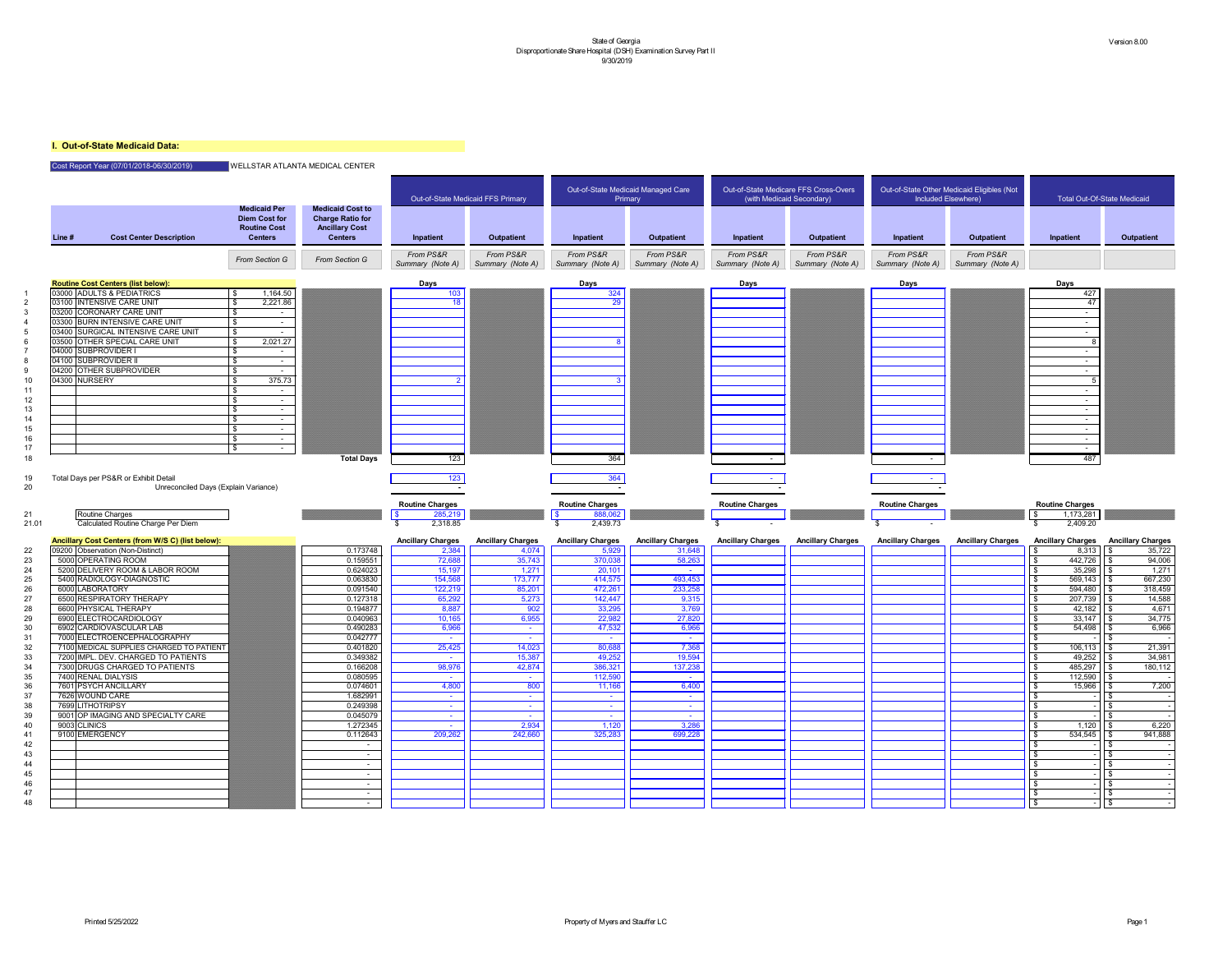## **I. Out-of-State Medicaid Data:**

## Cost Report Year (07/01/2018-06/30/2019) WELLSTAR ATLANTA MEDICAL CENTER

|           |  |                                | Out-of-State Medicaid FFS Primary | Out-of-State Medicaid Managed Care<br>Primary |  | Out-of-State Medicare FFS Cross-Overs<br>(with Medicaid Secondary) | Out-of-State Other Medicaid Eligibles (Not<br>Included Elsewhere) |              | Total Out-Of-State Medicaid |
|-----------|--|--------------------------------|-----------------------------------|-----------------------------------------------|--|--------------------------------------------------------------------|-------------------------------------------------------------------|--------------|-----------------------------|
| 49        |  | $\sim$ $-$                     |                                   |                                               |  |                                                                    |                                                                   | l S.         | $\mathsf{I}$ $\mathsf{\$}$  |
| 50        |  | $\sim$ $-$                     |                                   |                                               |  |                                                                    |                                                                   |              | $\sqrt{3}$                  |
| 51        |  | $\sim$ $-$                     |                                   |                                               |  |                                                                    |                                                                   |              | $\sqrt{3}$                  |
| 52        |  | $\sim$ $-$                     |                                   |                                               |  |                                                                    |                                                                   |              | $\sqrt{3}$                  |
| 53        |  | $\sim$ $-$                     |                                   |                                               |  |                                                                    |                                                                   |              | l \$                        |
| 54        |  | $\sim$ $-$                     |                                   |                                               |  |                                                                    |                                                                   |              | l \$                        |
| 55        |  | $\sim$ $-$                     |                                   |                                               |  |                                                                    |                                                                   |              | ⊺\$                         |
| 56        |  | $\sim$ $-$                     |                                   |                                               |  |                                                                    |                                                                   |              | $\sqrt{3}$                  |
| 57        |  | $\sim$ $-$                     |                                   |                                               |  |                                                                    |                                                                   | $\mathbf{r}$ | $\sqrt{3}$                  |
| 58        |  | $\sim$ $-$                     |                                   |                                               |  |                                                                    |                                                                   |              | $\sqrt{3}$                  |
| 59<br>60  |  | $\sim$                         |                                   |                                               |  |                                                                    |                                                                   |              | ⊕<br>ြ \$                   |
|           |  | $\sim$ $-$                     |                                   |                                               |  |                                                                    |                                                                   |              | မ                           |
| 62        |  | $\sim$ $-$                     |                                   |                                               |  |                                                                    |                                                                   |              | $\sqrt{3}$                  |
| 63        |  | $\sim$                         |                                   |                                               |  |                                                                    |                                                                   |              | \$                          |
| 64        |  | $\sim$ $-$<br>$\sim$ 100 $\mu$ |                                   |                                               |  |                                                                    |                                                                   |              | l \$                        |
| 65        |  | $\sim$ $-$                     |                                   |                                               |  |                                                                    |                                                                   |              | \$                          |
| 66        |  | $\sim$ $-$                     |                                   |                                               |  |                                                                    |                                                                   |              | $\sqrt{3}$                  |
| 67        |  | $\sim$ $-$                     |                                   |                                               |  |                                                                    |                                                                   | $\bullet$    | $\sqrt{3}$                  |
| 68        |  | $\sim$                         |                                   |                                               |  |                                                                    |                                                                   |              | $\overline{\mathbf{3}}$     |
| 69        |  | $\sim$ $-$                     |                                   |                                               |  |                                                                    |                                                                   |              | $\sqrt{3}$                  |
| 70        |  | $\sim$ $-$                     |                                   |                                               |  |                                                                    |                                                                   |              | ⊕                           |
|           |  | $\sim$                         |                                   |                                               |  |                                                                    |                                                                   |              | l \$                        |
| 72        |  | $\sim$ $-$                     |                                   |                                               |  |                                                                    |                                                                   |              | $\sqrt{3}$                  |
| 73        |  | $\sim$ $-$                     |                                   |                                               |  |                                                                    |                                                                   |              | ⊺\$                         |
| 74        |  | $\sim$ $-$                     |                                   |                                               |  |                                                                    |                                                                   |              | $\sqrt{3}$                  |
| 75        |  | $\sim$ $-$                     |                                   |                                               |  |                                                                    |                                                                   |              | $\sqrt{s}$                  |
| 76        |  | $\sim$ $-$                     |                                   |                                               |  |                                                                    |                                                                   |              | $\sqrt{3}$                  |
| 77        |  | $\sim$ $-$                     |                                   |                                               |  |                                                                    |                                                                   |              | $\overline{\mathbf{3}}$     |
| 78        |  | $\sim$ $-$                     |                                   |                                               |  |                                                                    |                                                                   |              | l \$                        |
| 79        |  | $\sim$ $-$                     |                                   |                                               |  |                                                                    |                                                                   |              | $\sqrt{3}$                  |
| ΩΩ        |  |                                |                                   |                                               |  |                                                                    |                                                                   |              | $\mathbf{C}$                |
| 81        |  | $\sim$ 100 $\mu$               |                                   |                                               |  |                                                                    |                                                                   | \$           | $\sqrt{3}$                  |
| 82        |  | $\sim$ $-$                     |                                   |                                               |  |                                                                    |                                                                   |              | $\sqrt{5}$                  |
| 83        |  | $\sim 10^{-10}$                |                                   |                                               |  |                                                                    |                                                                   |              | \$                          |
| 84        |  | $\sim$ $-$                     |                                   |                                               |  |                                                                    |                                                                   | \$           | $\sqrt{5}$                  |
| 85        |  | $\sim$ $-$                     |                                   |                                               |  |                                                                    |                                                                   | $\bullet$    | $1\overline{3}$             |
| 86        |  | $\sim$ $-$                     |                                   |                                               |  |                                                                    |                                                                   |              | $\sqrt{5}$                  |
| 87        |  | $\sim 100$                     |                                   |                                               |  |                                                                    |                                                                   | \$           | $\sqrt{5}$                  |
| 88        |  | $\sim$ $ \sim$                 |                                   |                                               |  |                                                                    |                                                                   |              | $\sqrt{5}$                  |
| 89        |  | $\sim$ $-$                     |                                   |                                               |  |                                                                    |                                                                   | \$           | $\sqrt{3}$                  |
| 90        |  | $\sim 10^{-11}$                |                                   |                                               |  |                                                                    |                                                                   | - \$         | $\sqrt{3}$                  |
|           |  | $\sim 10^{-11}$                |                                   |                                               |  |                                                                    |                                                                   | $\bullet$    | $\sqrt{5}$                  |
| 92        |  | $\sim 10^{-1}$                 |                                   |                                               |  |                                                                    |                                                                   |              | \$                          |
| 93        |  | $\sim$ $-$                     |                                   |                                               |  |                                                                    |                                                                   | \$           | T   \$                      |
| 94        |  | $\sim 10^{-10}$                |                                   |                                               |  |                                                                    |                                                                   |              | 1   \$                      |
| 95        |  | $\sim 10^{-10}$                |                                   |                                               |  |                                                                    |                                                                   |              | $\sqrt{3}$                  |
| 96        |  |                                |                                   |                                               |  |                                                                    |                                                                   |              | $\sqrt{3}$<br>$\sqrt{5}$    |
| 97        |  | $\sim$ $-$                     |                                   |                                               |  |                                                                    |                                                                   |              |                             |
| 98        |  | $\sim$ $-$                     |                                   |                                               |  |                                                                    |                                                                   | \$           | $\sqrt{3}$                  |
| 99<br>100 |  | $\sim$ $-$                     |                                   |                                               |  |                                                                    |                                                                   | $\bullet$    | \$<br>$\sqrt{3}$            |
| 101       |  | $\sim$ $-$                     |                                   |                                               |  |                                                                    |                                                                   |              |                             |
| 102       |  | $\sim 10^{-10}$                |                                   |                                               |  |                                                                    |                                                                   | - \$         | $\sqrt{5}$                  |
| 103       |  | $\sim 10^{-11}$                |                                   |                                               |  |                                                                    |                                                                   |              | $\sqrt{5}$                  |
| 104       |  | $\sim$ $-$<br>$\sim 10^{-10}$  |                                   |                                               |  |                                                                    |                                                                   |              | $\sqrt{5}$                  |
| 105       |  |                                |                                   |                                               |  |                                                                    |                                                                   |              | 1   \$                      |
| 106       |  | $\sim 100$ m $^{-1}$           |                                   |                                               |  |                                                                    |                                                                   |              | $\sqrt{5}$                  |
| 107       |  | ___<br>$\sim$ $-$              |                                   |                                               |  |                                                                    |                                                                   |              | $\sqrt{3}$                  |
| 108       |  | $\sim$ $ \sim$                 |                                   |                                               |  |                                                                    |                                                                   | $\sqrt{3}$   | $\sqrt{5}$                  |
| 109       |  | $\sim$ $ \sim$                 |                                   |                                               |  |                                                                    |                                                                   | $\bullet$    | $\sqrt{5}$                  |
| 110       |  | $\sim$                         |                                   |                                               |  |                                                                    |                                                                   | $\bullet$    | $\sqrt{3}$                  |
|           |  |                                |                                   |                                               |  |                                                                    |                                                                   |              |                             |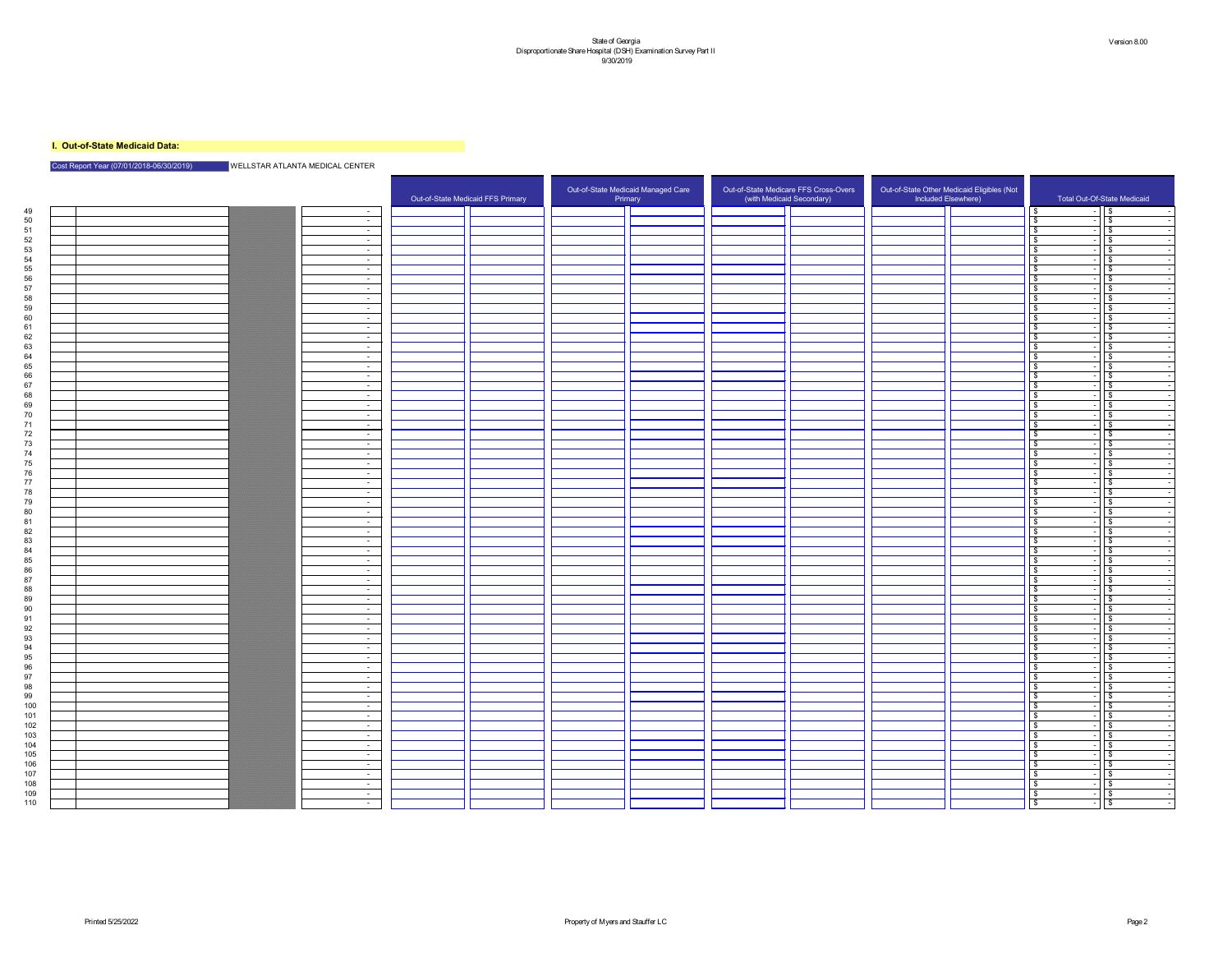## **I. Out-of-State Medicaid Data:**

Cost Report Year (07/01/2018-06/30/2019) WELLSTAR ATLANTA MEDICAL CENTER



#### **Totals / Payments**

- -

|     |                                                                                            |           | Out-of-State Medicaid FFS Primary |                                     | Out-of-State Medicaid Managed Care<br>Primary | Out-of-State Medicare FFS Cross-Overs<br>(with Medicaid Secondary) |                |                  | Out-of-State Other Medicaid Eligibles (Not<br>Included Elsewhere) |                        | <b>Total Out-Of-State Medicaid</b> |
|-----|--------------------------------------------------------------------------------------------|-----------|-----------------------------------|-------------------------------------|-----------------------------------------------|--------------------------------------------------------------------|----------------|------------------|-------------------------------------------------------------------|------------------------|------------------------------------|
| 111 | $\sim$ $-$                                                                                 |           |                                   |                                     |                                               |                                                                    |                |                  |                                                                   |                        |                                    |
| 112 | $\sim$ 100 $\mu$                                                                           |           |                                   |                                     |                                               |                                                                    |                |                  |                                                                   |                        |                                    |
| 113 | $\sim$ $-$                                                                                 |           |                                   |                                     |                                               |                                                                    |                |                  |                                                                   |                        |                                    |
| 114 | $\sim$ $-$                                                                                 |           |                                   |                                     |                                               |                                                                    |                |                  |                                                                   |                        |                                    |
| 115 | $\sim$ 100 $\mu$                                                                           |           |                                   |                                     |                                               |                                                                    |                |                  |                                                                   |                        |                                    |
| 116 | $\sim$                                                                                     |           |                                   |                                     |                                               |                                                                    |                |                  |                                                                   |                        |                                    |
| 117 | $\sim$ $-$                                                                                 |           |                                   |                                     |                                               |                                                                    |                |                  |                                                                   |                        |                                    |
| 118 | $\sim$ 100 $\mu$                                                                           |           |                                   |                                     |                                               |                                                                    |                |                  |                                                                   |                        |                                    |
| 119 | $\sim$                                                                                     |           |                                   |                                     |                                               |                                                                    |                |                  |                                                                   |                        |                                    |
| 120 | $\sim$                                                                                     |           |                                   |                                     |                                               |                                                                    |                |                  |                                                                   |                        |                                    |
| 121 | $\sim$ 100 $\mu$                                                                           |           |                                   |                                     |                                               |                                                                    |                |                  |                                                                   |                        |                                    |
| 122 | $\sim$ $-$                                                                                 |           |                                   |                                     |                                               |                                                                    |                |                  |                                                                   |                        |                                    |
| 123 | $\sim$ $-$                                                                                 |           |                                   |                                     |                                               |                                                                    |                |                  |                                                                   |                        |                                    |
| 124 | $\sim$ 100 $\mu$                                                                           |           |                                   |                                     |                                               |                                                                    |                |                  |                                                                   |                        |                                    |
| 125 | $\sim$                                                                                     |           |                                   |                                     |                                               |                                                                    |                |                  |                                                                   |                        |                                    |
| 126 | $\sim$ $-$                                                                                 |           |                                   |                                     |                                               |                                                                    |                |                  |                                                                   |                        |                                    |
| 127 | $\sim$                                                                                     |           |                                   |                                     |                                               |                                                                    |                |                  |                                                                   |                        | $\mathbb{R}$                       |
| 128 | <b>Totals / Payments</b><br>Total Charges (includes organ acquisition from Section K)      | 1,082,048 | 631,874<br>$\vert$ \$             | 3,383,642<br>IS-                    | 1,737,606<br>  \$                             | $\sqrt{3}$<br>$\vert$ \$<br>$\sim$ $-$                             | $\sim$ $ \sim$ | IS-<br>$\sim$    | $\vert$ \$<br>$\sim$                                              | $4,465,690$ \$<br>  \$ | 2,369,480                          |
|     |                                                                                            |           |                                   |                                     |                                               |                                                                    |                |                  |                                                                   |                        |                                    |
| 129 | Total Charges per PS&R or Exhibit Detail                                                   | 1,082,048 | 631,874<br>l \$                   | 3,383,642                           | 1,737,606                                     | l \$                                                               |                |                  |                                                                   |                        |                                    |
| 130 | Unreconciled Charges (Explain Variance)                                                    |           |                                   |                                     |                                               |                                                                    |                |                  |                                                                   |                        |                                    |
| 131 | Total Calculated Cost (includes organ acquisition from Section K)                          | 267,711   | 76,491<br>  \$                    | 812,019<br>\$                       | 190,158<br>l \$                               | l \$<br>$\sim$                                                     | $\sim$         | $\sim$ 100 $\mu$ |                                                                   | $1,079,730$ \$<br>-\$  | 266,649                            |
| 132 | Total Medicaid Paid Amount (excludes TPL, Co-Pay and Spend-Down)                           |           | (21, 617)                         |                                     |                                               |                                                                    |                |                  |                                                                   |                        | (21, 617)                          |
| 133 | Total Medicaid Managed Care Paid Amount (excludes TPL, Co-Pay and Spend-Down) (See Note E) |           |                                   | 131,795                             | 75,314                                        |                                                                    |                |                  |                                                                   | 131,795                | 75,314                             |
| 134 | Private Insurance (including primary and third party liability)                            |           |                                   |                                     |                                               |                                                                    |                |                  |                                                                   |                        |                                    |
| 135 | Self-Pay (including Co-Pay and Spend-Down)                                                 |           | 34,310                            | 300 <sub>1</sub>                    | 2.909<br>2,00                                 |                                                                    |                |                  |                                                                   | 320                    | 37,219                             |
| 136 | Total Allowed Amount from Medicaid PS&R or RA Detail (All Payments)                        |           | 12,693                            | 132, 115<br>$\overline{\mathsf{S}}$ | 78,223<br>$\overline{13}$                     |                                                                    |                |                  |                                                                   |                        |                                    |
| 137 | Medicaid Cost Settlement Payments (See Note B)                                             |           |                                   |                                     |                                               |                                                                    |                |                  |                                                                   |                        |                                    |
| 138 | Other Medicaid Payments Reported on Cost Report Year (See Note C)                          |           |                                   |                                     |                                               |                                                                    |                |                  |                                                                   |                        | . ድ                                |
| 139 | Medicare Traditional (non-HMO) Paid Amount (excludes coinsurance/deductibles)              |           |                                   |                                     |                                               |                                                                    |                |                  |                                                                   |                        |                                    |
| 140 | Medicare Managed Care (HMO) Paid Amount (excludes coinsurance/deductibles)                 |           |                                   |                                     |                                               |                                                                    |                |                  |                                                                   |                        |                                    |
| 141 | Medicare Cross-Over Bad Debt Payments                                                      |           |                                   |                                     |                                               |                                                                    |                |                  |                                                                   |                        |                                    |
| 142 | Other Medicare Cross-Over Payments (See Note D)                                            |           |                                   |                                     |                                               |                                                                    |                |                  |                                                                   |                        | $\mathbf{S}$                       |
|     |                                                                                            |           |                                   |                                     |                                               |                                                                    |                |                  |                                                                   |                        |                                    |
|     | <b>GALLUI CRAFAIL (DDIOD TO CUDDLEMENTAL DAVMENTO AND DOL</b>                              | 267741    | $\sim$ 700 $\pm$ 0                | 270.001                             | 444.025                                       |                                                                    |                |                  |                                                                   | 04764E                 | 17570                              |

 \$ 267,711 \$ 63,798 \$ 679,904 \$ 111,935 \$ - \$ - \$ - \$ - \$ 947,615 \$ 175,733 **Calculated Payment Shortfall / (Longfall) (PRIOR TO SUPPLEMENTAL PAYMENTS AND DSH)** 0% 17% 16% 41% 0% 0% 0% 0% 12% 34% **Calculated Payments as a Percentage of Cost**

| \$<br>າຂ | ₼<br>۰D | .798<br>$\sim$ | m<br>۰D | 90 D | $\rightarrow$<br>۰W |  |
|----------|---------|----------------|---------|------|---------------------|--|
| 0%       |         | 7%             |         | 6%   |                     |  |

Note A - These amounts must agree to your inpatient and outpatient Medicaid paid claims summary. For Managed Care, Cross-Over data, and other eligibles, use the hospital's logs if PS&R summaries are not available (submit l Note B - Medicaid cost settlement payments refer to payments made by Medicaid during a cost report settlement that are not reflected on the claims paid summary (RA summary or PS&R). Note C - Other Medicaid Payments such as Outliers and Non-Claim Specific payments. DSH payments should NOT be included. UPL payments made on a state fiscal year basis should be reported in Section C of the survey. Note D - Should include other Medicare cross-over payments not included in the paid claims data reported above. This includes payments paid based on the Medicare cost report settlement (e.g., Medicare Graduate Medical Educ

Note E - Medicaid Managed Care payments should include all Medicaid Managed Care payments related to the services provided, including, but not limited to, incentive payments, bonus payments, capitation and sub-capitation p

- 
- 
- 
- 
- \$ \$ 12,693 \$ 132,115 \$ 78,223 Total Allowed Amount from Medicaid PS&R or RA Detail (All Payments)
- 
- 
- 
- 
- 
-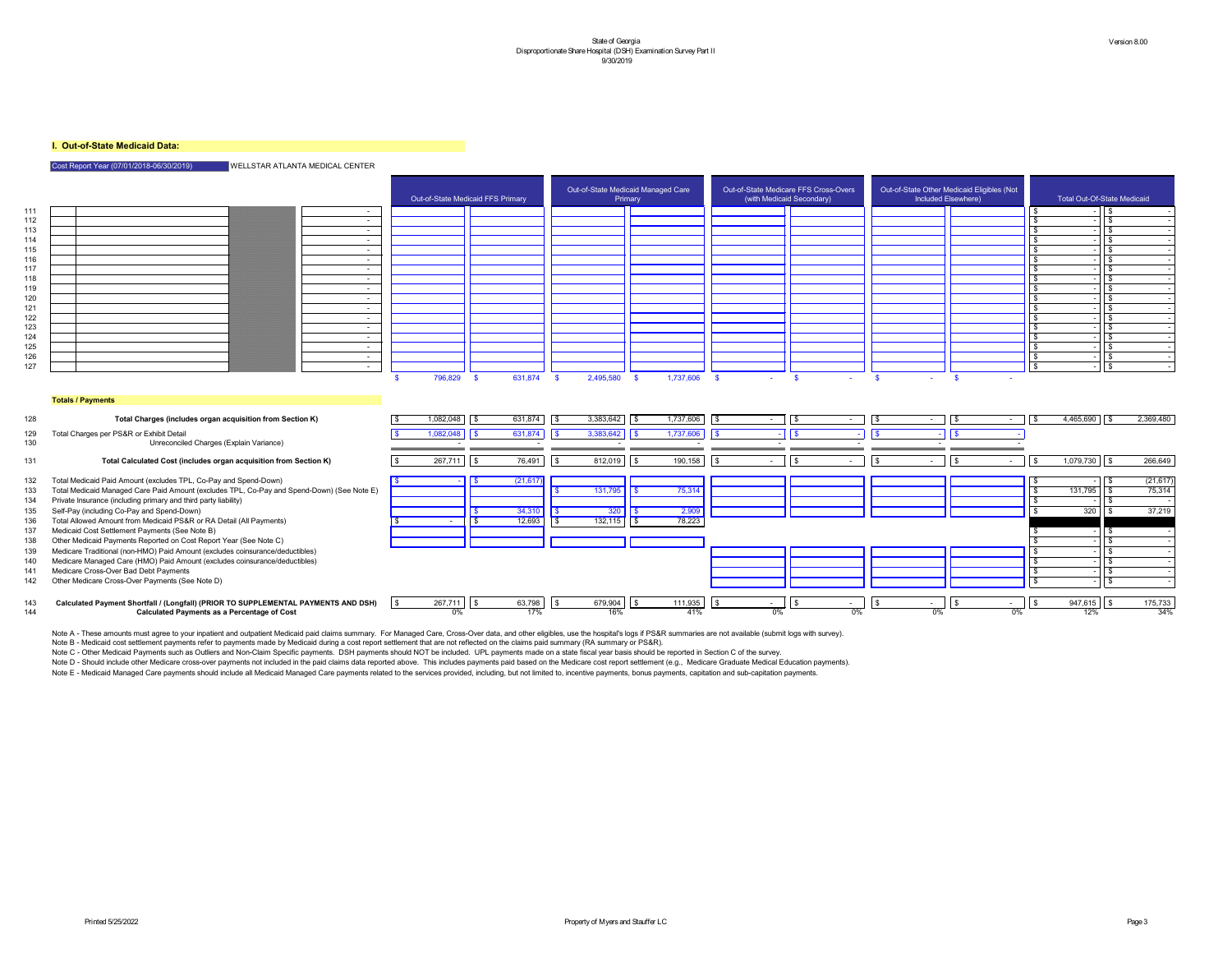## **J. Transplant Facilities Only: Organ Acquisition Cost In-State Medicaid and Uninsured**

Cost Report Year (07/01/2018-06/30/2019) WELLSTAR ATLANTA MEDICAL CENTER

#### **The line of Total** In-State Medicaid Managed Care Primary In-State Medicare FFS Cross-Overs (with Medicaid Secondary) **In-State Other Medicaid Eligibles (Not Included** Elsewhere) Uninsured **Useable Organs (Count) Charges Useable Organs (Count) Charges Useable Organs (Count) Charges Useable Organs (Count) Charges** *From Paid Claims Data or Provider Logs (Note A) From Paid Claims Data or Provider Logs (Note A) From Paid Claims Data or Provider Logs (Note A) From Paid Claims Data or Provider Logs (Note A) From Paid Claims Data or Provider Logs (Note A) From Paid Claims Data or Provider Logs (Note A) From Paid Claims Data or Provider Logs (Note A) From Hospital's Own Internal Analysis* 9 **Totals** \$ - \$ - \$ - \$ - - \$ - - \$ - - \$ - - \$ - - \$ - - 10 **Total Cost** - - - - -



**Note A - These amounts must agree to your inpatient and outpatient Medicaid paid claims summary, if available (if not, use hospital's logs and submit with survey).**

**Note B: Enter Organ Acquisition Payments in Section H as part of your In-State Medicaid total payments.**

### **K. Transplant Facilities Only: Organ Acquisition Cost Out-of-State Medicaid**

Cost Report Year (07/01/2018-06/30/2019) WELLSTAR ATLANTA MEDICAL CENTER

|                |                                                                                | <b>Total</b><br>Organ<br><b>Acquisition Cost</b>           | <b>Additional Add-In</b><br><b>Intern/Resident</b><br><b>Cost</b>                                              | <b>Total Adjusted</b><br><b>Organ Acquisition</b><br>Cost               | <b>Revenue for</b><br><b>Medicaid/Cross-</b><br><b>Over / Uninsured</b><br><b>Organs Sold</b>                                                                               | <b>Total</b><br><b>Useable</b><br><b>Organs</b><br>(Count)   | <b>In-State Medic</b><br><b>Charges</b>                      |
|----------------|--------------------------------------------------------------------------------|------------------------------------------------------------|----------------------------------------------------------------------------------------------------------------|-------------------------------------------------------------------------|-----------------------------------------------------------------------------------------------------------------------------------------------------------------------------|--------------------------------------------------------------|--------------------------------------------------------------|
|                |                                                                                | Cost Report<br>Worksheet D-4,<br>Pt. III, Col. 1, Ln<br>61 | Add-On Cost Factor<br>on Section G, Line<br>133 x Total Cost<br><b>Report Organ</b><br><b>Acquisition Cost</b> | Sum of Cost Report<br>Organ Acquisition<br>Cost and the Add-<br>On Cost | Similar to Instructions<br>from Cost Report W/S<br>D-4 Pt. III, Col. 1, Ln<br>66 (substitute<br>Medicare with<br>Medicaid/ Cross-Over<br>& uninsured). See<br>Note C below. | Cost Report<br><b>Worksheet D-</b><br>4, Pt. III, Line<br>62 | <b>From Paid Claims</b><br>Data or Provider<br>Logs (Note A) |
| $\blacksquare$ | <b>Organ Acquisition Cost Centers (list below):</b><br><b>Lung Acquisition</b> | $$0.00$ \ \$                                               |                                                                                                                | \$                                                                      |                                                                                                                                                                             | Ю                                                            |                                                              |
| 2              | <b>Kidney Acquisition</b>                                                      | \$0.00                                                     | $\sqrt[6]{\frac{1}{2}}$                                                                                        | \$                                                                      |                                                                                                                                                                             |                                                              |                                                              |
| 3 <sup>l</sup> | <b>Liver Acquisition</b>                                                       | \$0.00                                                     | $\sqrt{3}$                                                                                                     | \$                                                                      |                                                                                                                                                                             |                                                              |                                                              |
| 4 <sup>1</sup> | <b>Heart Acquisition</b>                                                       | \$0.00                                                     | $\boldsymbol{\$}$                                                                                              | \$                                                                      |                                                                                                                                                                             |                                                              |                                                              |
| 5 <sup>1</sup> | <b>Pancreas Acquisition</b>                                                    | \$0.00                                                     | $\sqrt[6]{3}$                                                                                                  | \$                                                                      |                                                                                                                                                                             |                                                              |                                                              |
| 6 <sup>1</sup> | <b>Intestinal Acquisition</b>                                                  | \$0.00                                                     | $\sqrt[6]{3}$                                                                                                  | $\frac{1}{2}$                                                           |                                                                                                                                                                             |                                                              |                                                              |
| 7              | <b>Islet Acquisition</b>                                                       | \$0.00                                                     | $\sqrt[6]{3}$                                                                                                  | \$                                                                      |                                                                                                                                                                             | ıη                                                           |                                                              |
| 8 <sup>1</sup> |                                                                                | $$0.00$ \ \$                                               |                                                                                                                | $\boldsymbol{\mathsf{S}}$                                               |                                                                                                                                                                             | IО                                                           |                                                              |
| 9              | <b>Totals</b>                                                                  | \$<br>$\blacksquare$                                       | $\boldsymbol{\mathsf{S}}$<br>$\sim$                                                                            | \$                                                                      | $\sqrt[6]{\frac{1}{2}}$                                                                                                                                                     |                                                              | \$                                                           |

Note C: Enter the total revenue applicable to organs furnished to other providers, to organ procurement organizations and others, and for organs transplanted into non-Medicaid / non-Uninsured patients (but where organs wer the accrual method of accounting. If organs are transplanted into non-Medicaid/non-Uninsured patients who are not liable for payment on a charge basis, and as such there is no revenue applicable to the related organ acquis **transplanted into such patients.** 

|    |                                                                                                                                                                                           | <b>Total</b><br><b>Additional Add-In</b>                   |                                                                                                                | <b>Total Adjusted</b>                                                          |                                                                                                                                                                            | <b>Total</b>                                                 | Out-of-State Medicaid FFS Primary                            |                                                              | Out-of-State Medicaid Managed Care Primary                   |                                                              |                                                              | Out-of-State Medicare FFS Cross-Overs (with<br><b>Medicaid Secondary)</b> |                                                              | Out-of-State Other Medicaid Eligibles (Not<br>Included Elsewhere) |
|----|-------------------------------------------------------------------------------------------------------------------------------------------------------------------------------------------|------------------------------------------------------------|----------------------------------------------------------------------------------------------------------------|--------------------------------------------------------------------------------|----------------------------------------------------------------------------------------------------------------------------------------------------------------------------|--------------------------------------------------------------|--------------------------------------------------------------|--------------------------------------------------------------|--------------------------------------------------------------|--------------------------------------------------------------|--------------------------------------------------------------|---------------------------------------------------------------------------|--------------------------------------------------------------|-------------------------------------------------------------------|
|    |                                                                                                                                                                                           | Organ<br><b>Acquisition Cost</b>                           | <b>Intern/Resident</b><br><b>Cost</b>                                                                          | <b>Organ Acquisition</b><br>Cost                                               | <b>Medicaid/ Cross-</b><br><b>Over / Uninsured</b><br><b>Organs Sold</b>                                                                                                   | <b>Useable</b><br><b>Organs</b><br>(Count)                   | <b>Charges</b>                                               | <b>Useable Organs</b><br>(Count)                             | <b>Charges</b>                                               | <b>Useable Organs</b><br>(Count)                             | <b>Charges</b>                                               | <b>Useable Organs</b><br>(Count)                                          | <b>Charges</b>                                               | <b>Useable Organs</b><br>(Count)                                  |
|    |                                                                                                                                                                                           | Cost Report<br>Worksheet D-4,<br>Pt. III, Col. 1, Ln<br>61 | Add-On Cost Factor<br>on Section G, Line<br>133 x Total Cost<br><b>Report Organ</b><br><b>Acquisition Cost</b> | Sum of Cost Report<br><b>Organ Acquisition</b><br>Cost and the Add-<br>On Cost | Similar to Instructions<br>from Cost Report W/S<br>D-4 Pt. III, Col. 1, Ln<br>66 (substitute<br>Medicare with<br>Medicaid/Cross-Over<br>& uninsured). See<br>Note C below. | <b>Cost Report</b><br>Worksheet D-<br>4, Pt. III, Line<br>62 | <b>From Paid Claims</b><br>Data or Provider<br>Logs (Note A) | <b>From Paid Claims</b><br>Data or Provider<br>Logs (Note A) | <b>From Paid Claims</b><br>Data or Provider<br>Logs (Note A) | <b>From Paid Claims</b><br>Data or Provider<br>Logs (Note A) | <b>From Paid Claims</b><br>Data or Provider<br>Logs (Note A) | <b>From Paid Claims</b><br>Data or Provider<br>Logs (Note A)              | <b>From Paid Claims</b><br>Data or Provider<br>Logs (Note A) | <b>From Paid Claims</b><br>Data or Provider<br>Logs (Note A)      |
|    | <b>Organ Acquisition Cost Centers (list below):</b>                                                                                                                                       |                                                            |                                                                                                                |                                                                                |                                                                                                                                                                            |                                                              |                                                              |                                                              |                                                              |                                                              |                                                              |                                                                           |                                                              |                                                                   |
|    | Lung Acquisition                                                                                                                                                                          |                                                            |                                                                                                                | - \$                                                                           |                                                                                                                                                                            |                                                              |                                                              |                                                              |                                                              |                                                              |                                                              |                                                                           |                                                              |                                                                   |
|    | Kidney Acquisition                                                                                                                                                                        |                                                            |                                                                                                                |                                                                                |                                                                                                                                                                            |                                                              |                                                              |                                                              |                                                              |                                                              |                                                              |                                                                           |                                                              |                                                                   |
|    | Liver Acquisition                                                                                                                                                                         |                                                            |                                                                                                                |                                                                                |                                                                                                                                                                            |                                                              |                                                              |                                                              |                                                              |                                                              |                                                              |                                                                           |                                                              |                                                                   |
|    | <b>Heart Acquisition</b>                                                                                                                                                                  |                                                            |                                                                                                                |                                                                                |                                                                                                                                                                            |                                                              |                                                              |                                                              |                                                              |                                                              |                                                              |                                                                           |                                                              |                                                                   |
|    | Pancreas Acquisition                                                                                                                                                                      |                                                            |                                                                                                                |                                                                                |                                                                                                                                                                            |                                                              |                                                              |                                                              |                                                              |                                                              |                                                              |                                                                           |                                                              |                                                                   |
|    | <b>Intestinal Acquisition</b>                                                                                                                                                             |                                                            |                                                                                                                | l \$                                                                           |                                                                                                                                                                            |                                                              |                                                              |                                                              |                                                              |                                                              |                                                              |                                                                           |                                                              |                                                                   |
|    | <b>Islet Acquisition</b>                                                                                                                                                                  |                                                            |                                                                                                                | - \$                                                                           |                                                                                                                                                                            |                                                              |                                                              |                                                              |                                                              |                                                              |                                                              |                                                                           |                                                              |                                                                   |
|    |                                                                                                                                                                                           |                                                            |                                                                                                                |                                                                                |                                                                                                                                                                            |                                                              |                                                              |                                                              |                                                              |                                                              |                                                              |                                                                           |                                                              |                                                                   |
| 19 | <b>Totals</b>                                                                                                                                                                             |                                                            |                                                                                                                |                                                                                |                                                                                                                                                                            |                                                              |                                                              |                                                              |                                                              |                                                              |                                                              |                                                                           |                                                              |                                                                   |
| 20 | <b>Total Cost</b><br>lyourned to work the street of the street agent and outpatient Modicaid paid claims are many if available <i>(if not use hoepital's logs and submit with survoy)</i> |                                                            |                                                                                                                |                                                                                |                                                                                                                                                                            |                                                              |                                                              |                                                              |                                                              |                                                              |                                                              |                                                                           |                                                              |                                                                   |

**Note A - These amounts must agree to your inpatient and outpatient Medicaid paid claims summary, if available (if not, use hospital's logs and submit with survey). Note B: Enter Organ Acquisition Payments in Section I as part of your Out-of-State Medicaid total payments.**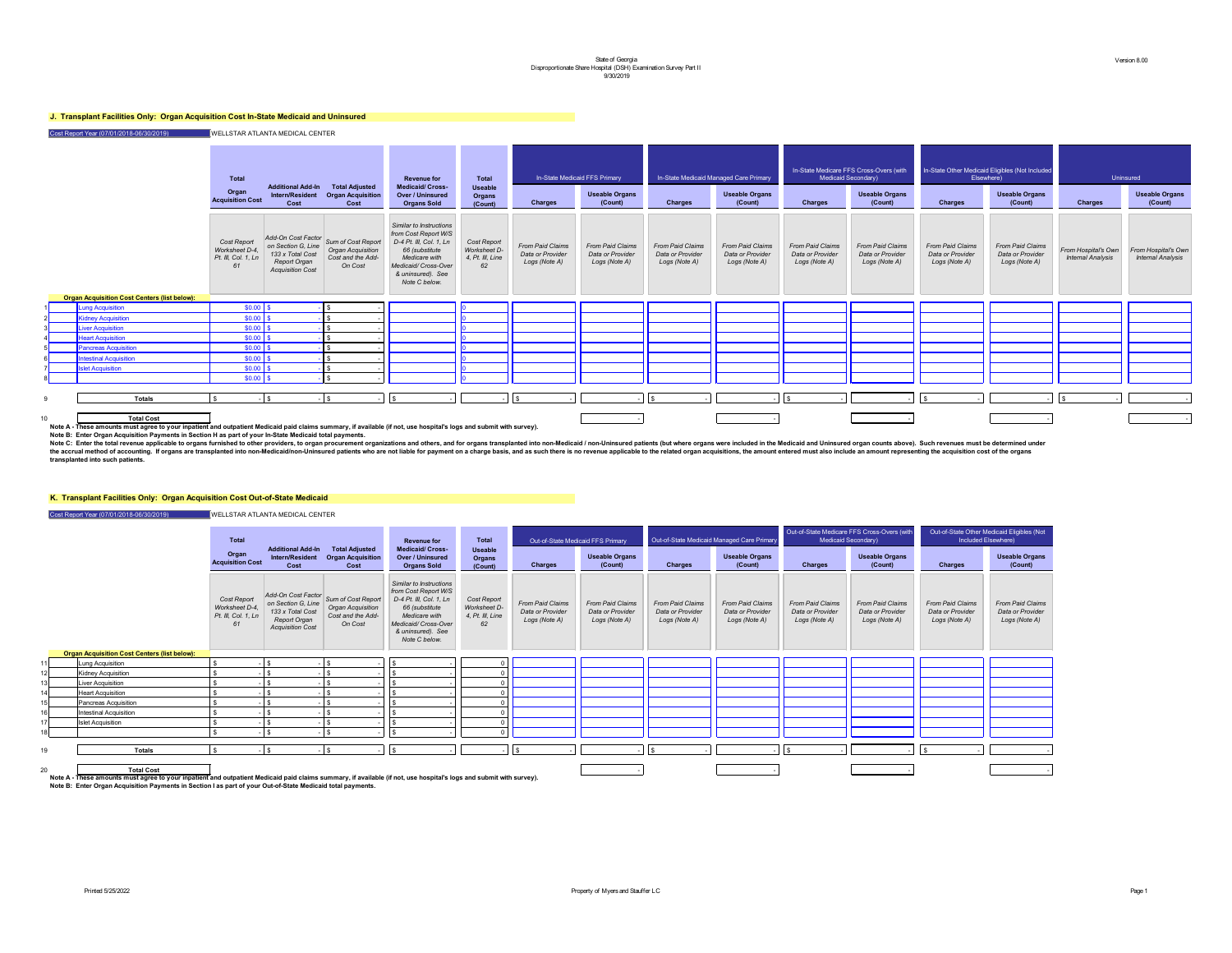

An adjustment is necessary to properly reflect the Medicaid and uninsured share of the provider tax assessment for some hospitals. The Medicaid and uninsured share of the provider tax assessment collected is an allowable cost in determining hospital-specific DSH limits and, therefore, can be included in the DSH examination survey. However, depending on how your hospital reports it on the Medicare cost report, an adjustment may be necessary to ensure the cost is properly reflected in determining your hospital-specific DSH limit. For instance, if your hospital removed part or all of the provider tax assessment on the Medicare cost report, the full amount of the provider tax assessment would not have been apportioned to the various payers through the step down allocation process, resulting in the Medicaid and uninsured share being understated in determining the hospital-specific DSH limit. If your hospital needs to make an adjustment for the Medicaid and uninsured share of the provider tax assessment, please fill out the reconciliation below, and submit the supporting general ledger entries and other supporting documentation to Myers and Stauffer, LC along with your hospital's DSH examination surveys.

| Cost Report Year (07/01/2018-06/30/2019) | <b>WELLSTAR ATLANTA MEDICAL CENTER</b> |
|------------------------------------------|----------------------------------------|
|                                          |                                        |

\*\* The Gross Allowable Assessment Not Included in the Cost Report (line 17, above) will be apportioned to Medicaid and uninsured based on charges sec. g unless the hospital provides a revised cost report to include the amo *in the cost-to-charge ratios and per diems used in the survey.*

|    | <b>Worksheet A Provider Tax Assessment Reconciliation:</b>                   |                                                         |                                                                                                      |                               |                                  |                         |
|----|------------------------------------------------------------------------------|---------------------------------------------------------|------------------------------------------------------------------------------------------------------|-------------------------------|----------------------------------|-------------------------|
|    |                                                                              |                                                         |                                                                                                      | <b>Dollar Amount</b>          | <b>W/S A Cost Center</b><br>Line |                         |
|    | 1 Hospital Gross Provider Tax Assessment (from general ledger)*              |                                                         |                                                                                                      | 2,295,225                     |                                  |                         |
|    |                                                                              |                                                         | 1a Working Trial Balance Account Type and Account # that includes Gross Provider Tax Assessment      | <b>Contractual Adjustment</b> |                                  | (WTB Account #)         |
|    |                                                                              |                                                         | 2 Hospital Gross Provider Tax Assessment Included in Expense on the Cost Report (W/S A, Col. 2)      |                               |                                  | (Where is the cost in   |
|    |                                                                              |                                                         |                                                                                                      |                               |                                  |                         |
|    | 3 Difference (Explain Here ---------->)                                      |                                                         |                                                                                                      | \$<br>2,295,225               |                                  |                         |
|    |                                                                              |                                                         | Provider Tax Assessment Reclassifications (from w/s A-6 of the Medicare cost report)                 |                               |                                  |                         |
|    | <b>Reclassification Code</b>                                                 |                                                         |                                                                                                      |                               |                                  | (Reclassified to / (fro |
|    | <b>Reclassification Code</b>                                                 |                                                         |                                                                                                      |                               |                                  | (Reclassified to / (frc |
|    | <b>Reclassification Code</b>                                                 |                                                         |                                                                                                      |                               |                                  | (Reclassified to / (frc |
|    | <b>Reclassification Code</b>                                                 |                                                         |                                                                                                      |                               |                                  | (Reclassified to / (frc |
|    |                                                                              |                                                         | DSH UCC ALLOWABLE - Provider Tax Assessment Adjustments (from w/s A-8 of the Medicare cost report)   |                               |                                  |                         |
| -8 | Reason for adjustment                                                        |                                                         |                                                                                                      |                               |                                  | (Adjusted to / (from))  |
|    | Reason for adjustment                                                        |                                                         |                                                                                                      |                               |                                  | (Adjusted to / (from))  |
| 10 | Reason for adjustment                                                        |                                                         |                                                                                                      |                               |                                  | (Adjusted to / (from))  |
| 11 | Reason for adjustment                                                        |                                                         |                                                                                                      |                               |                                  | (Adjusted to / (from))  |
|    |                                                                              |                                                         |                                                                                                      |                               |                                  |                         |
|    |                                                                              |                                                         | DSH UCC NON-ALLOWABLE Provider Tax Assessment Adjustments (from w/s A-8 of the Medicare cost report) |                               |                                  |                         |
| 12 | Reason for adjustment                                                        |                                                         |                                                                                                      |                               |                                  |                         |
| 13 | Reason for adjustment                                                        |                                                         |                                                                                                      |                               |                                  |                         |
| 14 | Reason for adjustment                                                        |                                                         |                                                                                                      |                               |                                  |                         |
| 15 | Reason for adjustment                                                        |                                                         |                                                                                                      |                               |                                  |                         |
|    | 16 Total Net Provider Tax Assessment Expense Included in the Cost Report     |                                                         |                                                                                                      | \$                            |                                  |                         |
|    |                                                                              |                                                         |                                                                                                      |                               |                                  |                         |
|    | <b>DSH UCC Provider Tax Assessment Adjustment:</b>                           |                                                         |                                                                                                      |                               |                                  |                         |
|    | 17 Gross Allowable Assessment Not Included in the Cost Report                |                                                         |                                                                                                      | $\sqrt{3}$<br>2,295,225       |                                  |                         |
|    | Apportionment of Provider Tax Assessment Adjustment to Medicaid & Uninsured: |                                                         |                                                                                                      |                               |                                  |                         |
| 18 | <b>Medicaid Hospital</b>                                                     | <b>Charges Sec. G</b>                                   |                                                                                                      | 715,451,919                   |                                  |                         |
| 19 | <b>Uninsured Hospital</b>                                                    | <b>Charges Sec. G</b>                                   |                                                                                                      | 363,067,561                   |                                  |                         |
| 20 | <b>Total Hospital</b>                                                        | <b>Charges Sec. G</b>                                   |                                                                                                      | 1,962,155,355                 |                                  |                         |
| 21 |                                                                              |                                                         | Percentage of Provider Tax Assessment Adjustment to include in DSH Medicaid UCC                      | 36.46%                        |                                  |                         |
| 22 |                                                                              |                                                         | Percentage of Provider Tax Assessment Adjustment to include in DSH Uninsured UCC                     | 18.50%                        |                                  |                         |
| 23 |                                                                              | Medicaid Provider Tax Assessment Adjustment to DSH UCC  |                                                                                                      | 836,898<br>\$                 |                                  |                         |
| 24 |                                                                              | Uninsured Provider Tax Assessment Adjustment to DSH UCC |                                                                                                      | $\sqrt[3]{2}$<br>424,697      |                                  |                         |
|    | 25 Provider Tax Assessment Adjustment to DSH UCC                             |                                                         |                                                                                                      | \$<br>1,261,595               |                                  |                         |
|    |                                                                              |                                                         |                                                                                                      |                               |                                  |                         |

*\* Assessment must exclude any non-hospital assessment such as Nursing Facility.*

## **L. Provider Tax Assessment Reconciliation / Adjustment**